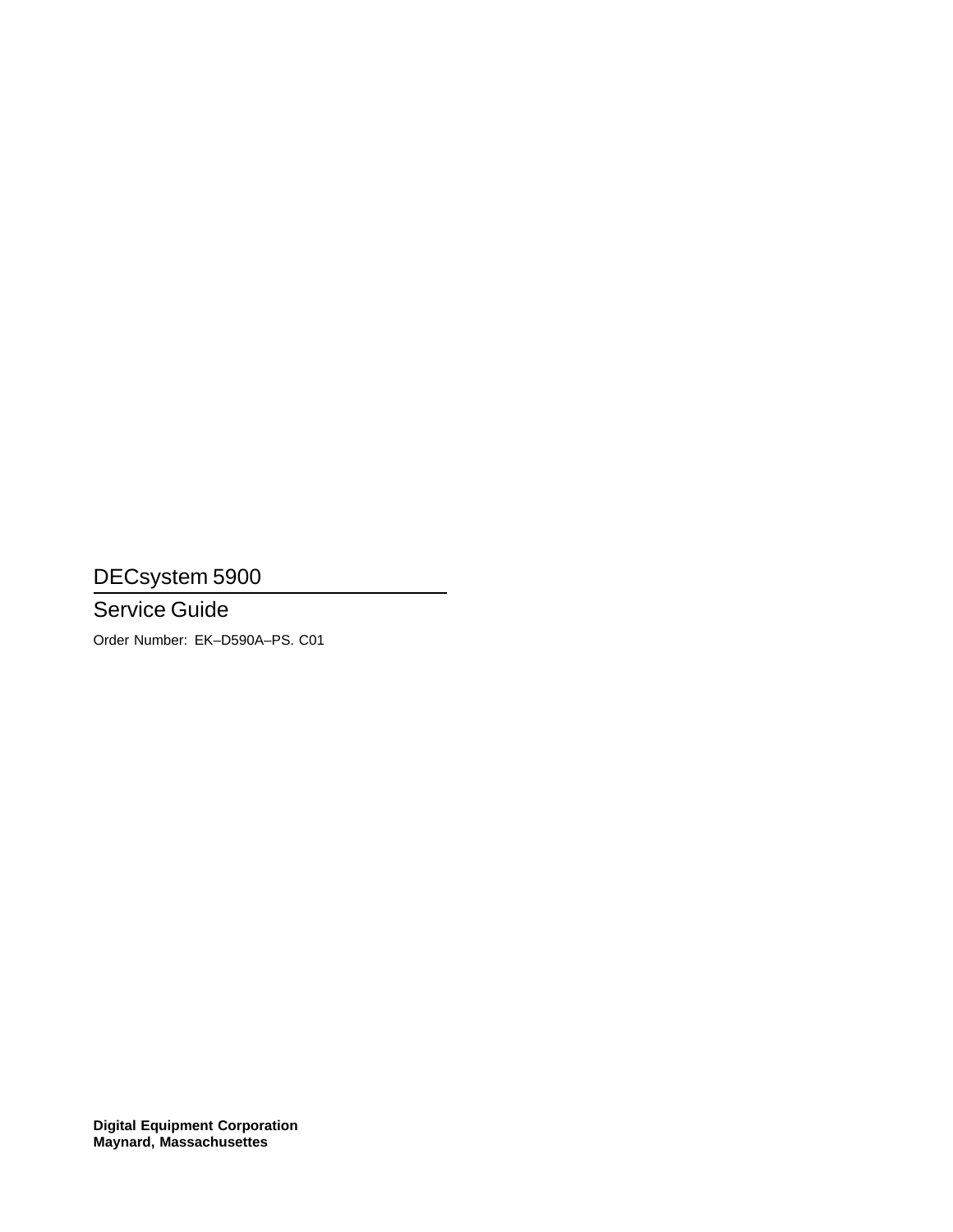#### **First Printing, December 1991 Revised June 1992, April 1993**

The information in this document is subject to change without notice and should not be construed as a commitment by Digital Equipment Corporation. Digital Equipment Corporation assumes no responsibility for any errors that may appear in this document.

Restricted Rights: Use, duplication, or disclosure by the U.S. Government is subject to restrictions as set forth in subparagraph  $(c)(1)(ii)$  of the Rights in Technical Data and Computer Software clause at DFARS 252.227-7013.

© Digital Equipment Corporation 1993.

All Rights Reserved. Printed in U.S.A.

The following are trademarks of Digital Equipment Corporation: CI, CompacTape, DEC, DECconnect, DECnet, DECserver, DECsystem 5900, DECwindows, RRD40, RRD50, RX, ThinWire, TK, TS, TU, TURBOchannel, ULTRIX, VAX, VAX DOCUMENT, VMS, VT, and the Digital logo.

Prestoserve is a trademark of Legato Systems Inc. All other trademarks and registered trademarks are the property of their respective holders.

#### **FCC Notice:**

The equipment described in this manual generates, uses, and may emit radio frequency energy. The equipment has been type tested and found to comply with the limits for a Class A computing device pursuant to Subpart J of Part 15 of FCC Rules, which are designed to provide reasonable protection against such radio frequency interference when operated in a commercial environment. Operation of this equipment in a residential area may cause interference, in which case the user at his own expense may be required to take measures to correct the interference.

S2106

This document was prepared using VAX DOCUMENT, Version 2.1.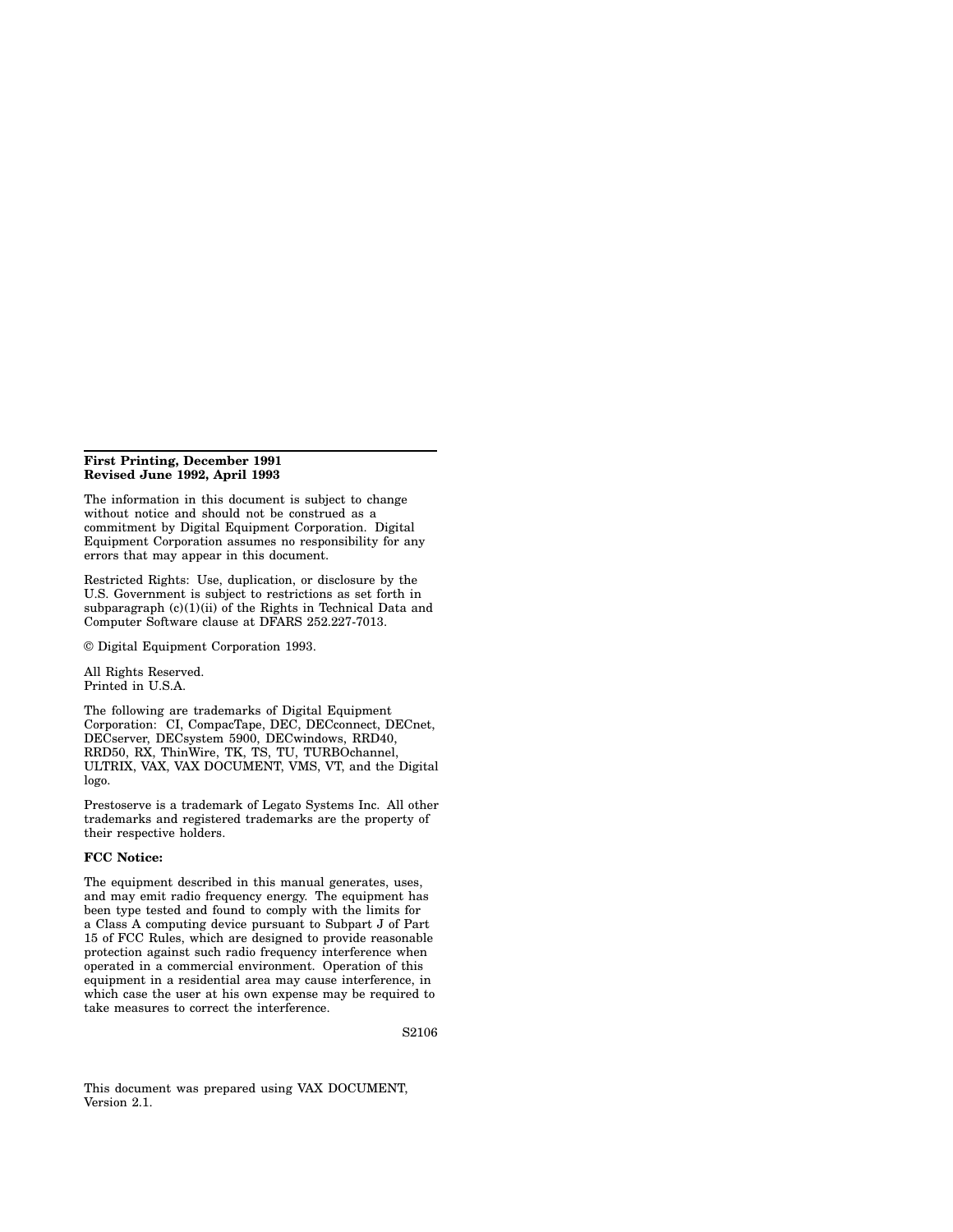# **Contents**

|     | Preface                               | vii            |
|-----|---------------------------------------|----------------|
| 1   | DECsystem 5900 Hardware               | 1              |
| 1.1 | System Power Controller               | 4              |
| 1.2 | Power Control Sequence                | 4              |
| 1.3 | CPU Drawer Switches                   | 4              |
| 1.4 | CPU Drawer Main                       |                |
|     | Components                            | 5              |
| 1.5 | CPU Drawer Rear Panel                 | 6              |
| 2   | DEC system 5900 Logic $\ldots \ldots$ | $\overline{7}$ |
| 3   | System Module Main                    |                |
|     | Components                            | 9              |
| 3.1 | CPU Daughter Card Physical            |                |
|     |                                       | 9              |
| 3.2 | Memory Modules                        | 10             |
| 3.3 | NVRAM Module                          | 10             |
| 3.4 | TURBOchannel and                      |                |
|     | TURBOchannel Extender                 | 10             |
| 4   | Mass Storage Drawers                  | 11             |
| 4.1 | <b>ULTRIX Requirements for Mass</b>   |                |
|     | Storage                               | 12             |
| 4.2 | SCSI Interface                        | 12             |
| 4.3 | SCSI Bus Cables                       | 12             |
| 4.4 | $SCSI$ Bus $IDs$                      | 13             |
| 4.5 | Ethernet Interface                    | 14             |
| 4.6 | Communications Interface              | 14             |
| 5   | Console Commands                      | 14             |
| 6   | Console Error Messages                | 18             |
| 7   | Environment Variables                 | 19             |
| 8   | Console Password Security             | 21             |
| 8.1 | Entering a Password                   | 21             |
| 8.2 | Clearing a Password                   | 22             |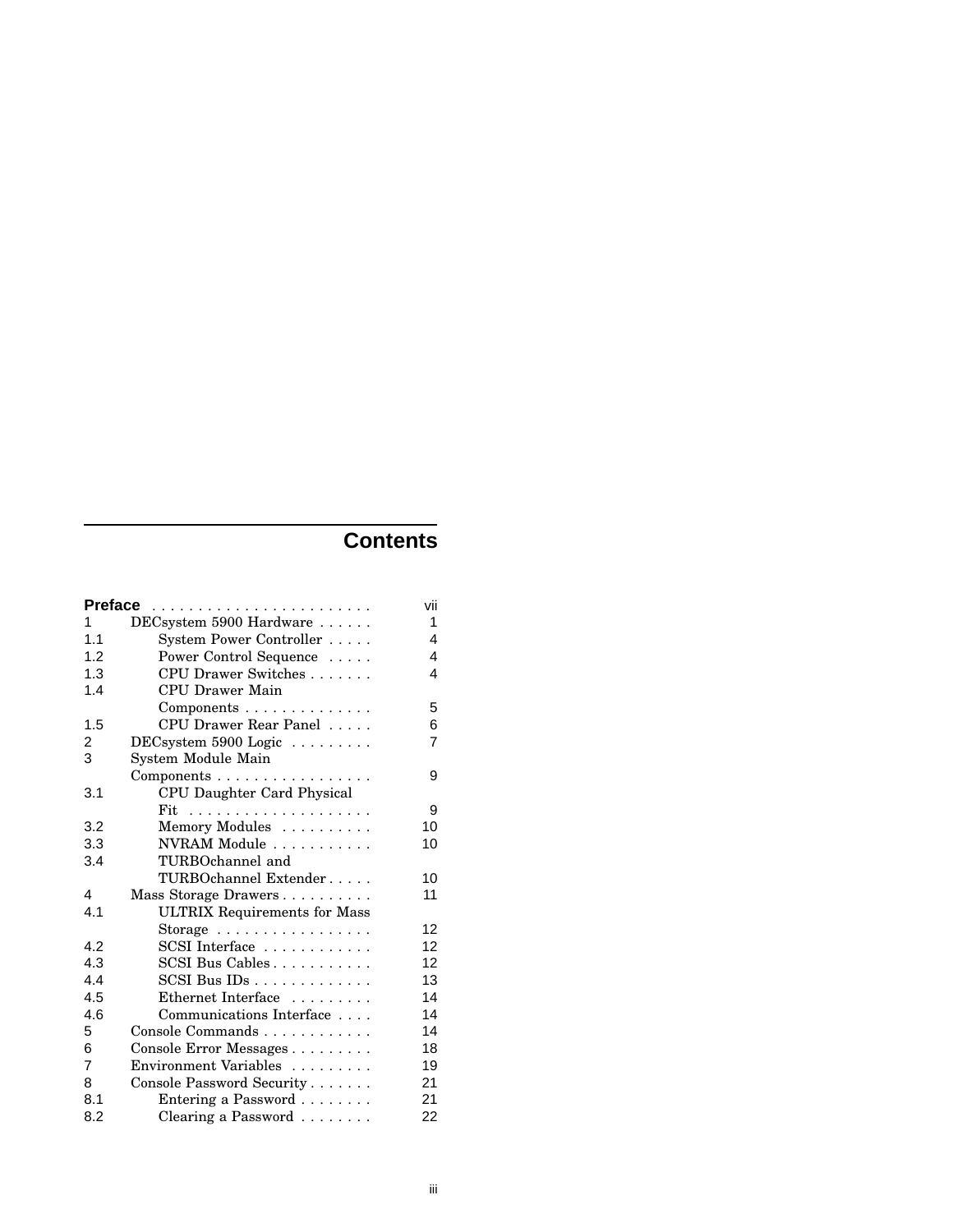| 8.3    | Clearing a Forgotten                             |    |
|--------|--------------------------------------------------|----|
|        | Password                                         | 22 |
| 9      | Powering Up the System                           | 24 |
| 9.1    | Powering Up with Two CPU                         |    |
|        | Drawers                                          | 25 |
| 10     | Troubleshooting and Diagnostics                  | 25 |
| 10.1   | <b>Checking for Power</b>                        |    |
|        | Problems                                         | 25 |
| 10.2   | Power-Up Self-Tests                              | 26 |
| 10.3   | Configuration Utility (cnfg)                     | 26 |
| 10.4   | CPU Daughter Card Diagnostic                     |    |
|        | $LEDs \ldots \ldots \ldots \ldots \ldots \ldots$ | 27 |
| 11     | Extended Testing                                 | 27 |
| 11.1   | Individual Tests                                 | 28 |
| 11.2   | Diagnosing the NVRAM                             | 32 |
| 11.3   | Arming and Disarming the                         |    |
|        | Battery                                          | 32 |
| 11.4   | Clearing the NVRAM                               | 32 |
| 11.5   | System Module ROM                                |    |
|        | Diagnostics                                      | 33 |
| 11.6   | ULTRIX System Exercisers                         | 33 |
| 12     | System Software Management                       | 35 |
| 12.1   | Booting System Software                          | 35 |
| 12.1.1 | Booting from Disk or                             |    |
|        | Tape                                             | 35 |
| 12.1.2 | Booting Over the                                 |    |
|        | Network                                          | 35 |
| 12.2   | <b>Shutting Down System</b>                      |    |
|        | Software                                         | 37 |
| 13     | Using Error Logs                                 | 37 |
| 13.1   |                                                  | 38 |
| 13.2   | Examining Error Logs                             | 38 |
| 13.3   | Distinguishing Event Types                       | 39 |
| 13.4   | <b>Troubleshooting Mass Storage</b>              |    |
|        | Devices Using uerf Error                         |    |
|        |                                                  | 40 |
| 13.5   | Error and Status Register Error                  |    |
|        |                                                  | 45 |
| 13.6   | <b>System Overheat Error</b>                     |    |
|        | Messages                                         | 46 |
| 14     | Major FRU Replacement                            | 46 |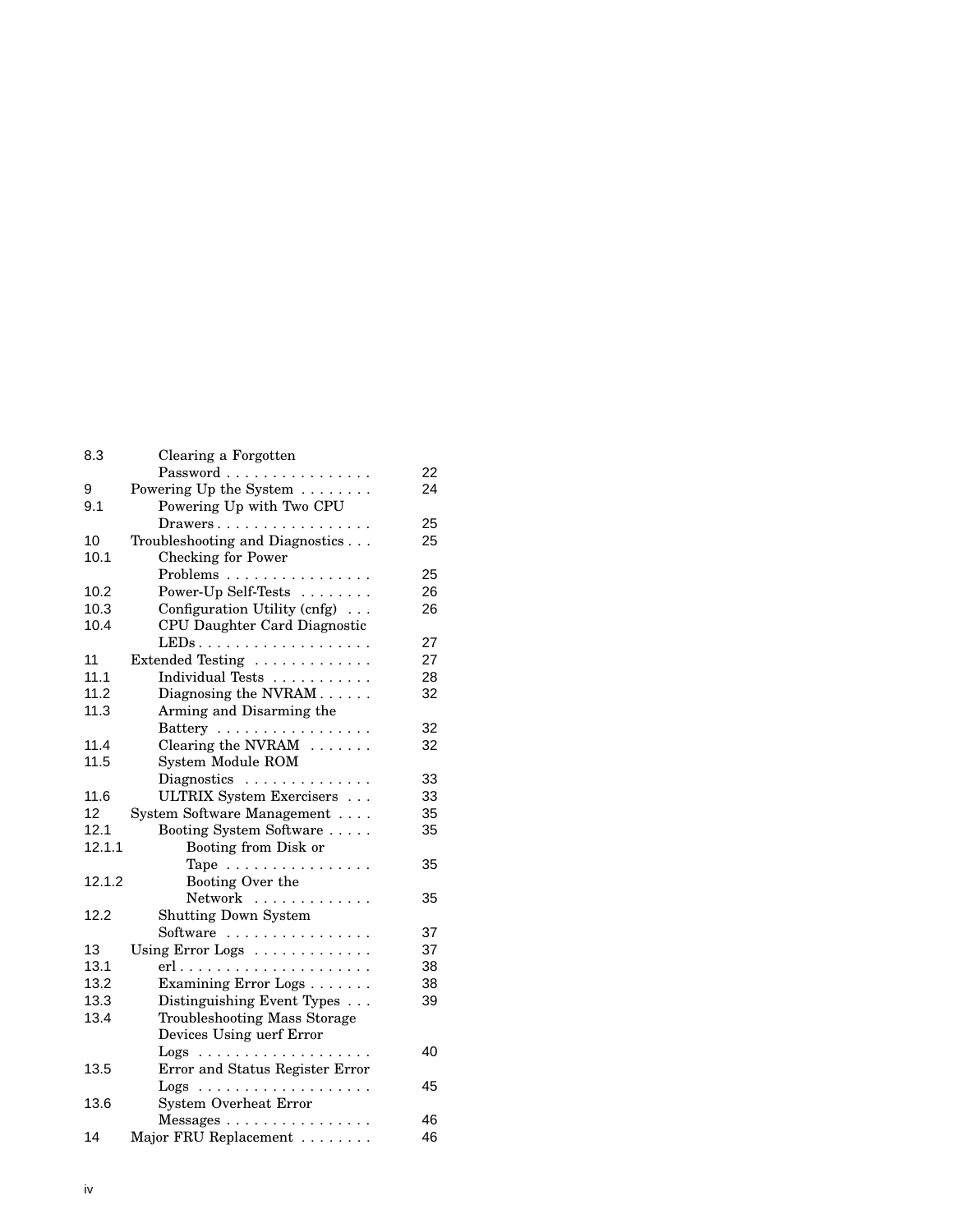| 14.1 | Pulling Out a Drawer                        | 47 |
|------|---------------------------------------------|----|
| 14.2 | Mass Storage Drawer Power                   |    |
|      | $Supply \ldots \ldots \ldots \ldots \ldots$ | 49 |
| 14.3 | Removing the CPU Power                      |    |
|      | $Supply \ldots \ldots \ldots \ldots \ldots$ | 50 |
| 14.4 | Removing the System Skirts                  | 51 |
| 14.5 | Mass Storage Drawer SCSI                    |    |
|      | Cables                                      | 51 |
| 14.6 | CPU Drawer                                  | 53 |
| 14.7 | Replacing the System                        |    |
|      | Module                                      | 54 |
| 14.8 | Replacing the CPU Daughter                  |    |
|      |                                             | 55 |
| 15   | Adding or Replacing Mass Storage            |    |
|      |                                             | 56 |
| 15.1 | Installing a Drive                          | 56 |
| 15.2 | Configuring Disks in the Mass               |    |
|      | Storage Drawer                              | 57 |
| 15.3 | Removing the Faulty Device                  | 58 |
| 16   | Field-Replaceable Units                     | 58 |

# **Figures**

|   | DECsystem 5900 Cabinet, Front |    |
|---|-------------------------------|----|
|   |                               | 3  |
| 2 | Cabling from CPU              | 6  |
| 3 | Clear NVR and Other System    |    |
|   | Module Jumpers                | 23 |
| 4 | Power Controller Switches     | 24 |
| 5 | Rear Bracket Screws           | 48 |
| 6 | Front Hex Nuts                | 49 |
| 7 | Media in the Mass Storage     |    |
|   | Drawer                        | 52 |
| 8 | CPU Drawer Subsystems, Side   |    |
|   |                               | 53 |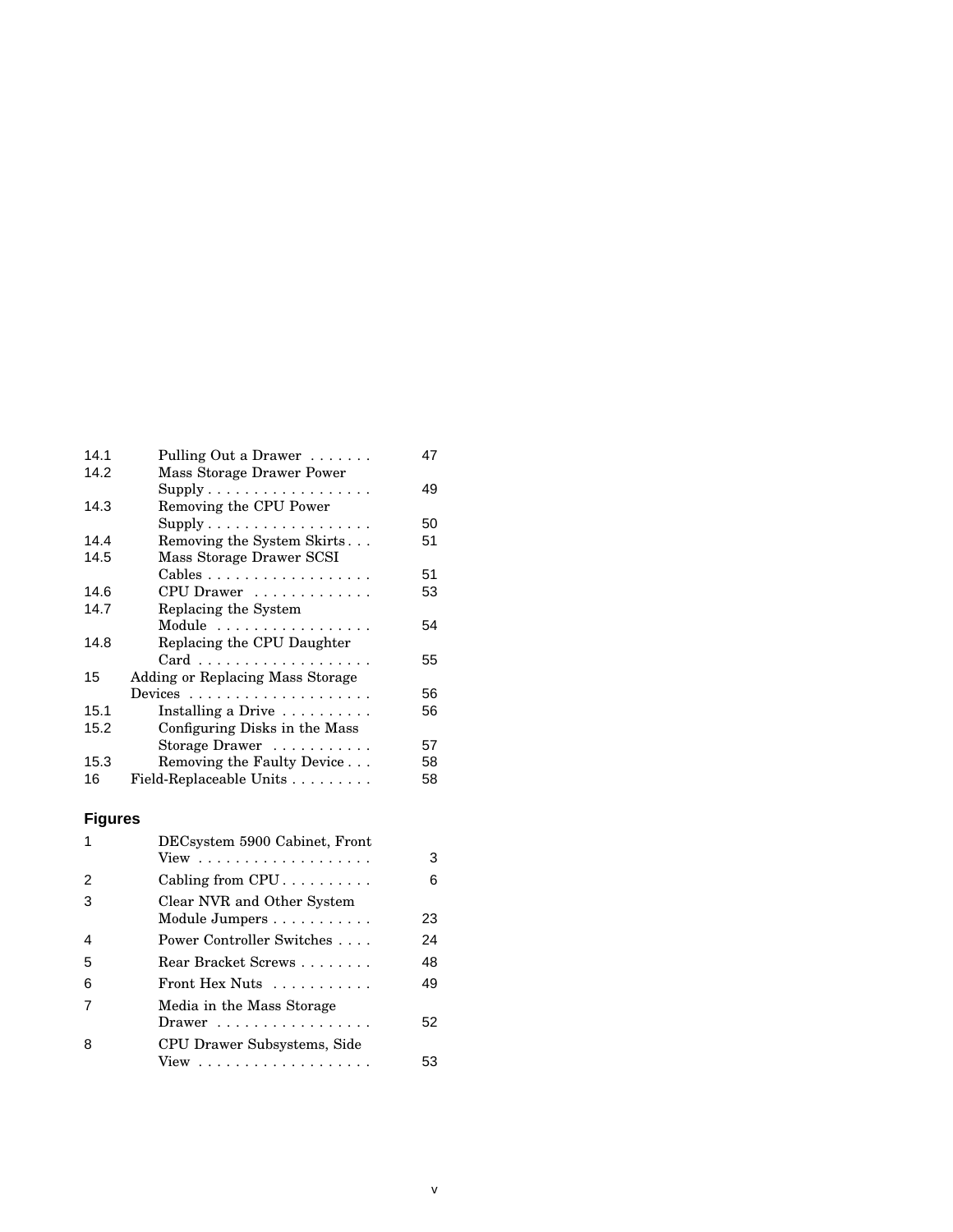# **Tables**

| <b>SCSI ID Factory</b>                                                    |    |
|---------------------------------------------------------------------------|----|
| Configuration                                                             | 13 |
| Console Commands                                                          | 14 |
| Error Messages and Their<br>Meanings                                      | 18 |
| Console Commands for<br>Environment Variables                             | 19 |
| Environment Variables Set by<br>the User $\dots\dots\dots\dots\dots\dots$ | 20 |
| Console Privileges                                                        | 21 |
| CPU Daughter Card LED                                                     |    |
| Diagnostics $\ldots \ldots \ldots \ldots$                                 | 27 |
| Individual Tests                                                          | 28 |
| Error Log to Physical Drive                                               |    |
| Conversion                                                                | 42 |
| Field-Replaceable Units                                                   | 58 |
|                                                                           |    |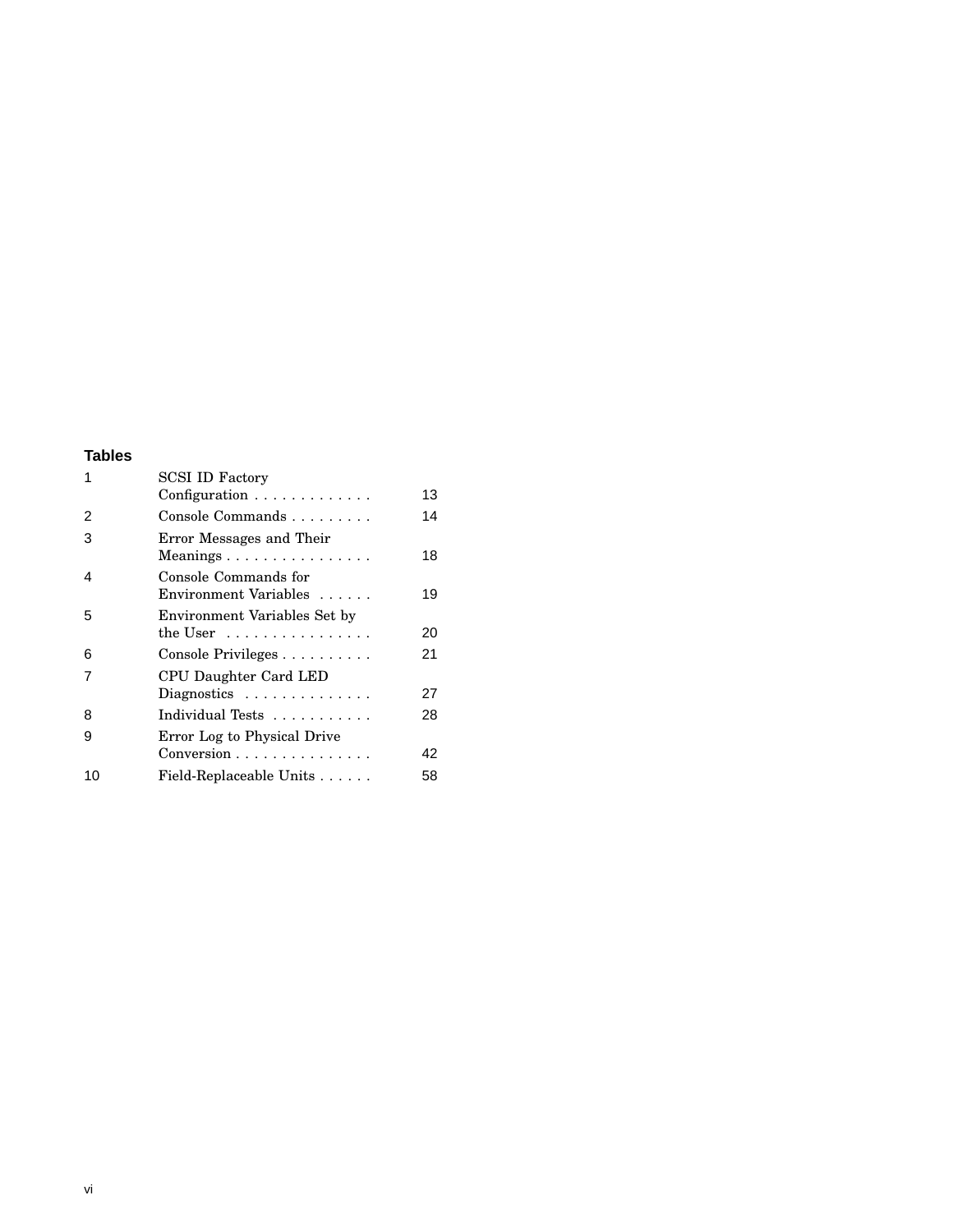# **Preface**

This guide is for use by Digital services personnel or by self-maintenance customers, and contains information to diagnose the DECsystem 5900 product and correct on-site problems.

Your system uses one of two CPU daughter cards, either the R3000A or the R4400. The R3000A is referred to in the screen displays as KN03–AA. The R4400 is referred to in the screen displays as KN05. See Section 16 for their respective part numbers.

#### **Related Documents**

The following are documents related to servicing the DECsystem 5900 product:

*ULTRIX Pocket Service Guide*, EK–ULT32–PG *DECsystem 5900 CPU System Manual*, EK–D590A–SM *DECsystem 5900/260 CPU Card Installation*, EK–D5960–IN *DECsystem 5900 Enclosure Maintenance Manual*, EK–D590A–EN *DECsystem 5900 Owner's Manual*, EK–D590A–OG *DECsystem 5900 Installation Guide*, EK–D590A–IN *DECsystem 5900 Site Preparation Guide*, EK–D590A–SP *DECsystem 5900 Illustrated Parts Breakdown*, EK–D590A–IP *RZxx Disk Drive Subsystem Pocket Service Guide*, EK–RZxxD–PS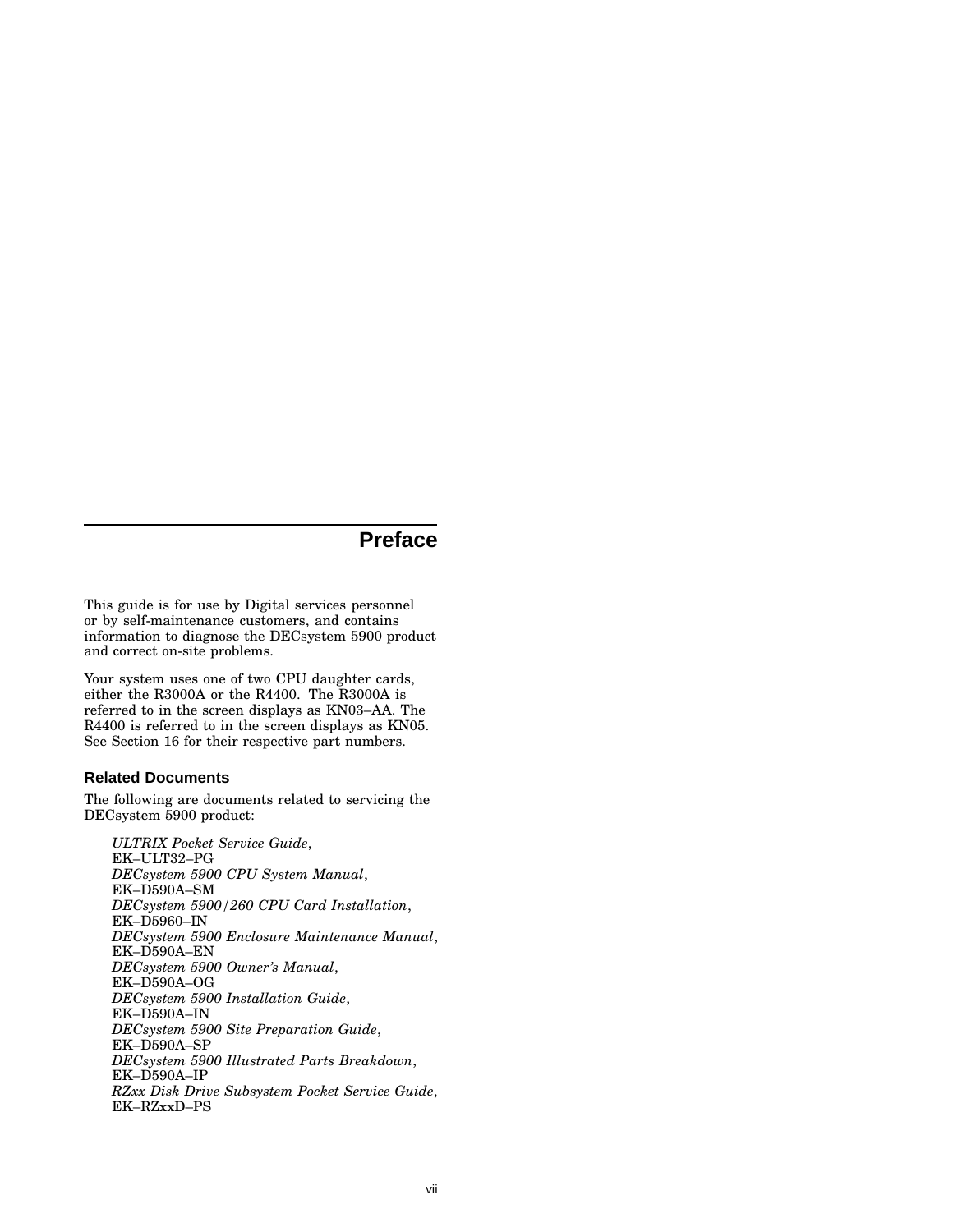# **Conventions**

The following conventions are used in this manual:

| <b>Convention</b> | Meaning                                                                                                    |
|-------------------|------------------------------------------------------------------------------------------------------------|
| bold              | Boldface type indicates<br>user input.                                                                     |
| <b>Note</b>       | Notes provide general<br>information about the<br>current topic.                                           |
| Caution           | Cautions provide<br>information to prevent<br>damage to equipment<br>or software. Read these<br>carefully. |
| Warning           | Warnings provide<br>information to prevent<br>personal injury. Read these<br>carefully.                    |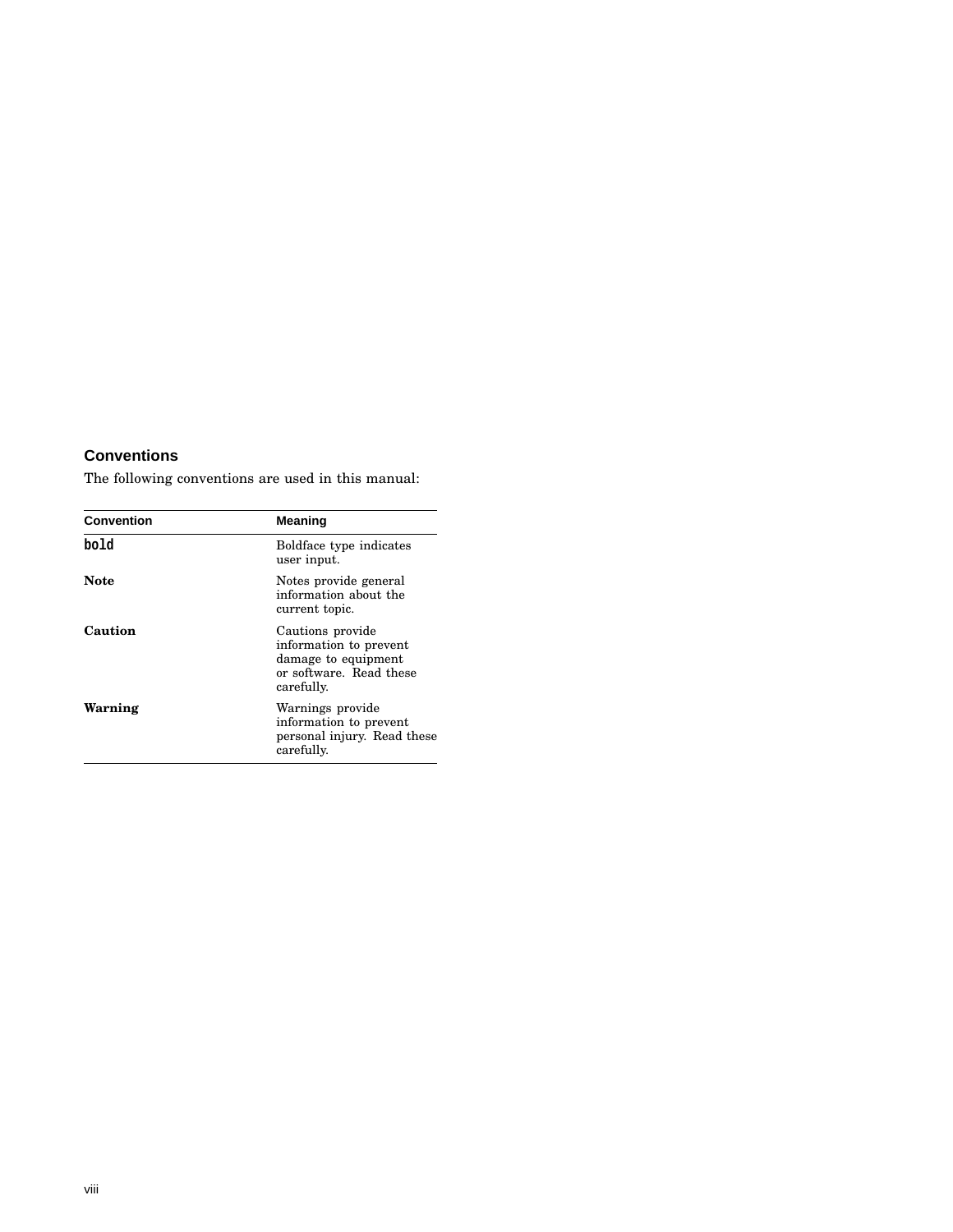# **1 DECsystem 5900 Hardware**

The DECsystem 5900 ULTRIX RISC system is intended for file- or network-server applications. The DECsystem 5900 is a data center type of system that is enclosed in a 67-inch high, H9A00 cabinet, with six standard 19-inch rackmounted modular drawers, four of which are for mass storage.

#### **Warning**

Stabilizer bar must be extended from beneath the front of the cabinet whenever any drawer is pulled out. Pull out only one drawer at a time.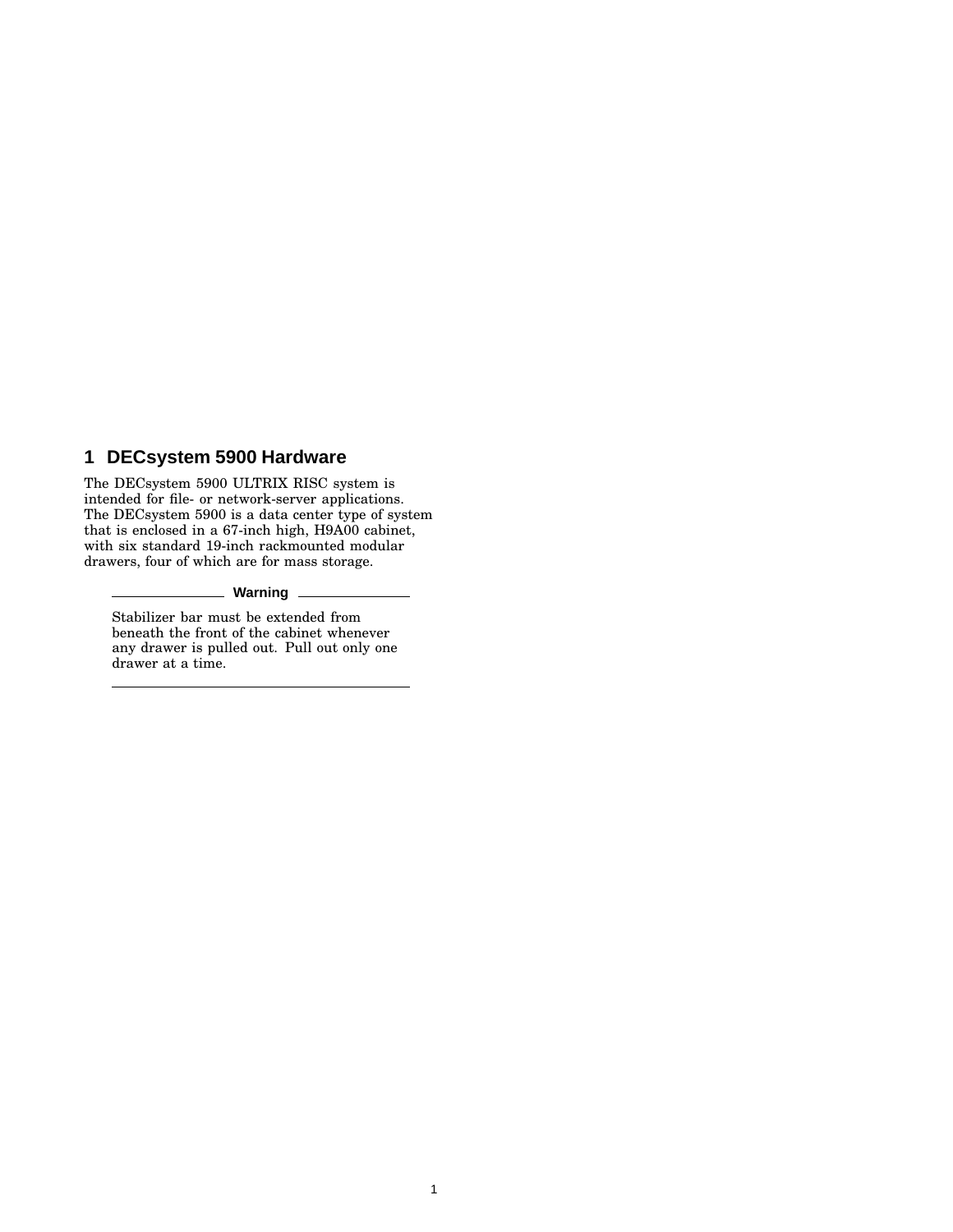The cabinet drawers are shown in Figure 1.

- $\bullet$  Mass storage drawer (slot 6)
- **2** Mass storage drawer (slot 5)
- $\bullet$  Mass storage drawer (slot 4)
- **O** CPU drawer (slot 3)
- Second CPU drawer, optional (slot 2)

**O** Mass storage drawer or StorageServer 100 (slot 1)

- **O** Power controller in bottom rear
- **3** Stabilizer bar

**Note**

A second CPU drawer may be installed in the cabinet to create a dual DECsystem 5900 configuration.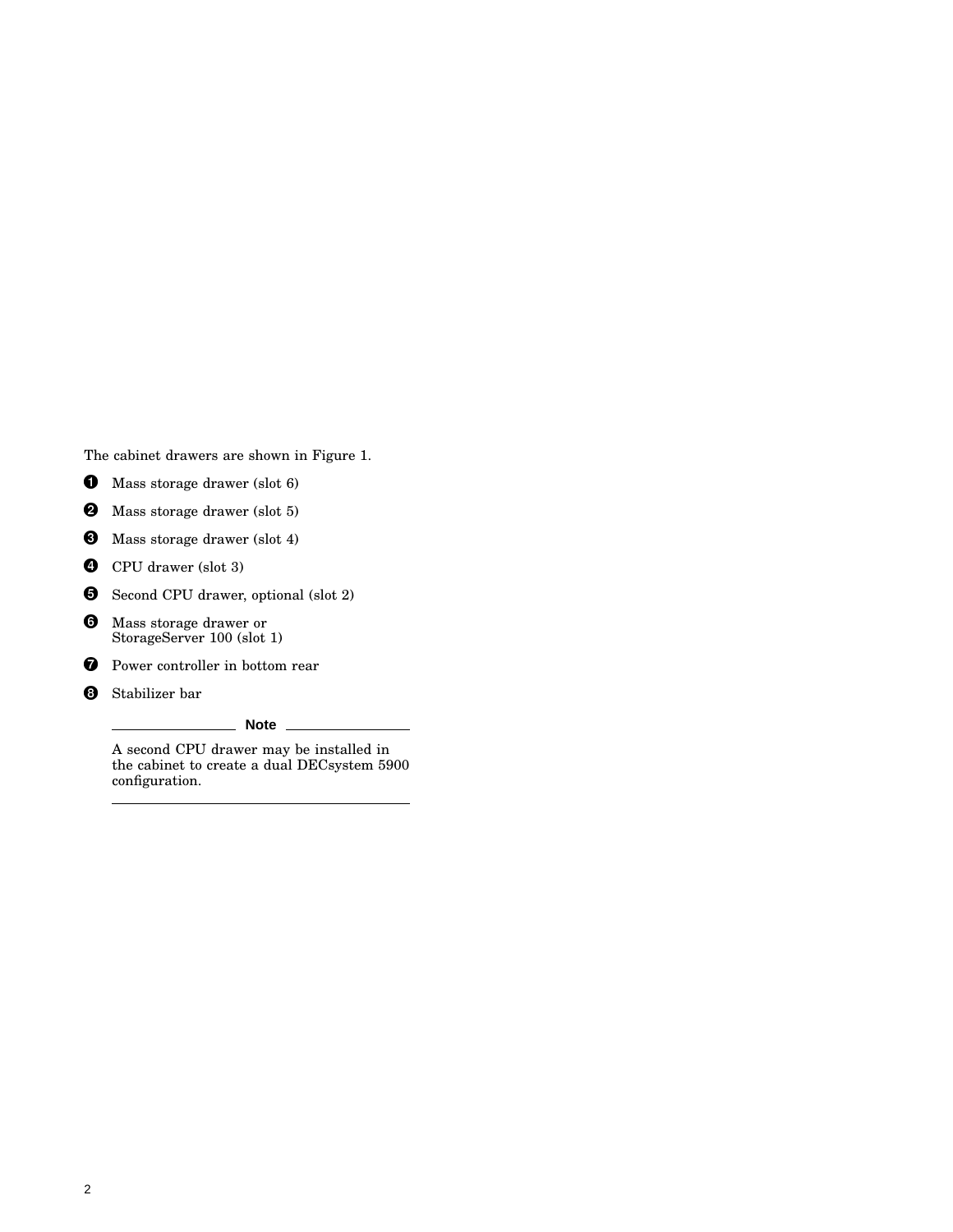**Figure 1 DECsystem 5900 Cabinet, Front View**

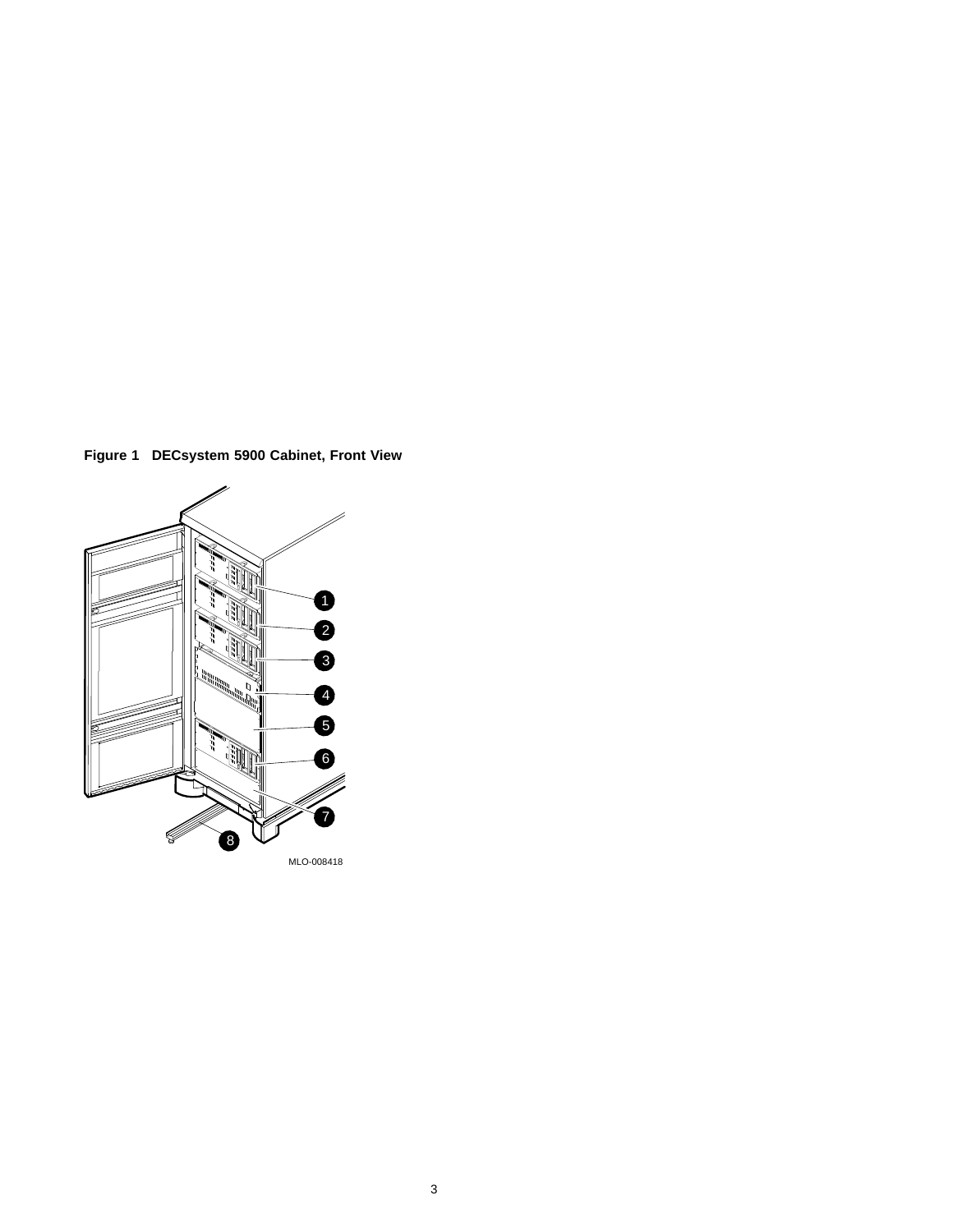#### **1.1 System Power Controller**

AC power is routed through a power controller into the power supply in each drawer. The power controller is located at the very bottom of the enclosure. It brings the ac power into the system and distributes it to the power supply in each drawer.

The system power controller is normally configured as a single, switch-controlled point of system power. See Section 1.3.

#### **1.2 Power Control Sequence**

A power sequence cable with three-pin connectors connects the power controller to the CPU drawer and provides a single point of system power control using the upper front switch of the CPU drawer. This assumes that the Remote/Local switch on the power controller is in the remote (up) position.

#### **1.3 CPU Drawer Switches**

The CPU drawer has two switches on the front. The upper switch is connected to the power controller. If the power controller is in the remote position, the upper front switch powers the entire system and all drawers, as long as the drawers themselves are on. In the case of dual CPU drawers, only one needs to be cabled to the power controller and only that one needs to be switched on.

The lower CPU front switch powers only the CPU drawer. The lower switch controls the CPU drawer whether the power controller is in the remote or the local position. The CPU front lower switch does not affect other drawers.

When the system is a dual DECsystem 5900 cabinet with two CPU drawers, either CPU upper switch controls the power for all drawers in the enclosure.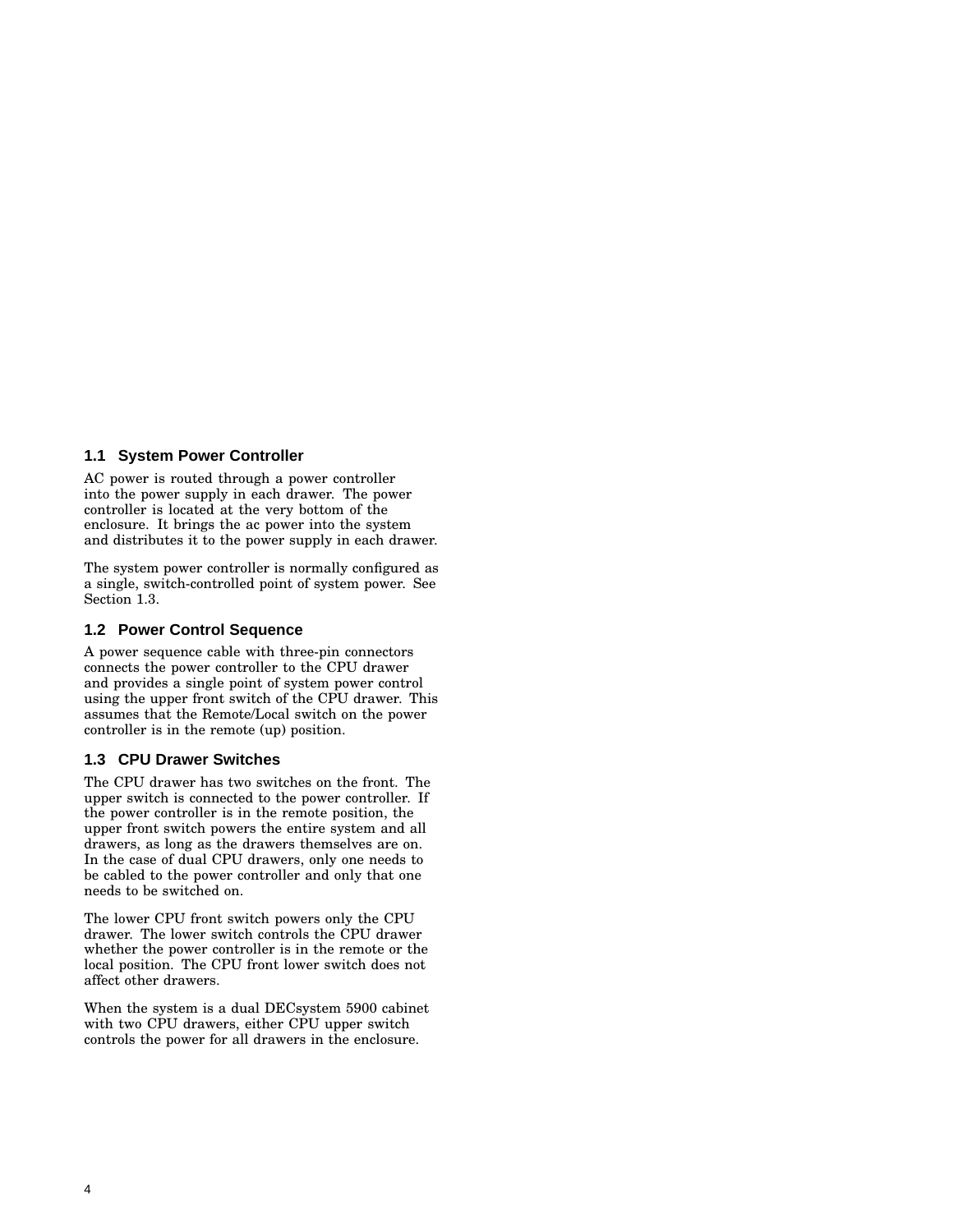# **1.4 CPU Drawer Main Components**

In the CPU drawer the main components are as follows:

- Power supply and cabling; a 244 W power supply is in the front of the drawer.
- System module
- CPU daughter card
- Single-inline memory modules (SIMMs)
- NVRAM (nonvolatile RAM) module
- TURBOchannel Extender
- TURBOchannel option slots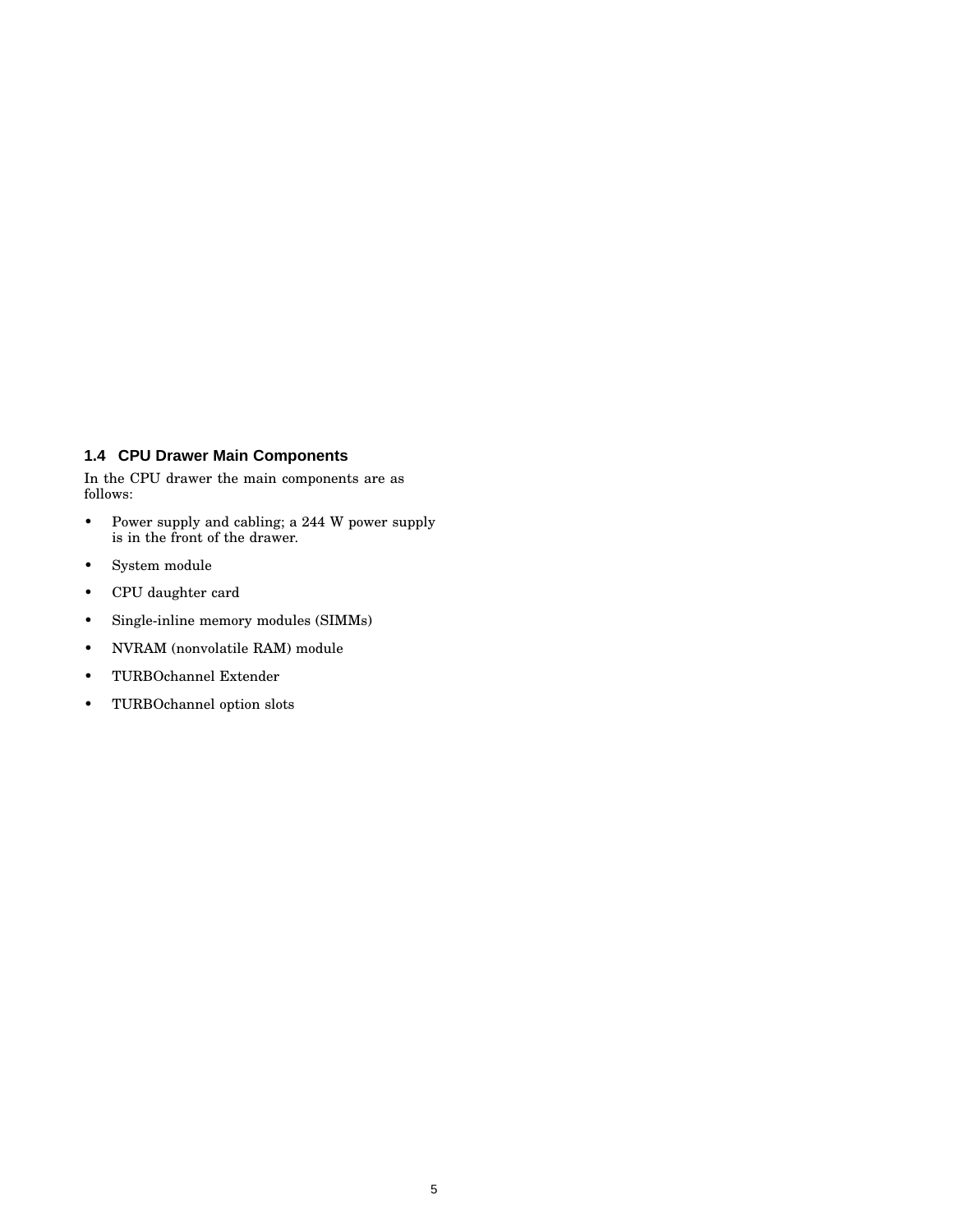



# **1.5 CPU Drawer Rear Panel**

The CPU drawer rear panel has controls and indicators shown in Figure 2.

- **O** Not used
- **2** TURBOchannel Extender option slots
- **O** TURBOchannel Extender I/O (connected to  $\bullet$ )
- **O** Power cable inlet
- **6** Remote power sequence connector
- **O** System module SCSI port
- **O** TURBOchannel Extender adapter (connected to  $\mathbf{\Theta}$
- **8** Standard Ethernet
- **9** Diagnostic LEDs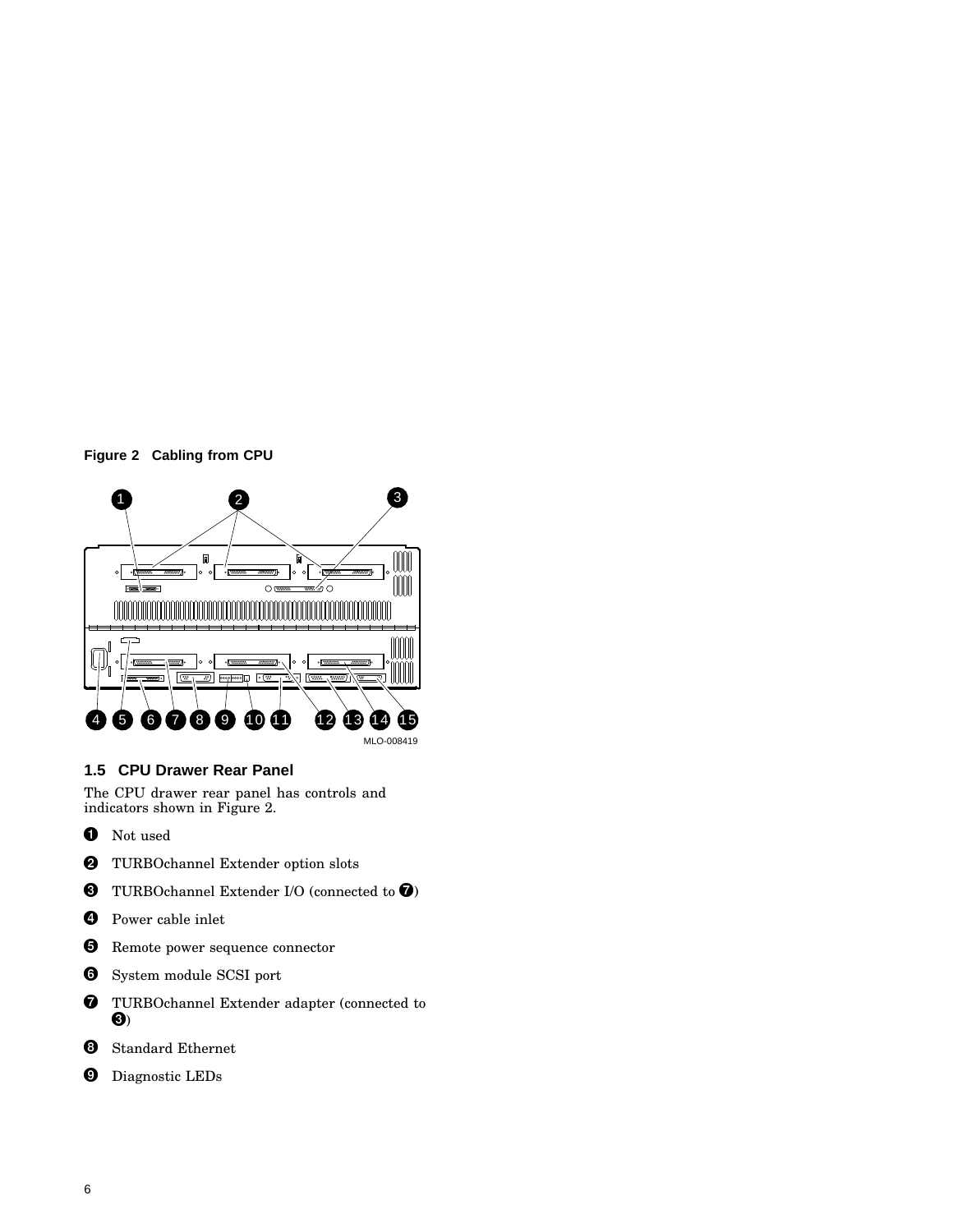- **O** Halt switch
- $\bf \Phi$ System console port
- $\bullet$  TURBOchannel slot 1
- **<sup>6</sup>** Communications port
- **<sup>1</sup>** TURBOchannel option slot 2
- $\oplus$ **Alternate console**

# **2 DECsystem 5900 Logic**

The DECsystem 5900 logic is made up of five main subsystems: memory, SCSI, Ethernet, TURBOchannel, and the serial communication lines. In addition, the clocking and interrupt handling logic coordinate the subsystems.

The main Application Specific Integrated Circuits (ASIC) are the Memory Buffer (MB), Memory TURBOchannel (MT), Memory Subsystem (MS), and I/O Control (IOCTL). (In the R4400, MB and MT are not separate.)

The CPU daughter card is either the R3000A or the R4400. They each mount identically on the system module, and have the following functionality:

- MIPS processor, CPU/FPU
- Processor interface
- Memory and TURBOchannel interface
- Clock logic

#### **MB Logic**

The Memory Buffer ASIC interfaces the CPU to the rest of the system.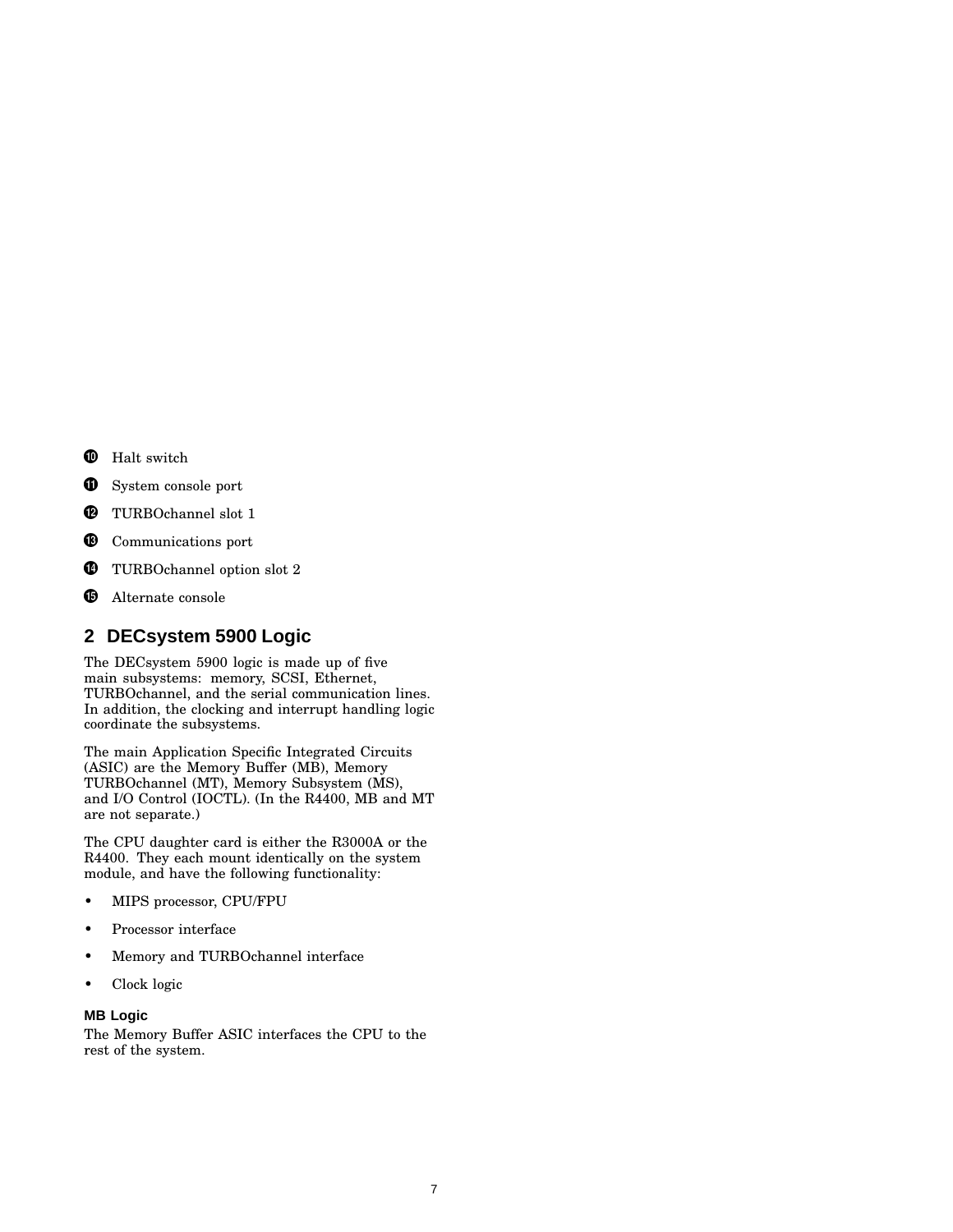#### **MT Logic**

The Memory TURBOchannel ASIC interfaces the CPU to memory and the TURBOchannel I/O interface. For example, data can come from the SCSI bus and DMA into memory via the MT ASIC without CPU intervention.

#### **MS ASIC**

Located on the system module is the Memory Subsystem (MS) ASIC, which provides interface to the memory SIMMs in the memory slots. Address and data pass through this ASIC. The MS ASIC also provides memory timing signals. Also on the system module is the SCSI, Ethernet, Serial Communication Chip, Run-Time Clock and supporting hardware for these devices.

#### **IOCTL ASIC**

I/O devices are controlled by the I/O Control (IOCTL) ASIC. The IOCTL ASIC is the interface to memory and other parts of the system for TURBOchannel slots 0, 1, 2.

Since all I/O data passes through the IOCTL and control signals are provided by this ASIC, you must specify the TURBOchannel path when booting or testing a device on that slot. For example, the command cnfg 1 shows the devices on TURBOchannel slot 1. For the system to perform its power-up tests, it must first read the ROM by means of the IOCTL, MT and MB ASICS.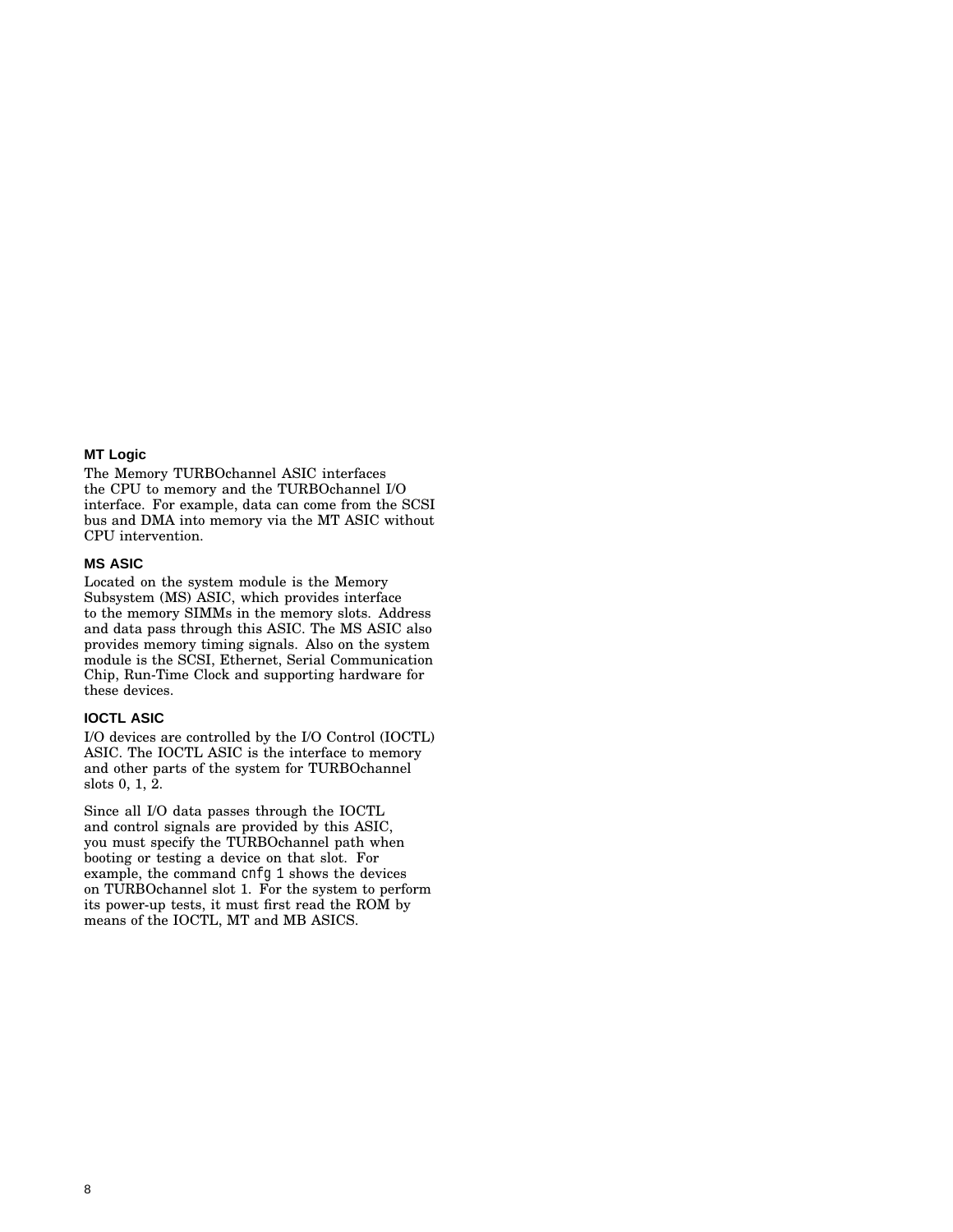# **3 System Module Main Components**

The system module is the largest printed circuit board in the CPU drawer, and is screwed directly to the floor of the CPU drawer. The system module supports the CPU daughter card, Ethernet, SCSI bus, communication ports, memory modules, and up to three TURBOchannel options. Major elements on the system board include:

- 256-Kbyte power-up self-test and bootstrap ROM
- System control and status registers and LED's
- RTC-based system clock and 50-byte (five-year) battery backed-up RAM
- SCC-based serial lines
- Two RS232 asynchronous serial communications ports
- Error address status register
- ECC error check/syndrome status register
- LANCE-based network interface for Ethernet
- Disk/tape interface for SCSI peripherals
- 3 TURBOchannel I/O option connectors
- DMA for SCSI Ethernet, and two communications ports
- Halt switch

#### **3.1 CPU Daughter Card Physical Fit**

The CPU card is a daughter card held to the system module by four standoffs and a dual card-edge connector. Both the R3000A CPU daughter card and the R4400 CPU daughter card fit into the system module identically.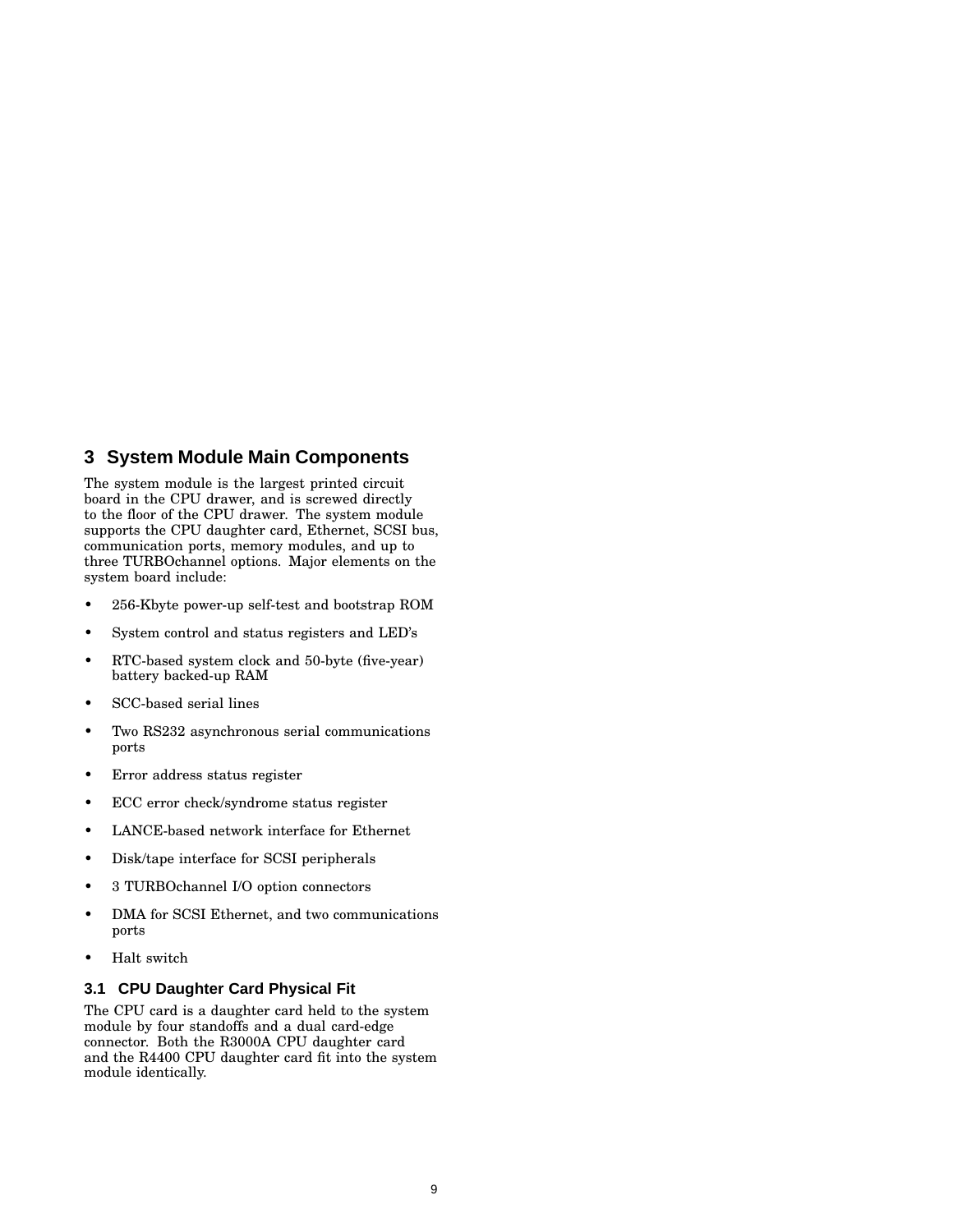#### **3.2 Memory Modules**

Up to fourteen 32-MB MS02–CA single in-line memory modules (SIMMs) may be connected to the system module, for a maximum total of 448 MB. The standard DECsystem 5900 has a minimum of two 32-MB MS02–CAs. All SIMMs are to be installed in memory slots 0–13 only.

#### **3.3 NVRAM Module**

A 1-MB NVRAM (nonvolatile RAM) module can be installed in the last memory slot, slot 14. This memory slot is dedicated to the NVRAM, and is the only one in which the NVRAM can be used. The NVRAM module is the hardware that supports the Prestoserve NFS accelerator.

The NVRAM has two LEDs to indicate the status/condition of the on-board battery. See Section 11.2.

#### **3.4 TURBOchannel and TURBOchannel Extender**

TURBOchannel is an I/O interface. The system module contains three TURBOchannel option slots. One of these slots (0) is preconfigured with an adapter module that is used to connect a TURBOchannel Extender (TCE). The remaining two slots (1 and 2) may be used for one dual or two single TURBOchannel option modules.

The TURBOchannel Extender is a standard feature of the DECsystem 5900 product. The TCE is mounted in the hinged metal cover of the CPU drawer. The TURBOchannel Extender allows a two- or three-slot TURBOchannel option module to be connected and to physically take up only one TURBOchannel slot. This leaves two slots available for other TURBOchannel options. Without the TURBOchannel Extender, certain TURBOchannel options could use up all three system TURBOchannel slots, preventing the installation of other options.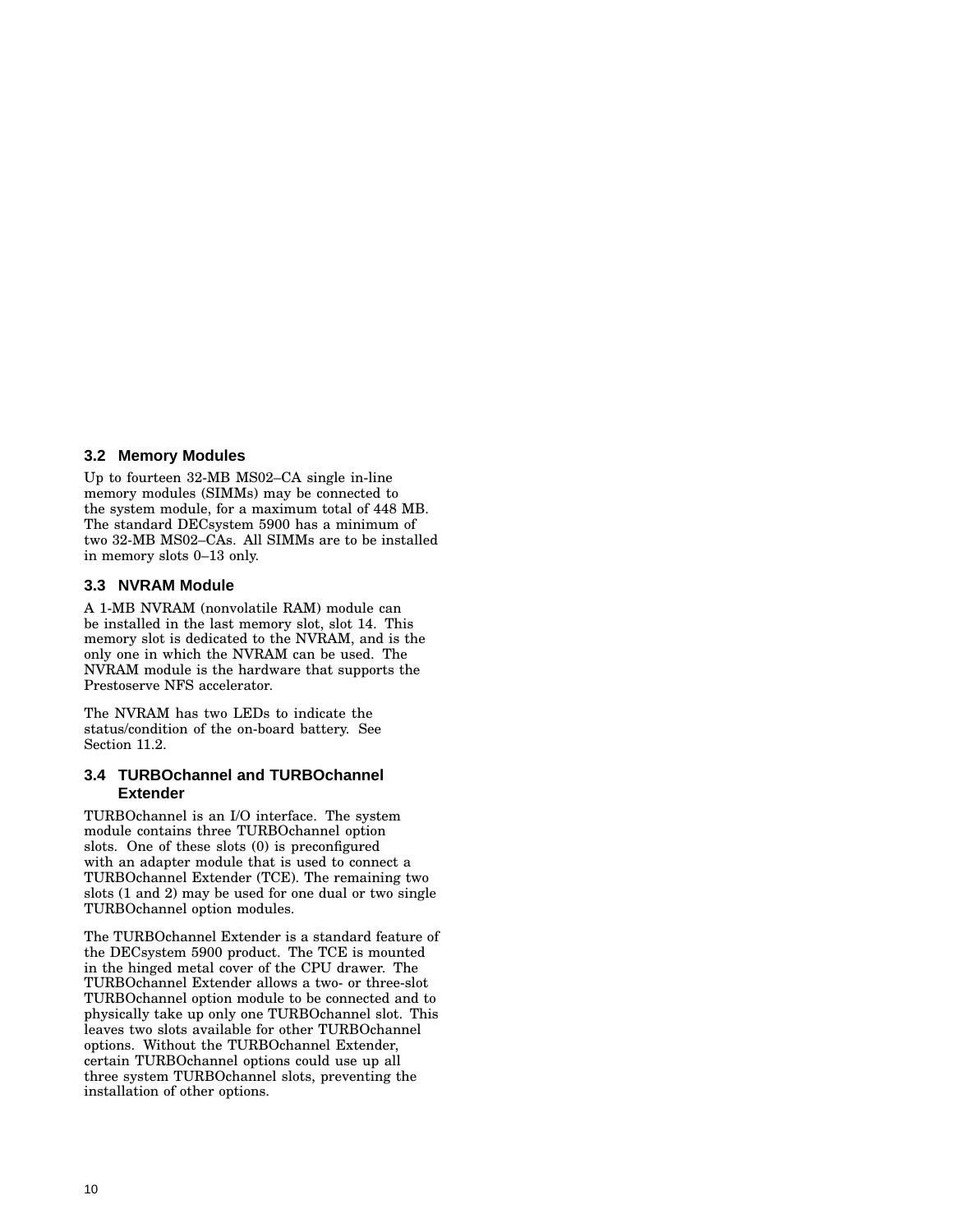TURBOchannel enables 100-MB per second connection to TURBOchannel options such as:

PMAZ (single-ended SCSI) PMAD (Ethernet) DEFZA (FDDI)

As shown in Figure 2 there are three openings in the rear panel of the CPU drawer to allow connection to TURBOchannel I/O devices. These are the three TURBOchannel controller ports. Slot 0, on the left as viewed from the rear of the drawer, contains a TURBOchannel adapter module that is connnected to the TURBOchannel Extender module (TCE). TCE provides a place to mount a one-, two-, or three-slot option without using all of the system TURBOchannel slots.

#### **Note**

Only one TURBOchannel option can be placed on the TCE module. This module does not provide three additional slots but rather extends one slot outside of the system board.

# **4 Mass Storage Drawers**

The mass storage drawers have the following characteristics:

- 8.75-inch high mass storage drawers
- Up to 7 full- and/or half-height SCSI devices per mass storage drawer
- Up to four mass storage drawers per cabinet, for a total of up to 28 SCSI mass storage devices
- SCSI bus in each mass storage drawer that can be split into two separate buses (see Section 4.3)
- Separate power supplies and cooling fans allowing mass storage drawers to be turned off independently of the whole system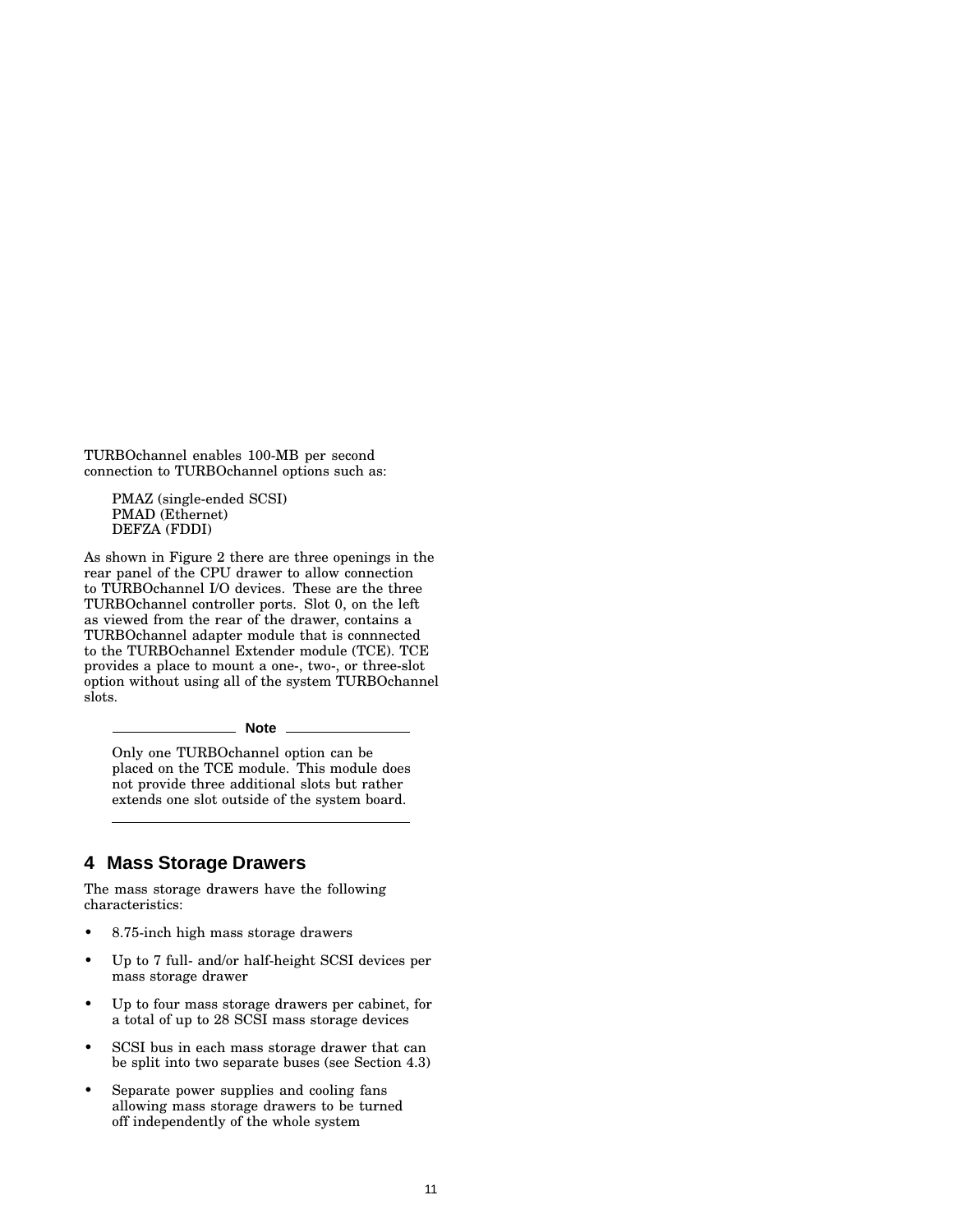- Six 5/16-inch hex nuts secure the drawer to the front of the cabinet frame (see Figure 6)
- Rear power switch
- Rear bracket screws external to the drawer

#### **4.1 ULTRIX Requirements for Mass Storage**

ULTRIX does not support powering down while ULTRIX is running. Run the **shutdown** utility before powering down the system or individual mass storage or CPU drawers.

#### **4.2 SCSI Interface**

The system module (see Figure 8,  $\bigcirc$ ), contains a 53C94-based DMA SCSI interface similar to previous Digital RISC systems.

Each SCSI controller controls up to 7 SCSI devices.

There can be three optional TURBOchannel (PMAZ) controllers on the CPU board. A TURBOchannel Extender is connected to one of these TURBOchannel slots. The maximum number of mass storage devices is 28 (four TURBOchannel controllers with seven devices each).

The SCSI controller on the system module or the TURBOchannel (PMAZ) options are connected by means of SCSI cabling to the mass storage drawers and/or remote SCSI options.

A terminator must be located at the end of each SCSI bus.

#### **4.3 SCSI Bus Cables**

In each mass storage drawer are two separate bus cables. Each bus cable has five SCSI connectors. These two SCSI buses can be joined to connect up to seven SCSI devices to the controller.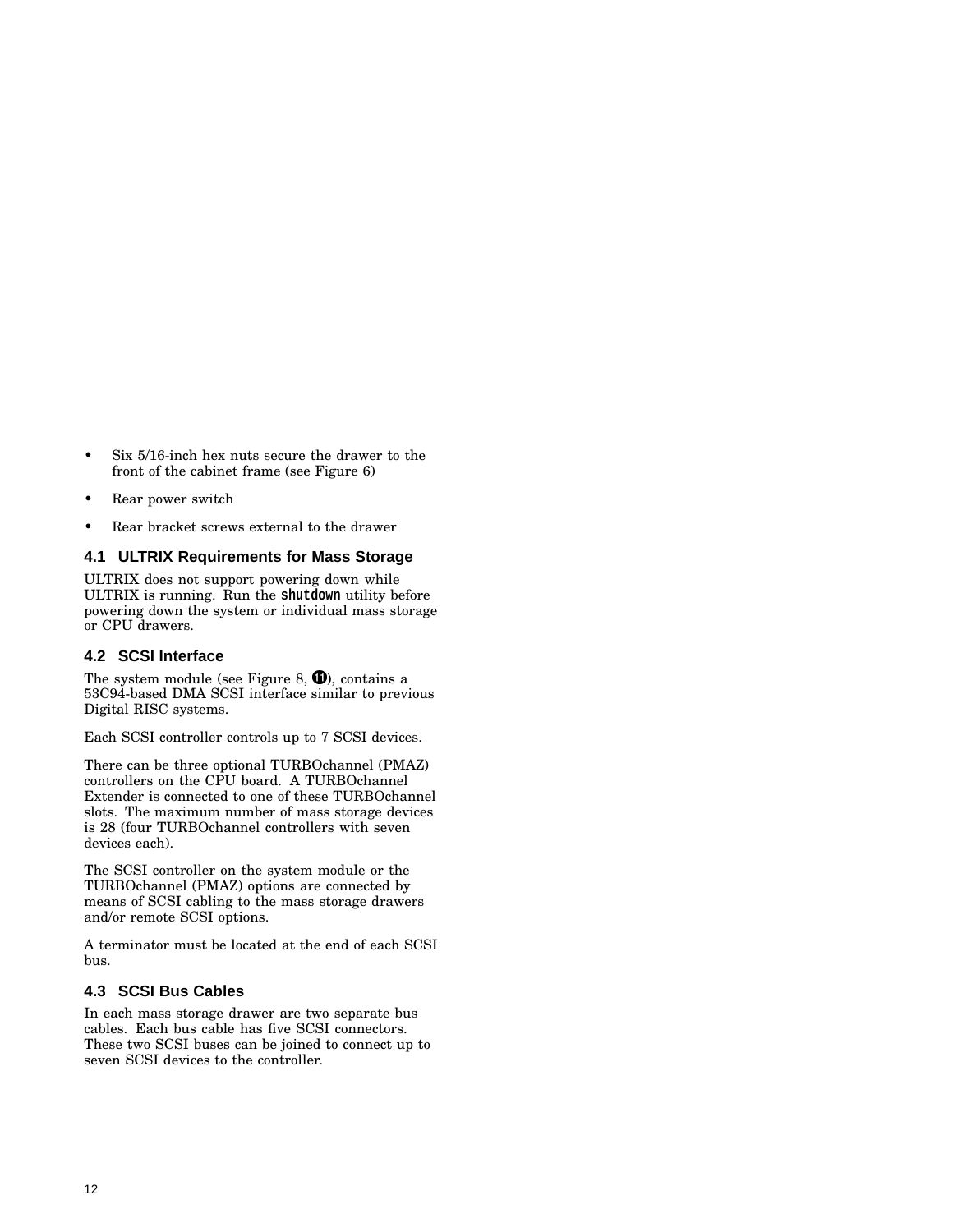The SCSI bus cables can be kept separate and terminated (not joined together). In this configuration, performance is increased by having two SCSI buses with fewer drives on each controller. However, this configuration will not give 28 SCSI devices total throughout the whole system because the available controllers will have fewer than the maximum number of drives.

#### **4.4 SCSI Bus IDs**

On each SCSI bus, the individual disks are tagged with SCSI address numbers. No two SCSI disks on the same bus may have the same number. If SCSI devices are added or replaced, they must have the proper address stickers attached. See Table 1.

**Table 1 SCSI ID Factory Configuration**

| <b>Device</b>               | ID                  |  |
|-----------------------------|---------------------|--|
| CPU SCSI adapter            | 7                   |  |
| First removable device      | 5                   |  |
| Boot disk or first disk     | 0                   |  |
| Remaining disks, in order   | 1, 2, 3,<br>4, 6, 5 |  |
| Remaining removable devices | 6, 4                |  |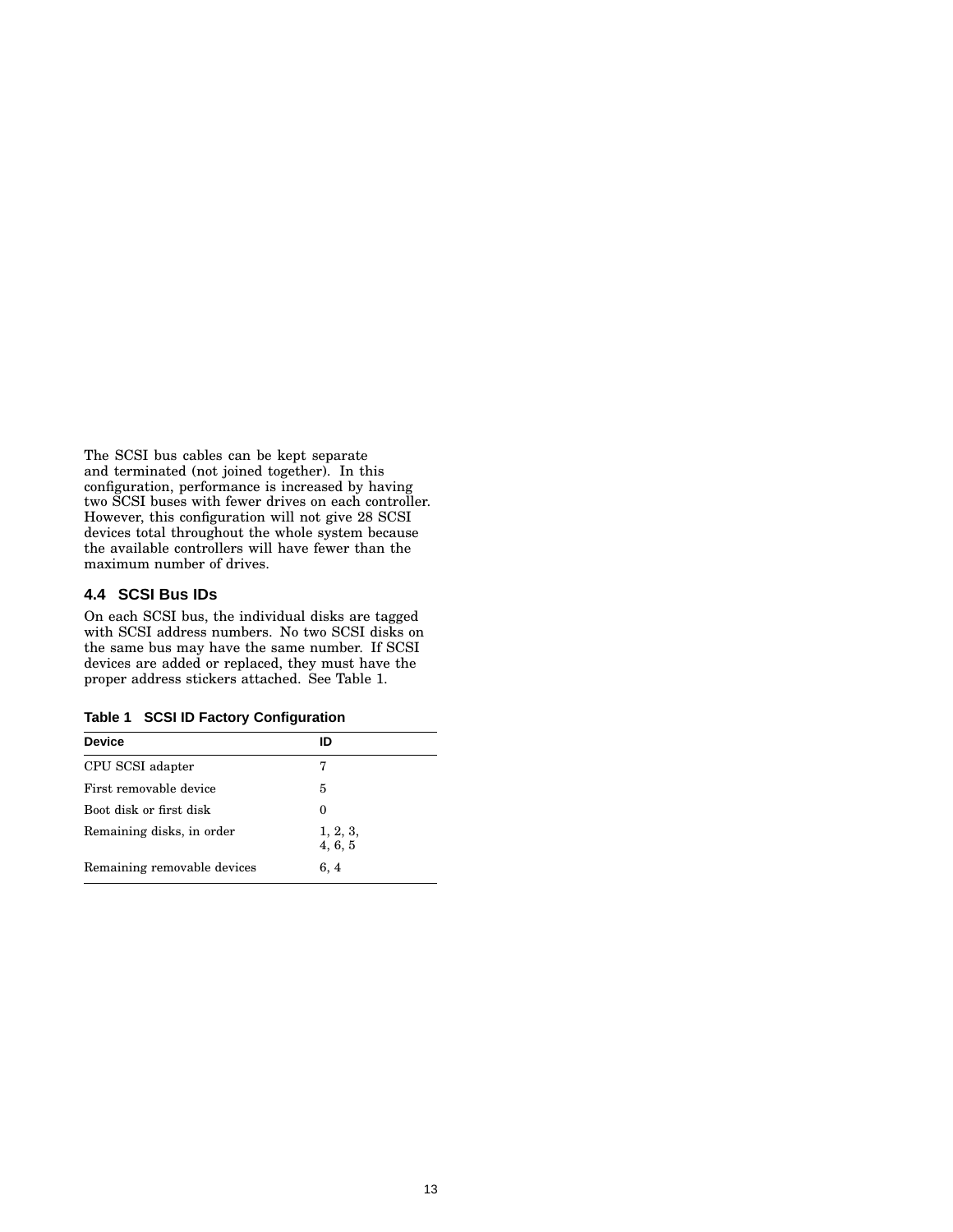#### **4.5 Ethernet Interface**

The Ethernet hardware design is similar to that used in previous Digital products.

#### **4.6 Communications Interface**

Two RS-232 ports are provided on the system module. One of these ports (see Figure 2,  $\bigcirc$ ), is normally used for the system console. These ports provide full modem support in the hardware.

# **5 Console Commands**

The console commands in Table 2 are used for system and module diagnostics.

#### **Table 2 Console Commands**

**Command Arguments**

**?** —

Displays console commands.

**boot**  $[[-z #] [-n] # / path [arg...]]$ 

Example: **R>boot** uses the current boot environment variable.

**cat** SCRPT

Displays the contents of an individual script.

Example: **cat 3/test-rtc** displays the individual self-tests contained in the test-rtc script in the base system.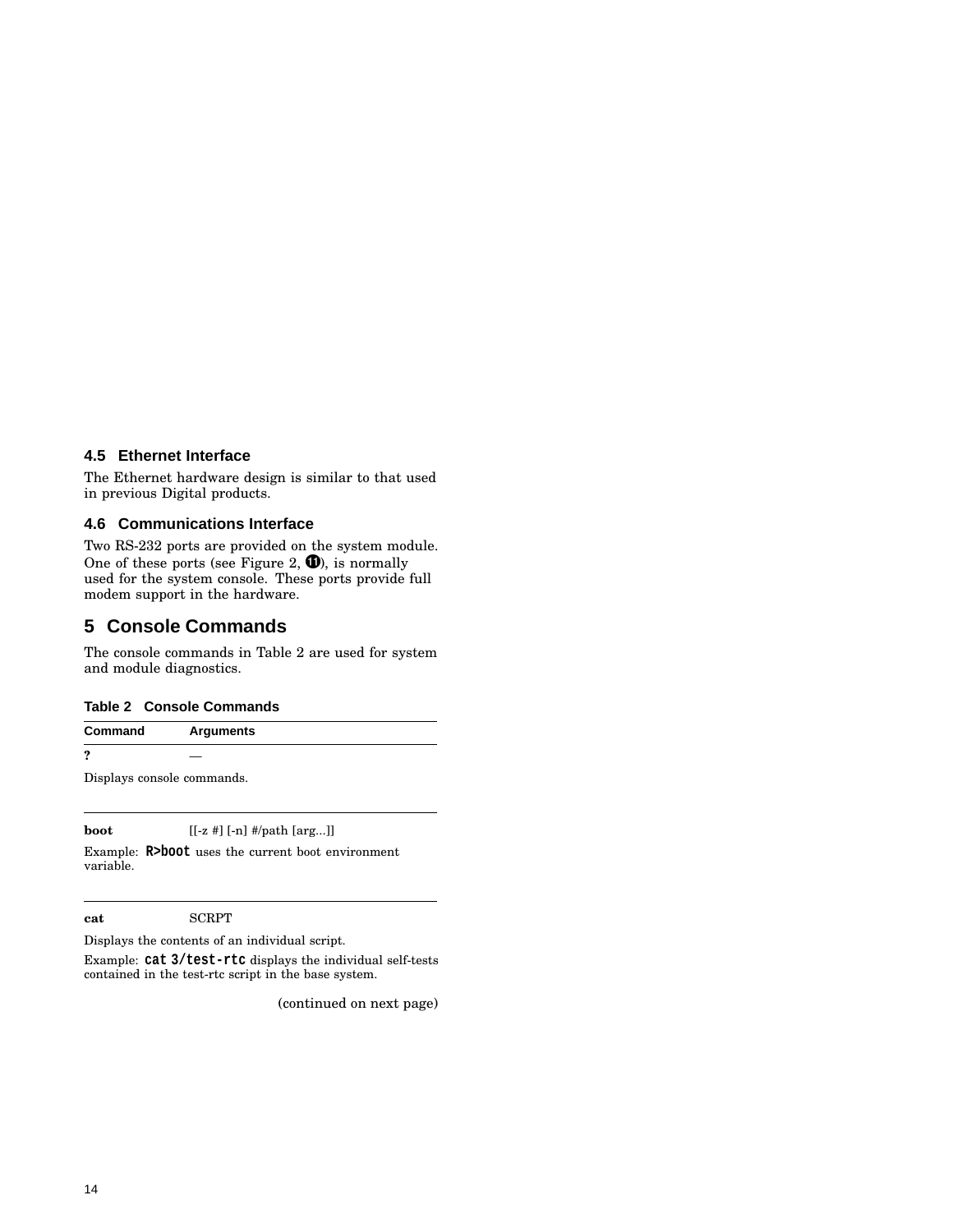### **Table 2 (Cont.) Console Commands**

#### **cnfg** [#]

Displays system or specific module configuration information.

Example: **cnfg 3** displays the base system configuration. When [#] is 0, 1, or 2, the listing shows what is in that TURBOchannel slot.

#### **d** [-bhw] [-S #] RNG val

Deposits data to a specified location in memory.

Example: **d -b -2 0x1A0000000** deposits bytes twice into a system memory location.

**e** [-bhwcdoux] [-S #] RNG

Examines memory.

Example: **e -b 0x1E000000-0x1E7FFFFF** examines as hexadecimal bytes the contents of the TURBOchannel slot 0 memory location.

#### **erl** [-c]

Displays or clears the console error log.

Example: **erl -c** clears the console error log.

#### **go** [ADR]

Transfers control to a specified address in memory. Example: **go 0x1FC00000** transfers control to the first byte in the Boot ROM memory.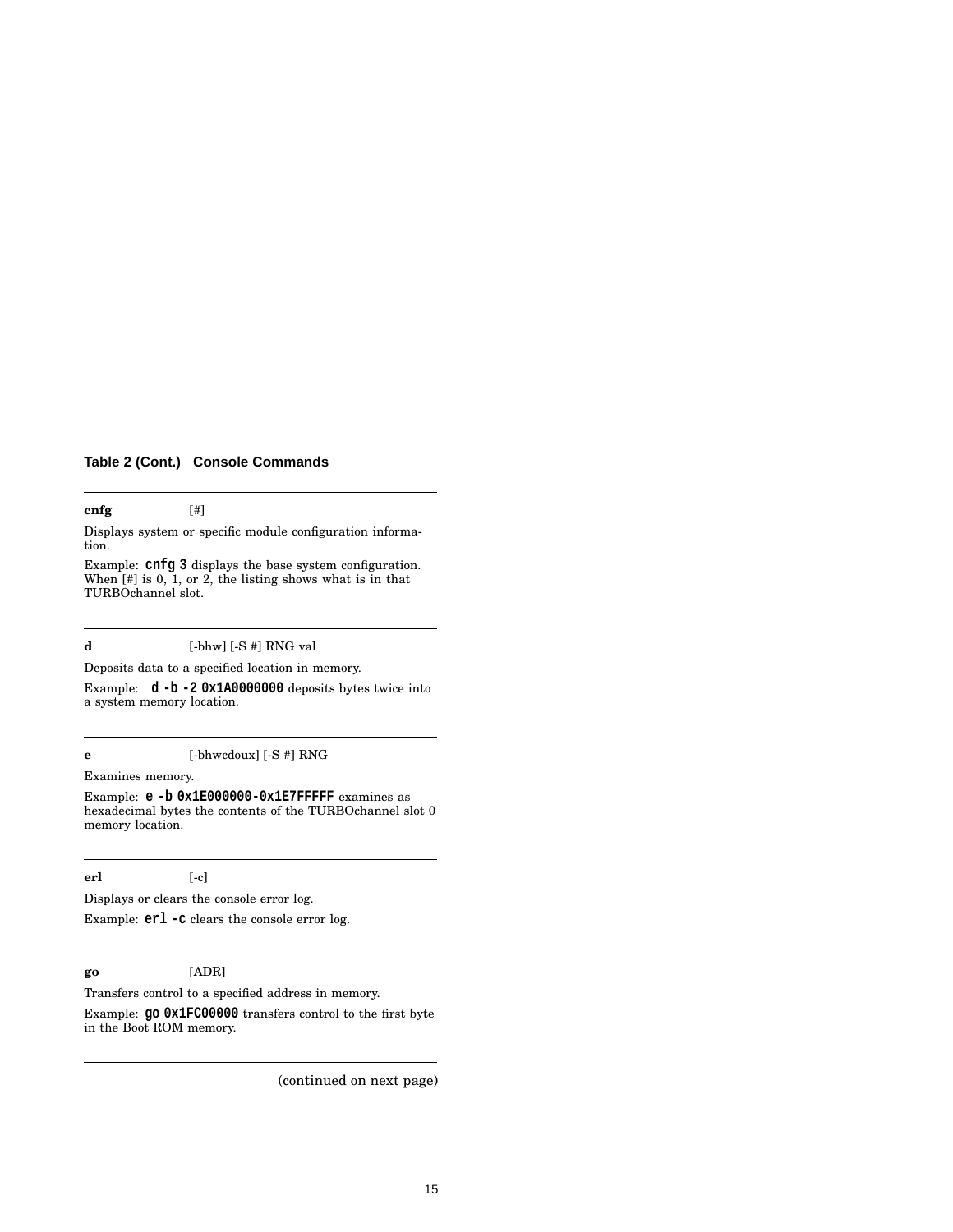# **Table 2 (Cont.) Console Commands**

| Command           | <b>Arguments</b> |  |
|-------------------|------------------|--|
| init              | $[#]$ [-m] [ARG] |  |
| Resets system(s). |                  |  |

Example: **init 3** resets SCSI devices attached to a base system SCSI controller.

# **ls** [#]

Displays list of all scripts available for TC slot #.

Example: **ls 3** gives the scripts available to test the system module and memory.

#### **passwd** [-c] [-s]

Sets or clears a console password.

Example: **passwd -c** clears an existing password.

#### **printenv** [ENV]

Displays the environment variable table. Example: **printenv** displays the entire table.

## **restart**

Restarts software. Example: **restart**.

#### **script** SCRPT

Creates a custom test script.

Example: **script fun** creates a script called fun.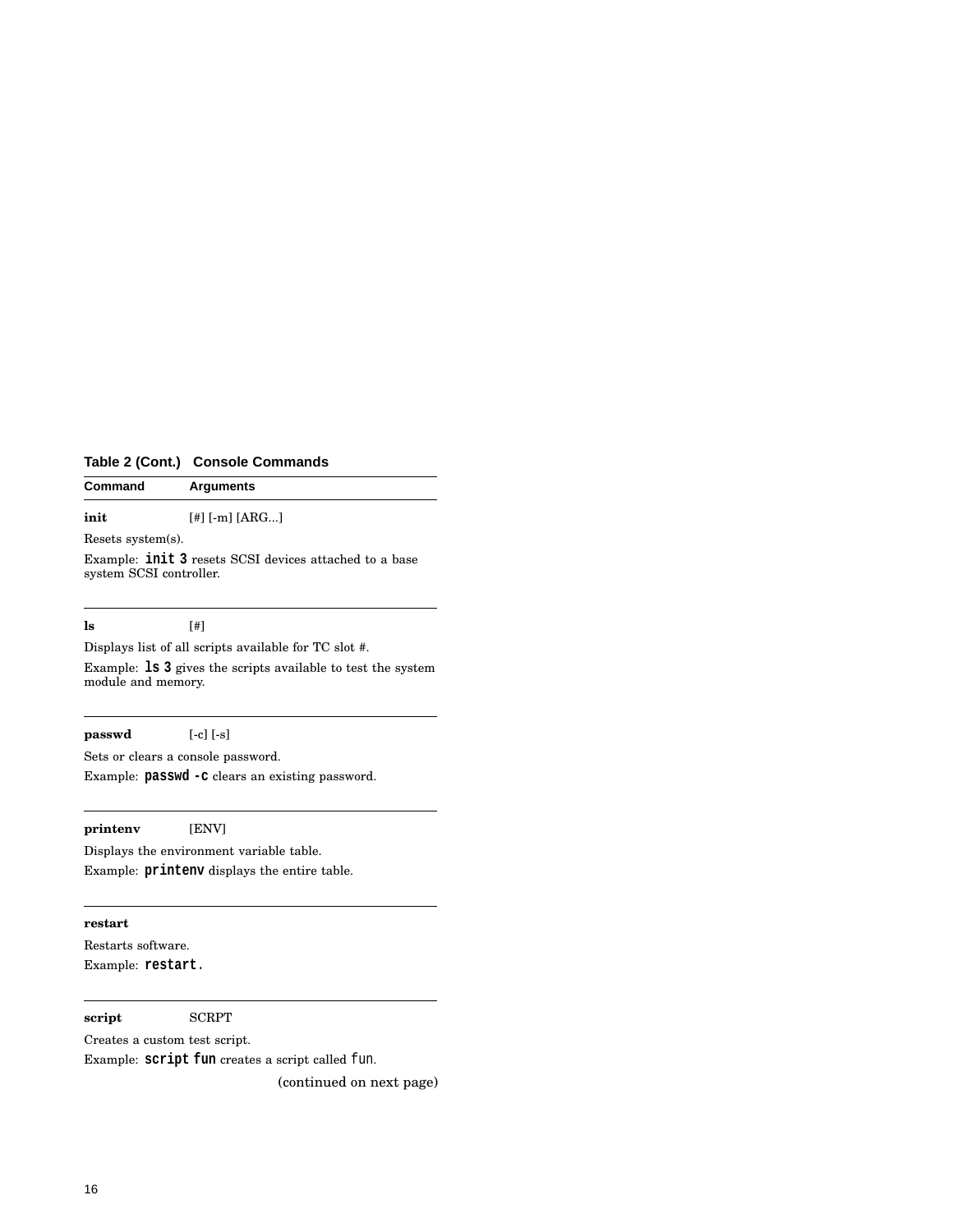# **Table 2 (Cont.) Console Commands**

**Command Arguments**

**setenv** EVN STR

Sets an environment variable.

Example: **setenv more 0** specifies scrolling to the end.

#### **sh** [-belvS] [SCRPT] [ARG...]

Invokes a specified script.

Example: **sh 2/pst-t** runs through the power-up self test script for the SCSI controller and drives in slot 2.

#### **t** [-l] [#/STR] [ARG...]

Invokes specific module diagnostics.

Example: **t 3/scsi/target 5** tests unit 5 on the system (3) SCSI controller.

#### **test**

Runs diagnostics for the whole configuration.

#### **unsetenv** EVN

Deletes an environment variable until power cycle or reset.

Example: **unsetenv testaction** disables previous setting for the testaction environment variable.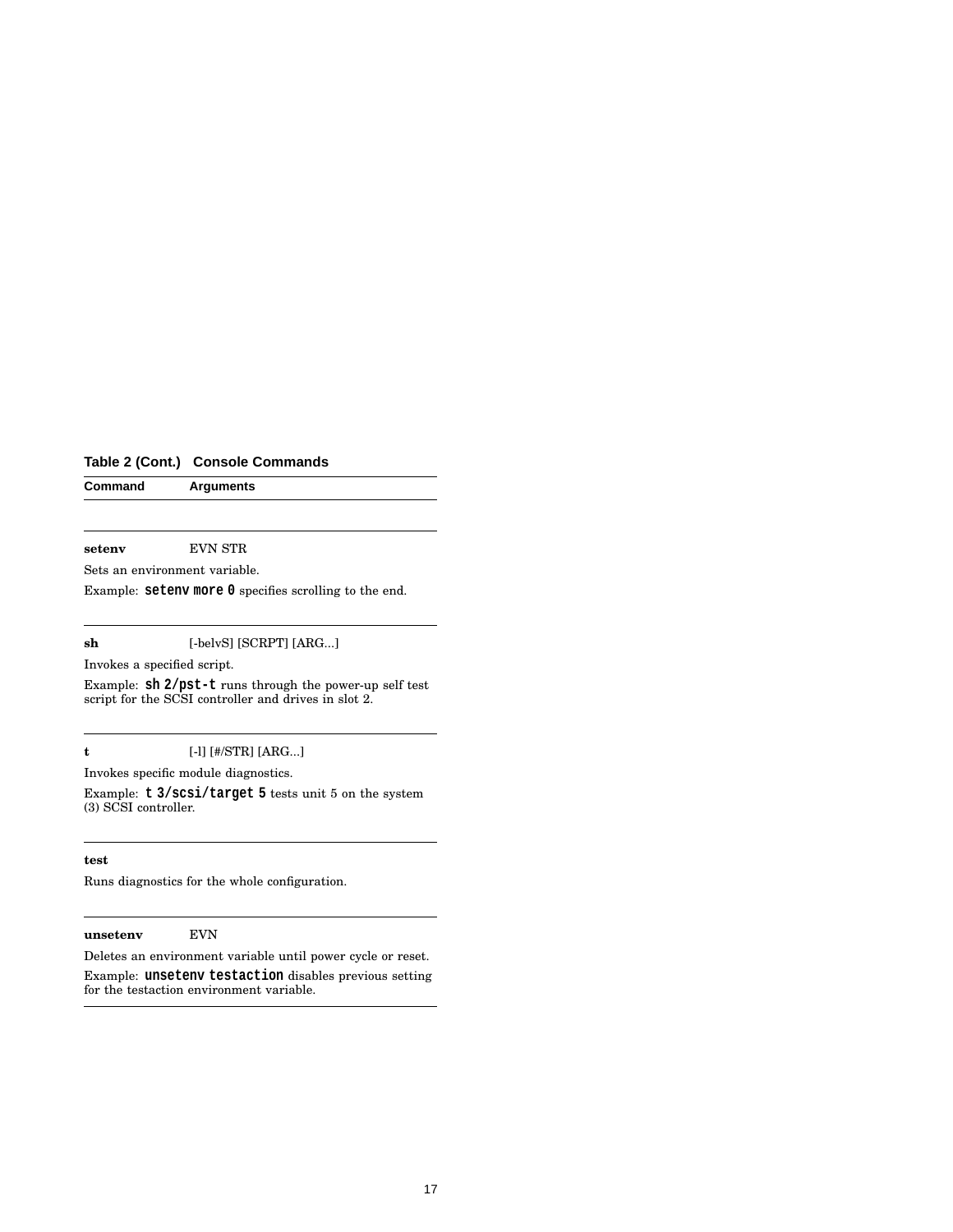# **6 Console Error Messages**

A typical console error message has the following syntax:

?TFL:#/test\_name (n:description) [module] where

# is the slot number of the failing module. test\_name is the name of the failed test. n is the part of the test that failed. description describes the failure. [module] is the module identification number.

Table 3 lists the error message prefixes and their meanings.

|  |  | Table 3 Error Messages and Their Meanings |  |  |  |
|--|--|-------------------------------------------|--|--|--|
|--|--|-------------------------------------------|--|--|--|

| <b>Message</b>  | Meaning                                             |
|-----------------|-----------------------------------------------------|
| ?EV:name        | Specified environment variable does<br>not exist.   |
| ?EVV:value      | Specified environment variable value<br>is invalid. |
| ?IO:slot/device | IO device reports error.                            |
| ?PDE3:slot      | Option in specified slot contains old<br>firmware.  |
| ?SNF:script     | Specified script not found.                         |
| ?STF:KBD        | Keyboard self-test failed (disregard).              |
| ?STF:Pntr       | Pointing device self-test failed<br>(disregard).    |
| ?STX            | Syntax error.                                       |
| ?TFL            | Test failure.                                       |
| ?TNF            | Test not found.                                     |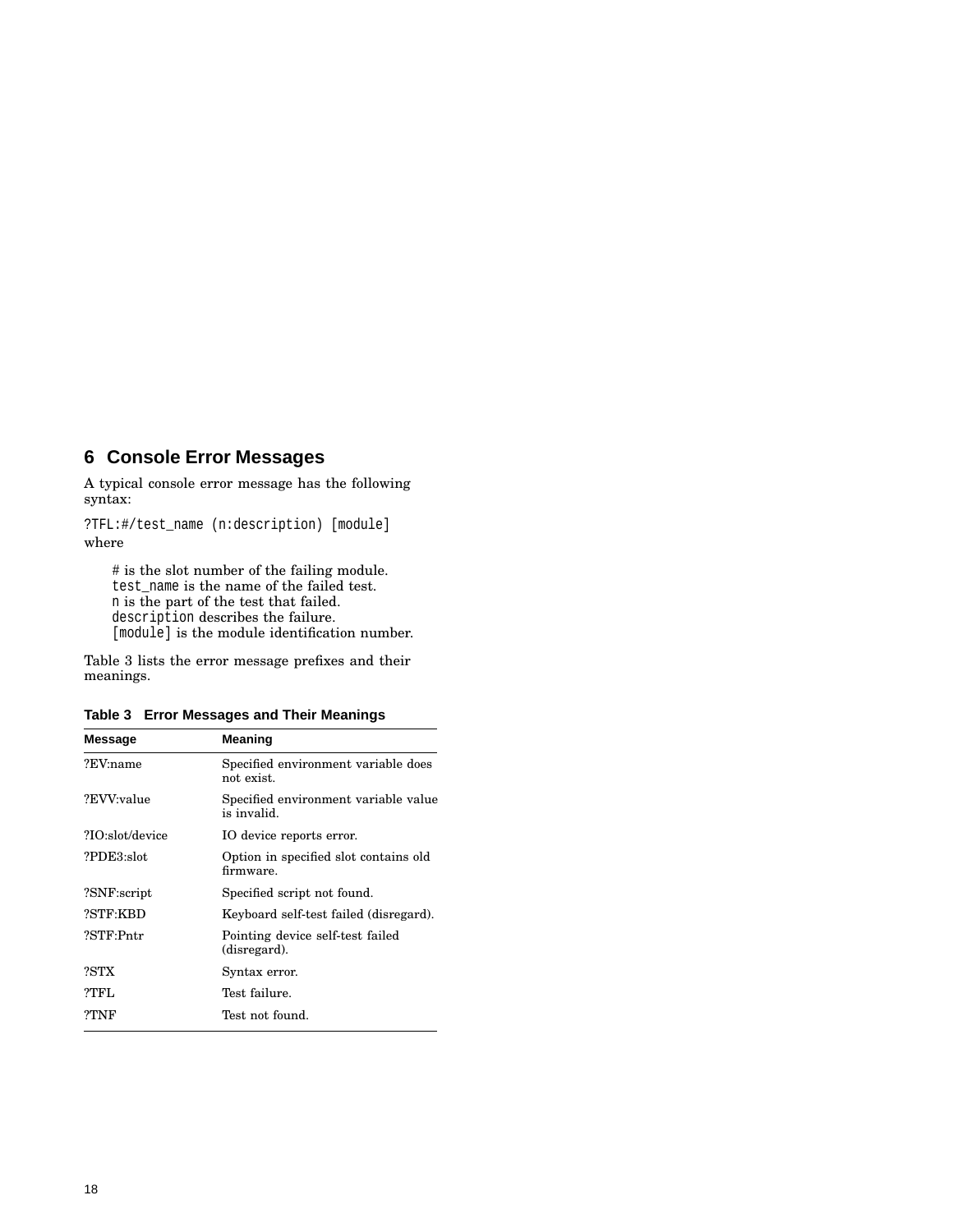# **7 Environment Variables**

Environment variables store system parameters and scripts and pass information to the operating system. All valid environment variables are stored in a nonvolatile RAM (NVR) until you change them or reset the NVR.

Table 4 summarizes the console commands for setting environment variables. Table 5 lists the standard environment variables that you can set.

#### **Table 4 Console Commands for Environment Variables**

| Command  | <b>Description</b>                                                                                                                                                                                                         |
|----------|----------------------------------------------------------------------------------------------------------------------------------------------------------------------------------------------------------------------------|
| printeny | Displays the value of environment<br>variables.                                                                                                                                                                            |
| seteny   | Sets the value of an environment<br>variable.                                                                                                                                                                              |
| unseteny | Temporarily removes an environment<br>variable. Unseteny will remove an<br>environment variable temporarily. If<br>you cycle power or reset the system,<br>the environment variable will go back<br>to its previous state. |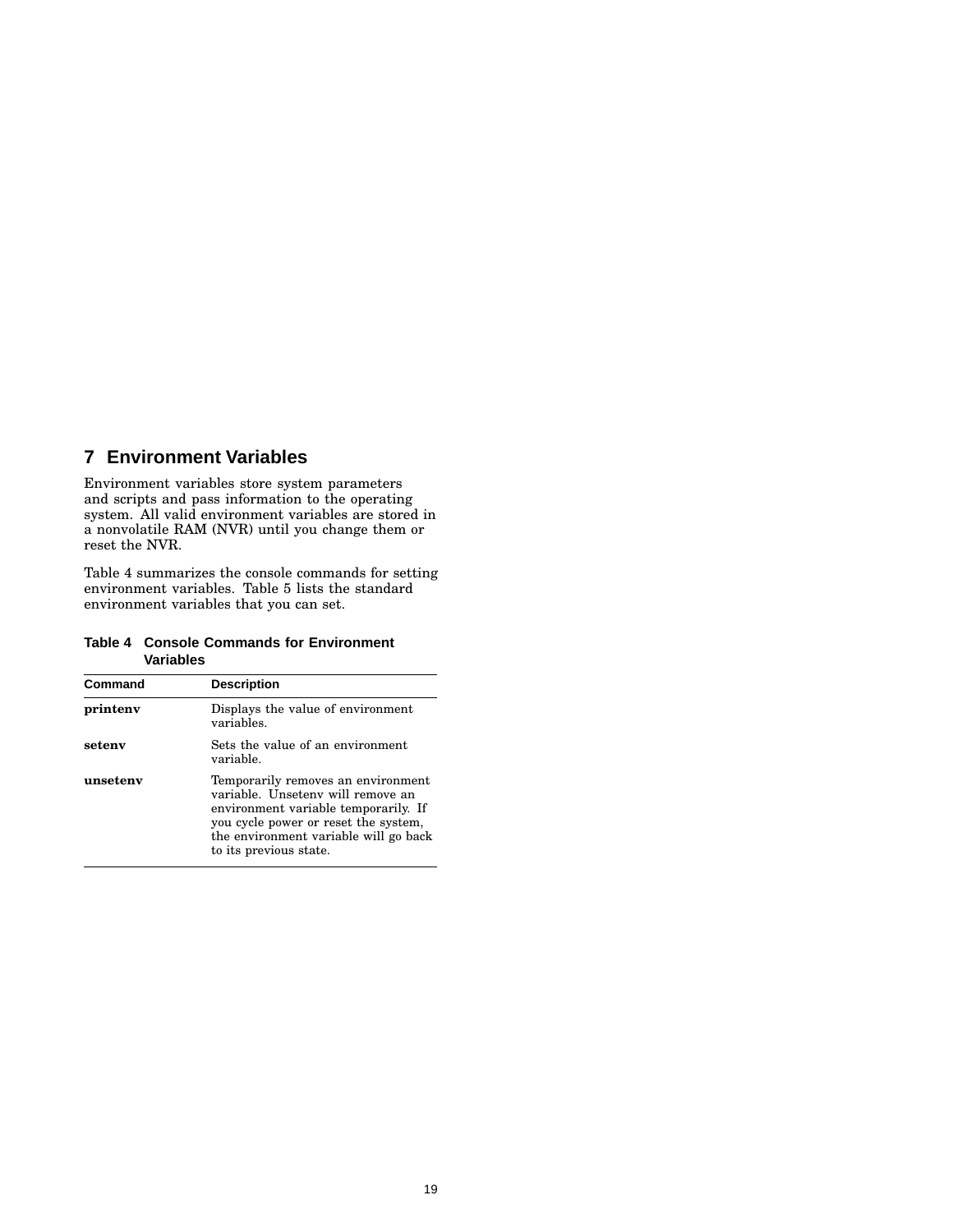# **Table 5 Environment Variables Set by the User**

| $\textbf{boot}^1$       | Specifies arguments for the boot<br>command.                                                                                                                                                                                                                                                                                              |
|-------------------------|-------------------------------------------------------------------------------------------------------------------------------------------------------------------------------------------------------------------------------------------------------------------------------------------------------------------------------------------|
| $\,$ console $^1$       | Chooses the system console. You normally<br>do not set this variable. Any setting<br>except s, including the default "blank"<br>setting, selects autoconfiguration and<br>makes your terminal the system console.<br>Looking at the rear of the CPU drawer,<br>the terminal connected to the leftmost<br>serial port will be the console. |
| haltaction <sup>1</sup> | Specifies what happens when you press<br>the halt button or turn on the power.                                                                                                                                                                                                                                                            |
| -b                      | Boots the system software, as specified by<br>the boot environment variable.                                                                                                                                                                                                                                                              |
| -h                      | Halts the system software and displays<br>the console prompt.                                                                                                                                                                                                                                                                             |
| -r                      | Restarts the system software. If the<br>restart fails, it boots the software.                                                                                                                                                                                                                                                             |
| more                    | Sets the screen pagination. In console<br>mode the text will scroll the number of<br>lines specified. If you set the number to<br>zero, the text scrolls continuously.                                                                                                                                                                    |
| testaction <sup>1</sup> | Sets the default power-up test.                                                                                                                                                                                                                                                                                                           |
| -t                      | Specifies a thorough power-up test, which<br>takes up to one hour depending on system<br>memory.                                                                                                                                                                                                                                          |
| -q                      | Specifies a quick power-up test; default.                                                                                                                                                                                                                                                                                                 |
| #                       | The number of the module that contains<br>the current script. If no script is active,<br>the system module is assumed.                                                                                                                                                                                                                    |

 $^{1}$ These environment variables stay in nonvolatile RAM until you<br>change or reset them.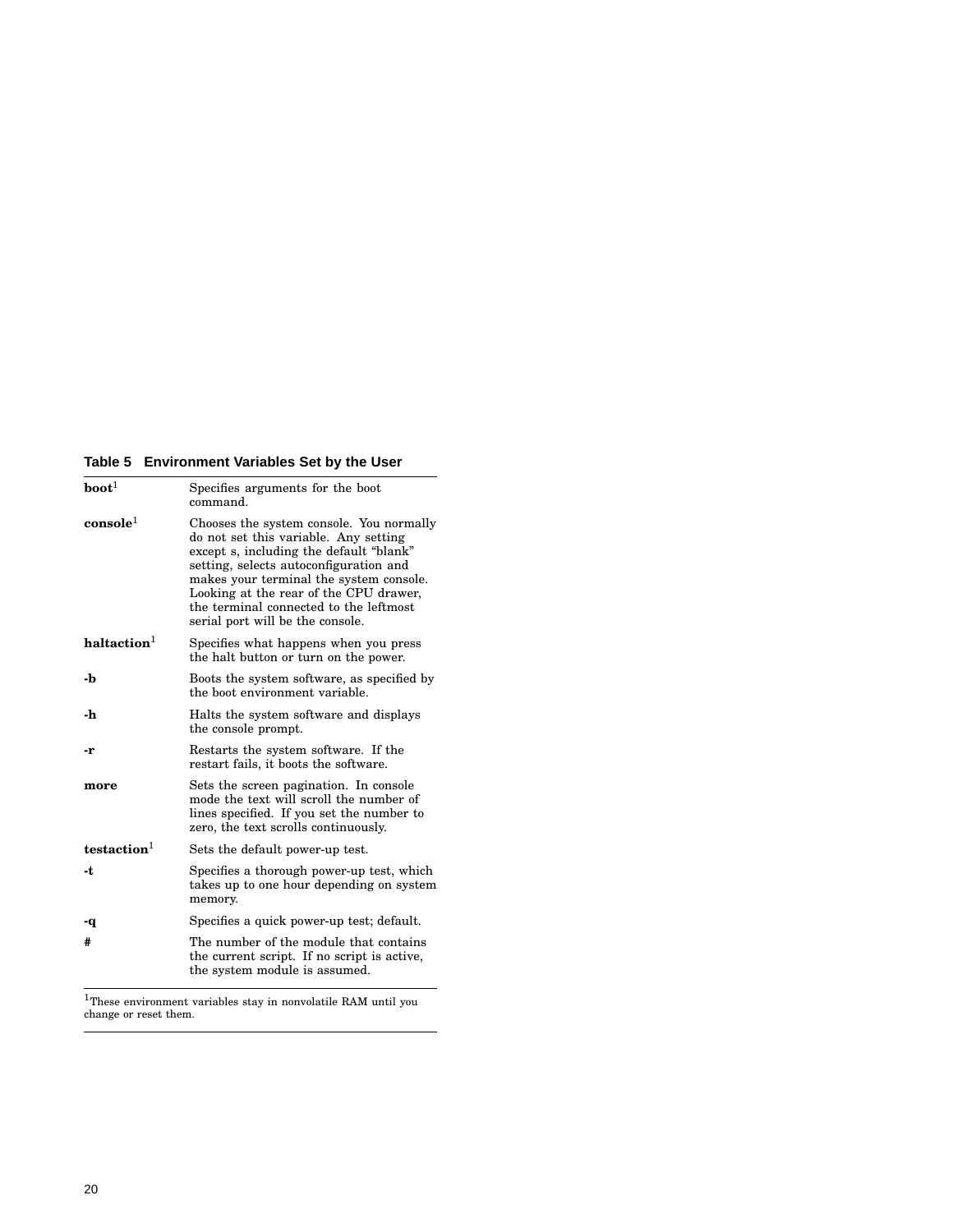# **8 Console Password Security**

The DECsystem 5900 console security features include password protection. See Table 6 for console privileges.

#### **Table 6 Console Privileges**

| Prompt     | <b>Privilege</b>                                                                                    |
|------------|-----------------------------------------------------------------------------------------------------|
| >          | Unrestricted use of all console commands                                                            |
| $R_{\geq}$ | Restricted mode; the <b>passwd</b> and <b>boot</b><br>commands can be used, but with no qualifiers. |

### **8.1 Entering a Password**

To enter a password, proceed as follows:

- 1. Enter **passwd -s** and press Return. The system prompts you to enter a password: pwd:.
- 2. Enter a password that is between 6 and 32 characters. The system will be sensitive to upperand lowercase characters. Once the password is entered the system will prompt you to enter it again.
- 3. Enter the password again. If the password matches the one previously entered, then that becomes the new password. The system displays the console prompt.
- 4. At this prompt, enter **passwd** and press Return twice. The system will then display the restricted prompt: R>.
- 5. At this prompt, you can only boot the system software or enter the console password.
- 6. To enter the password at the secure prompt, enter **passwd** and press Return. The system will prompt you for the password. If the password is correct the system will display the unrestricted console prompt: >>. At this prompt, you can enter all the console commands described in Section 5.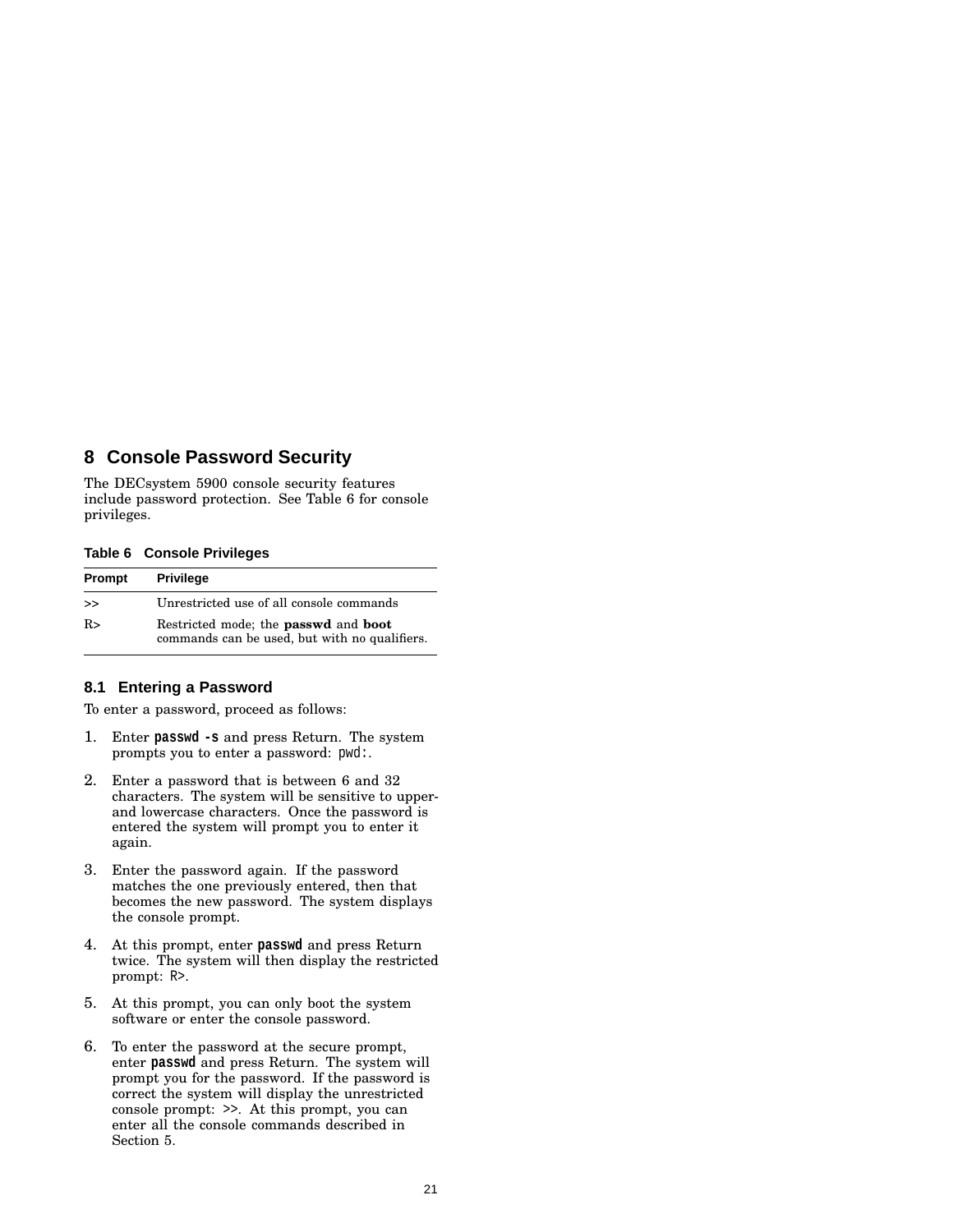#### **8.2 Clearing a Password**

To clear a password use the **-c** option to the **passwd** command. At the unrestricted console prompt enter:

>> **passwd -c**

### **8.3 Clearing a Forgotten Password**

If the system is in restricted mode and you forget the password, the contents of the nonvolatile RAM (NVR), which contains the password, must be cleared.

To clear the NVR of the password, use the Clear NVR jumper pins $^{\rm l}$  as follows:

1

- 1. Power down the CPU drawer by turning off the CPU drawer switch.
- 2. Pull out the CPU drawer following the procedure in Section 14.1.
- 3. Open the middle cover over the CPU drawer and lock in place.
- 4. Locate the two Clear NVR pins to the left of the CPU daughter card. See Figure 3.
- 5. Short the two pins of the Clear NVR jumper. (If you do not have an NVR jumper, use a screwdriver blade.)
- 6. While keeping the pins shorted, turn on the system and wait for the console prompt to appear.
- 7. When the console prompt appears, turn off the system power.
- 8. Remove the Clear NVR jumper.

 $\overline{1}$  By using the Clear NVR jumper you also clear all environment variables. After using the Clear NVR jumper, reset the customer's environment variables.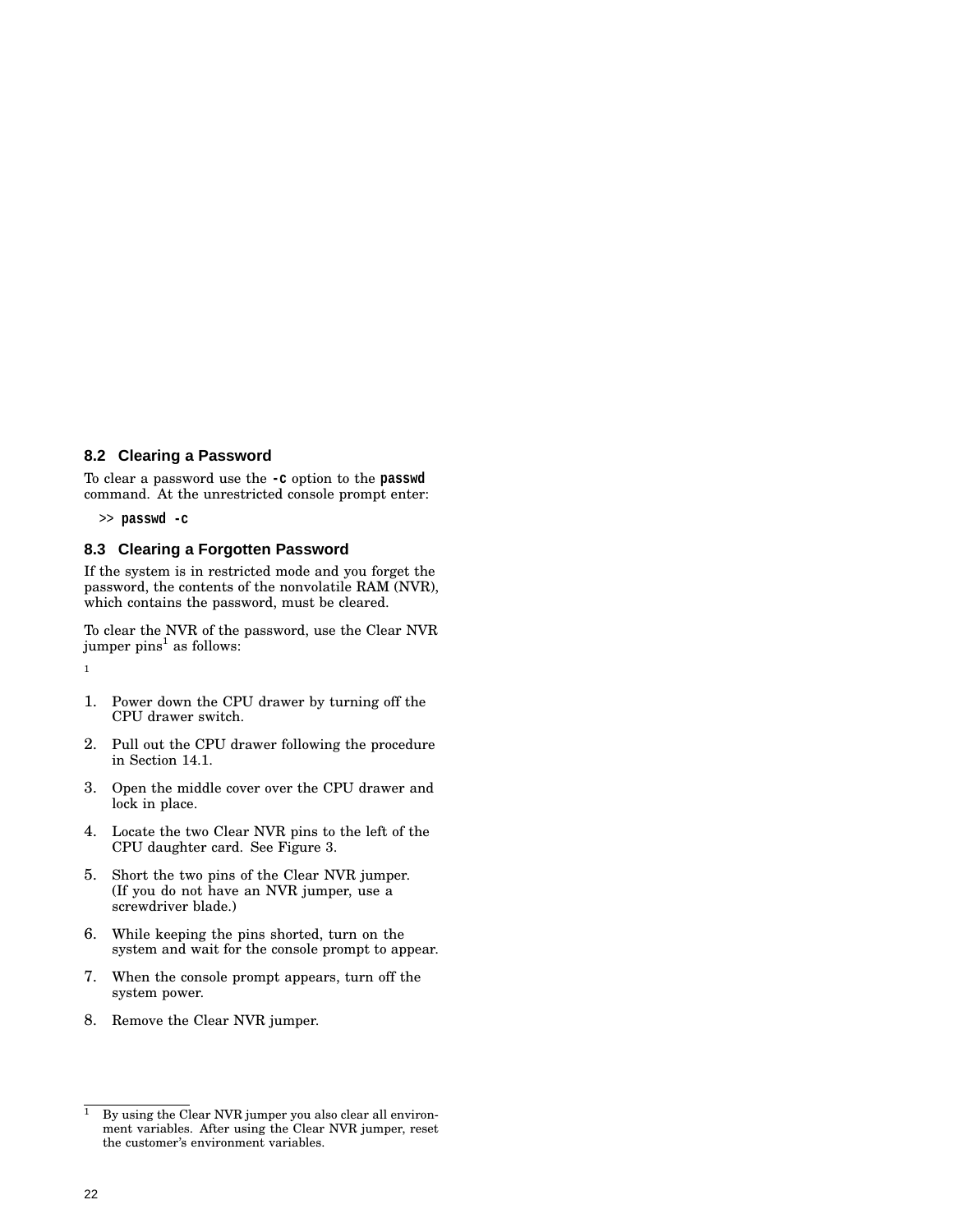



Mfg Use Only (No jumper)

- 9. Close the CPU drawer and push it back into the cabinet.
- 10. Turn on the system power.
- 11. Use the **passwd** and **setenv** commands to set the password and environment variables according to customer specifications.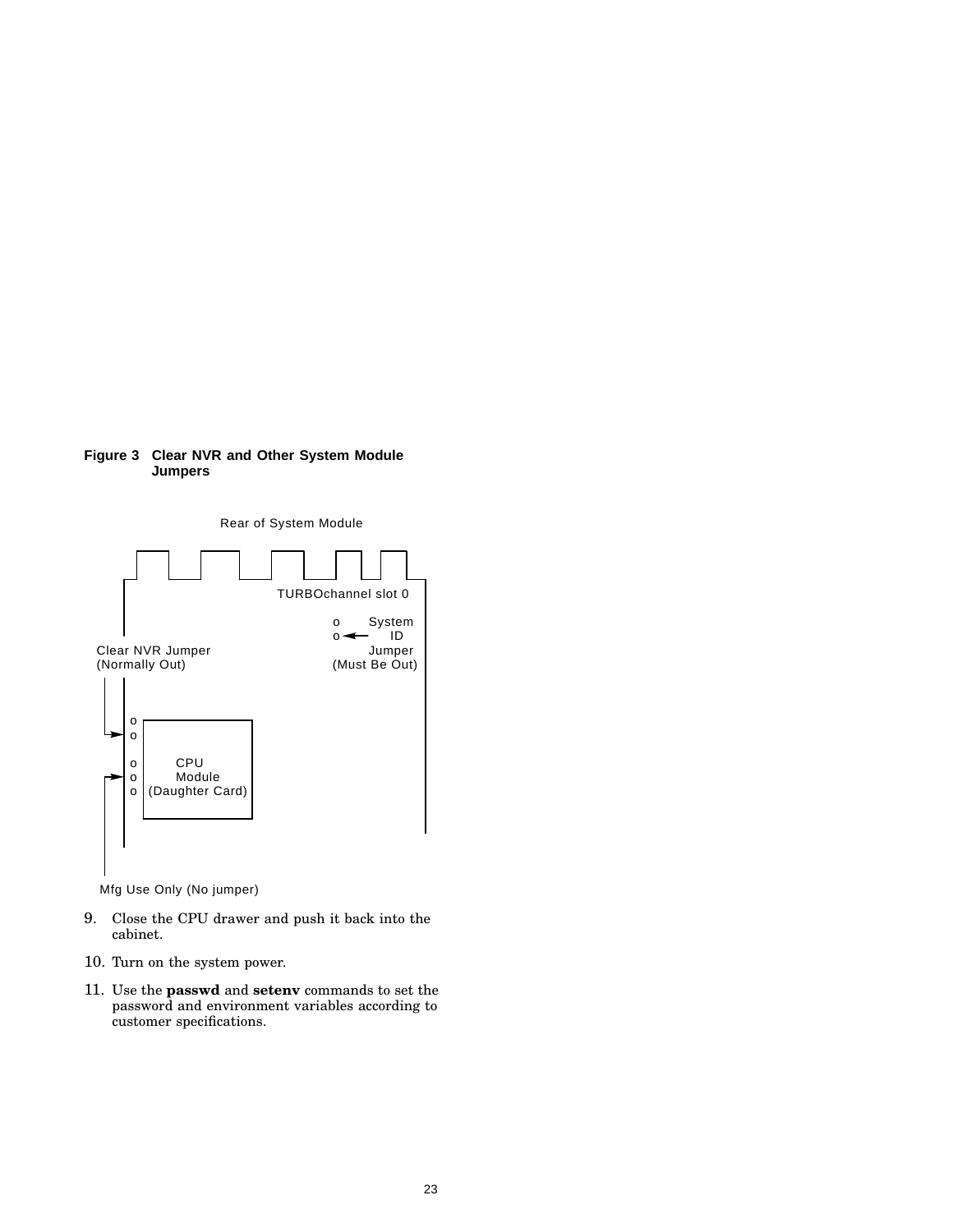# **9 Powering Up the System**

The power controller is configured as follows for a single point of power control at the upper CPU drawer switch. See Figure 4 and check the following:

- **O** Remote/Local switch up (remote)
- **2** Top power sequence cable connected
- **O** Circuit breaker switch up (on)
- **O** Power cable plugged into the ac source
- **O** Power cables connected to each drawer

See Section 10.2 for a discussion of power-up selftests.

### **Figure 4 Power Controller Switches**

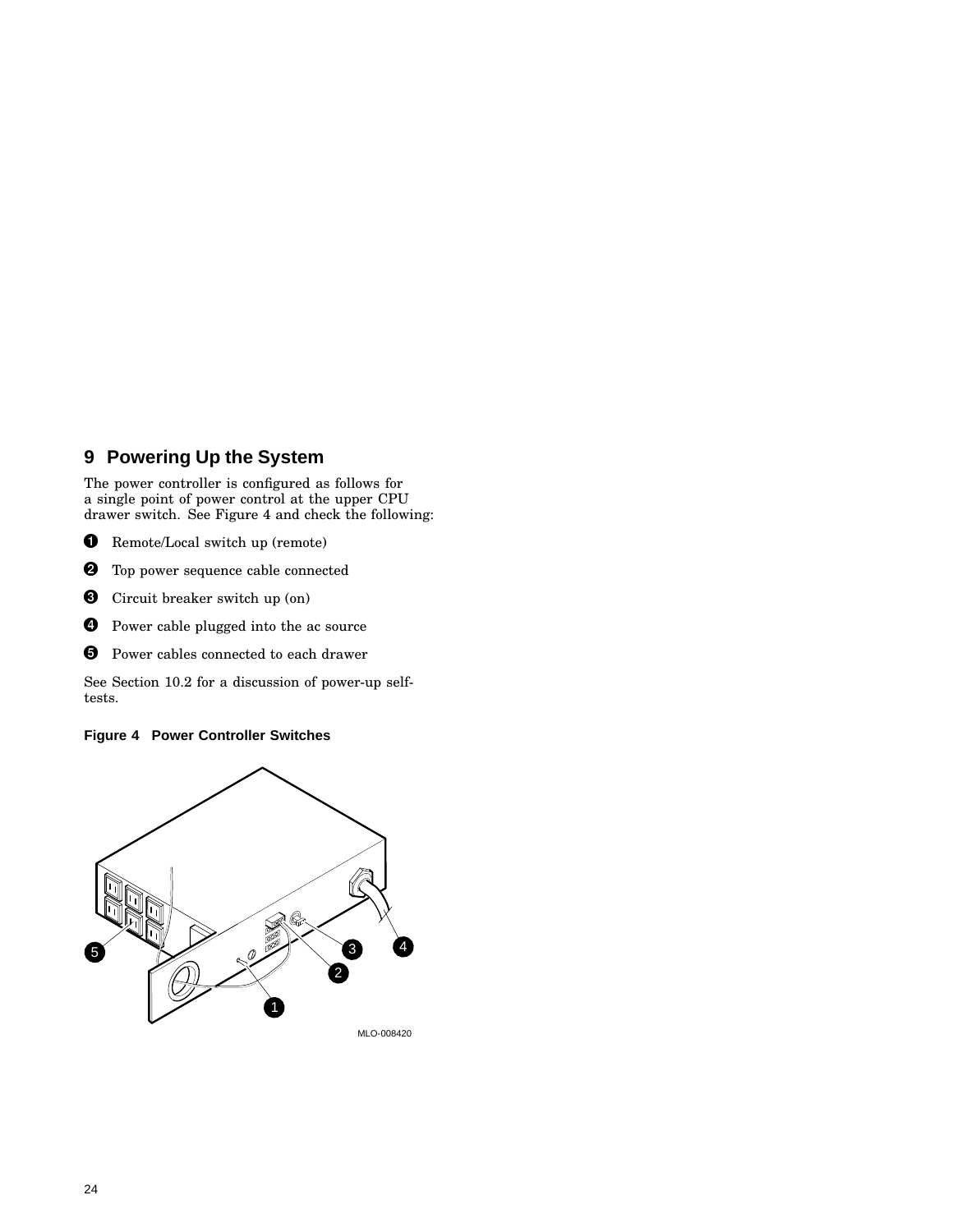#### **9.1 Powering Up with Two CPU Drawers**

In the dual DECsystem 5900 configuration, with two CPU drawers, the top two power sequence connectors (Figure 4) are used to connect to the two CPU drawers. If either CPU drawer has its upper switch on, then the entire system receives power. If both CPU drawer upper switches are on, then both must be powered off to turn off the entire system.

# **10 Troubleshooting and Diagnostics**

The following subsections are a chronological path to detect faults. See Section 14 to remove and replace any faulty part.

#### **10.1 Checking for Power Problems**

To power up all drawers, the following conditions must be met:

- 1. Both CPU drawer front switches are on.
- 2. Rear switches of each mass storage drawer are on. If the green LED on the front panel, lower left, is on, then the drawer has power.
- 3. All power cords are firmly plugged into the drawers and the power controller.
- 4. A 1/8-A slow-blow fuse is in place in the power controller.
- 5. Power controller circuit breaker is up.
- 6. Power controller Remote/Local switch is up (remote).

At this point, if the system and drawers do not power up, toggle the Remote/Local switch to local (down). If the system powers up, then the power sequence cable is disconnected or faulty, the upper CPU drawer switch is faulty, or the power controller is faulty.

If shorting the end pins of the three-pin remote sequence plug causes system power-up in the Remote mode of the Remote/Local switch, then the power controller is not faulty.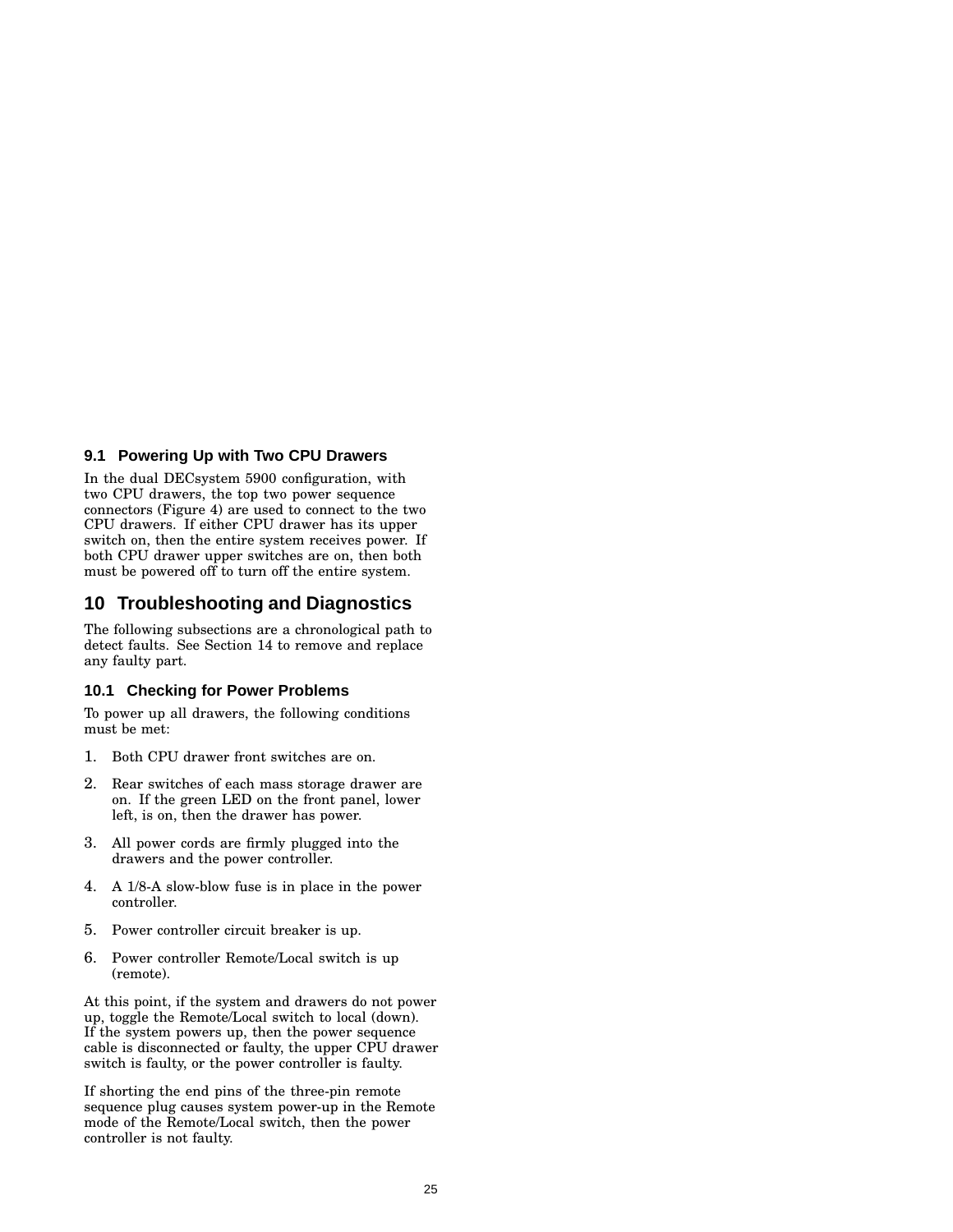If an individual drawer fails to power up, and you have checked the list above, then the drawer power supply is faulty. Before replacing a drawer power supply, recheck the power connections. Make sure the drawer is receiving ac current. Drawer power supplies are one-piece modules and are easily removed and replaced. See Section 14.2.

#### **10.2 Power-Up Self-Tests**

On each power up, the system automatically runs the ROM-based self-tests. By default the environment variable **testaction** is set to **q** (quick), which limits the testing to about one minute. Extended tests, using the **test** command, provide more thorough testing.

Test names are displayed on the system console during the self-tests. The tests overwrite each other as they finish. The process of testing is reflected in binary values in the pair of 4 LEDs at the rear of the CPU drawer.

When the tests are completed, the console prompt appears (>>).

Successful completion of the self-test indicates that the kernel system is ready for customer use. Extended self-tests will provide more thorough testing of options and devices.

## **10.3 Configuration Utility (cnfg)**

The cnfg utility indicates whether all devices are recognized by the system, and also can be used to determine addresses for devices that are to be added to the system. The command to check the system is shown as follows, along with the system response:

#### >>**cnfg**

```
3: KN05 DEC V1.0a TCF0 (32 MB)
       (enet: o8-00-2b-2d-84-c7)
       (SCSI = 7)
```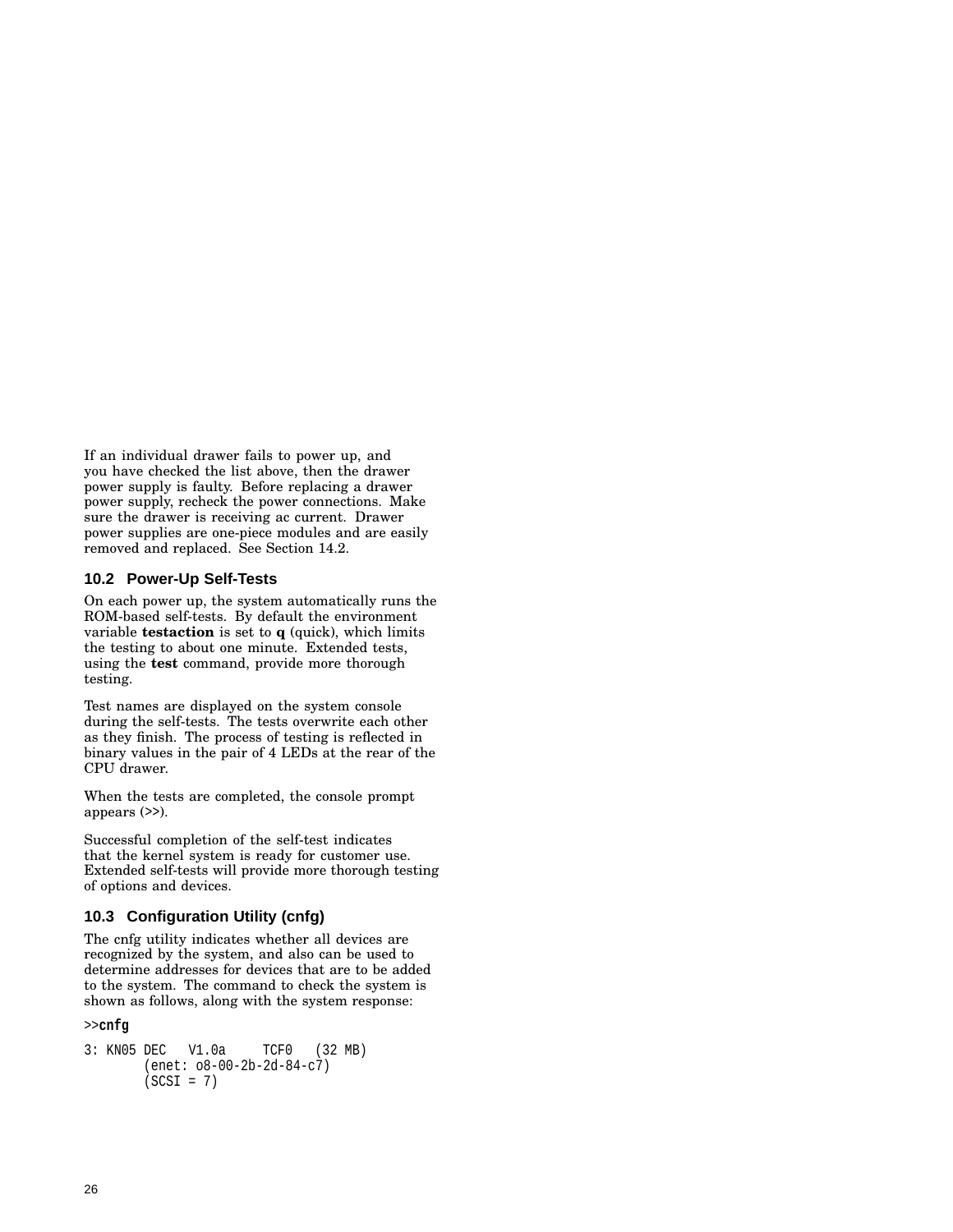#### **10.4 CPU Daughter Card Diagnostic LEDs**

There are two diagnostic LEDs on the CPU daughter card that help determine if a system failure on power-up is due to the CPU or to the system module.

Two diagnostic LEDs report the progress of powerup self-tests. After power-up, the CPU will request data from the base system firmware ROM. When this request is made one LED turns on. When the base system recognizes this request and sends data back to the CPU the other LED turns on. If only one LED is on then we know the CPU is alert and requesting data, and is probably not at fault. If both LEDs are on, then we know that the CPU and base system module are communicating, and we should look elsewhere for our problem. Use Table 7 to determine which of the two modules to change.

**Table 7 CPU Daughter Card LED Diagnostics**

| <b>LEDs Lit</b> | <b>Failed Module</b> |  |
|-----------------|----------------------|--|
| Neither         | CPU daughter card    |  |
| One             | System module        |  |
| <b>Both</b>     | No problem found     |  |

# **11 Extended Testing**

Extended tests are activated from the base system ROM. These tests should be run to further examine the DECsystem 5900 subsystems: CPU daughter card, system module, Ethernet, memory, SCSI bus, and SCSI devices. Table 8 lists the names of the tests, the modules tested, and the commands you must enter to activate the tests. Footnotes explain the optional command switches that you can set to alter the tests. The **-l** option for the **test** command can be used to loop tests.

A script is a collection of tests. The **ls #** command shows you the scripts available for slot number (#). You can also build scripts of tests that you want to run. These scripts are lost on power down.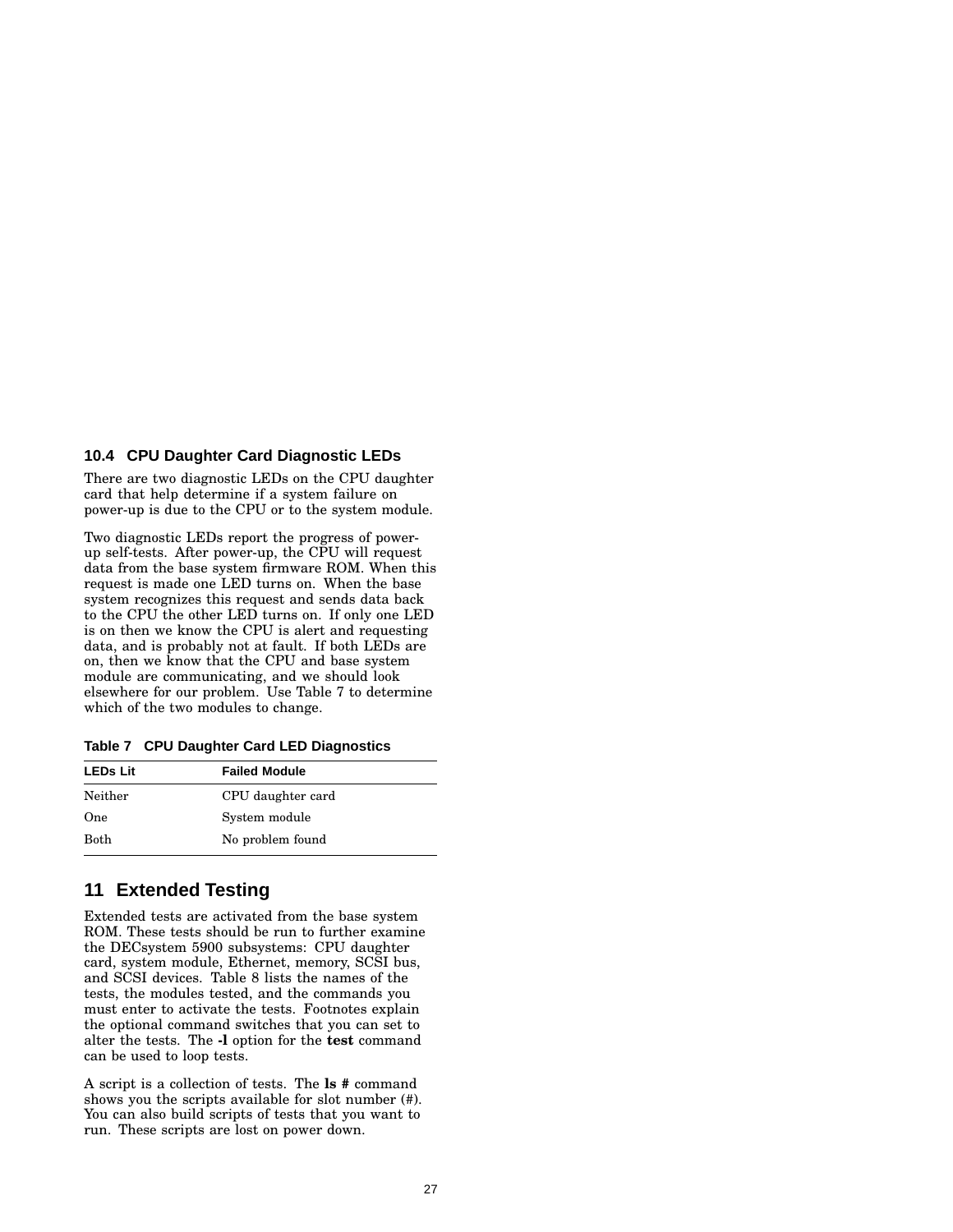As an example of how to use Table 8, if one or more of the cache tests fail, it would indicate a bad CPU daughter card.

#### **11.1 Individual Tests**

Table 8 includes all tests for each module or device.

**Table 8 Individual Tests**

| <b>Individual Test</b>      | <b>Test Command</b>                                               |
|-----------------------------|-------------------------------------------------------------------|
| <b>System Module</b>        |                                                                   |
| Halt button                 | t 3/misc/halt $n[0]$ <sup>1</sup>                                 |
| Nonvolatile RAM             | t 3/rtc/nvr [pattern] <sup>2</sup>                                |
| Overheat detect             | t 3/overtemp                                                      |
| RAM refresh                 | t 3/misc/rfrsh                                                    |
| Real-time clock<br>period   | t 3/rtc/period                                                    |
| Real-time clock<br>register | t 3/rtc/regs                                                      |
| Realtime                    | t 3/rtc/time                                                      |
| $SCC3$ access               | t 3/scc/access                                                    |
| SCC DMA                     | t 3/scc/dma line[2] int/ext[I]<br>bd[38400] pa[none] bits $[8]^4$ |
| SCC interrupt               | t $3/\text{sec}/\text{int line}[0]^4$                             |
| SCC I/O                     | t 3/scc/io line[0] int/ext[I] <sup>4</sup>                        |
| $SCC$ pins                  | t 3/scc/pins line[2] loopback[29-<br>$24795 - 0014$               |

 $<sup>1</sup>[0] = [1-9]$  = press halt same number of times (1-9)</sup>

 $^{2}$ [pattern] 55 is default pattern

<sup>3</sup>Serial communications chip

 $^4\rm{Conventions}$  used in SCC tests. line, serial line to test, 2 is rightmost from back 3 is leftmost. int/ext is internal or external loopback. bd is baud rate. pa is parity. bits is data bits. loopback specifies the type of loopback used in the pins test. The value in [ ] specifies the default.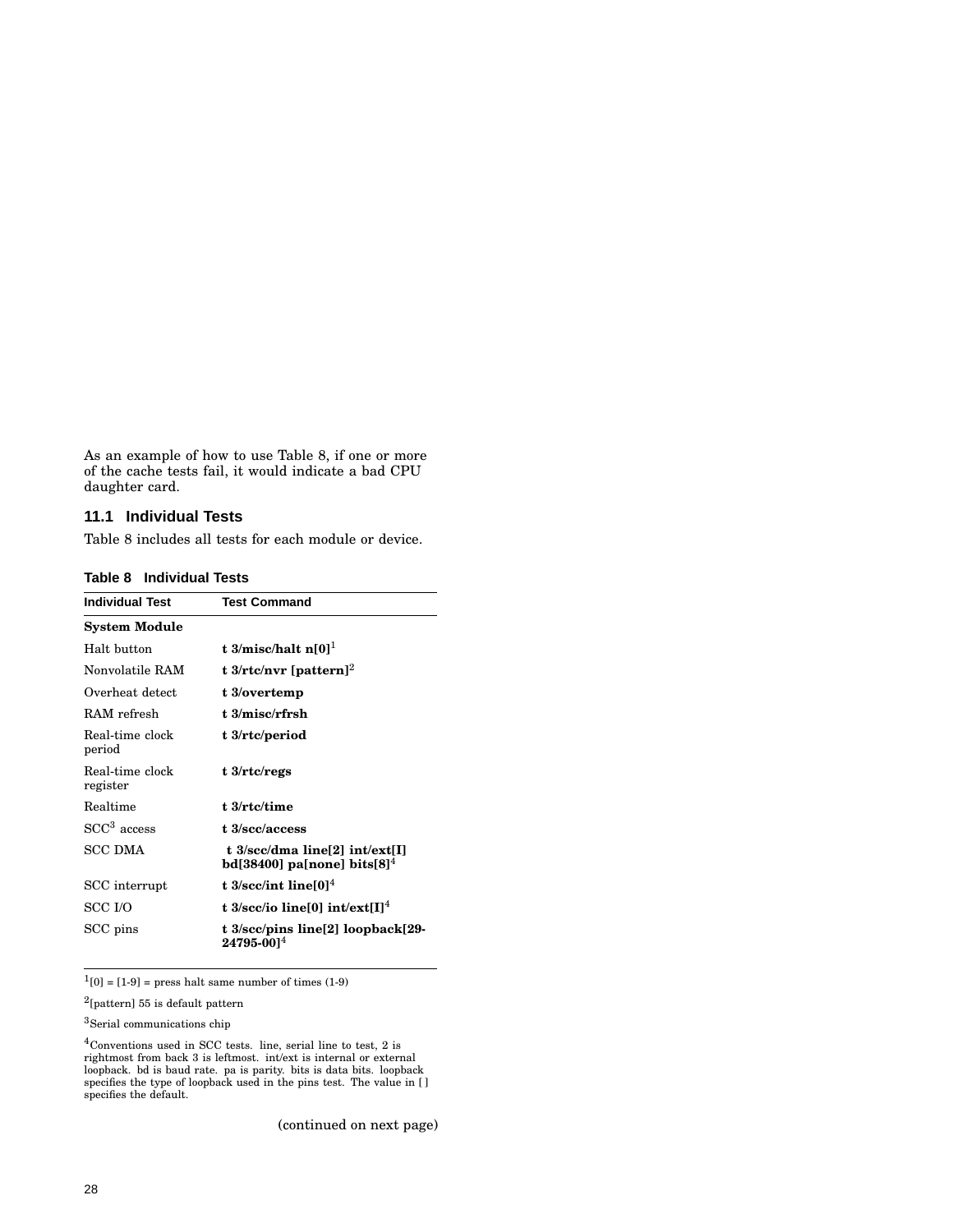# **Table 8 (Cont.) Individual Tests**

| <b>Individual Test</b>                         | <b>Test Command</b>                                                          |  |
|------------------------------------------------|------------------------------------------------------------------------------|--|
| SCC xmit and<br>receive                        | t 3/scc/tx-rx line[2] int/ext[I]<br>$bd[9600]$ pa[none] bits[8] <sup>4</sup> |  |
| Translation<br>lookaside buffer<br>probe       | $t \frac{3}{\text{1}}$ b/prb                                                 |  |
| <b>NVRAM</b>                                   | $t \frac{3}{prcache}$                                                        |  |
| NVRAM clear                                    | t 3/prcache/clear                                                            |  |
| NVRAM battery<br>enable                        | t 3/preache/unarm                                                            |  |
| NVRAM battery<br>disable                       | t 3/prcache/arm                                                              |  |
| System Module<br><b>Ethernet</b><br>Controller |                                                                              |  |
| Collision                                      | $t.3/ni$ /cllsn                                                              |  |
| Cyclic redundancy<br>code                      | $t \frac{3}{n}$                                                              |  |
| Display MOP<br>counter                         | $t \frac{3}{ni}$                                                             |  |
| DMA registers                                  | t.3/ni/dma1                                                                  |  |
| DMA transfer                                   | $t \frac{3}{ni/dma2}$                                                        |  |
| ESAR <sup>5</sup>                              | t 3/ni/esar                                                                  |  |
| External loopback                              | $t \frac{3}{ni}$ /ext-lb                                                     |  |
| Internal loopback                              | $t \frac{3}{ni}$ int-l $b$                                                   |  |
| Interrupt request<br>(IRQ)                     | $t \frac{3}{ni}$ int                                                         |  |
|                                                |                                                                              |  |

 $4$ Conventions used in SCC tests. line, serial line to test, 2 is<br>rightmost from back 3 is leftmost. int/ext is internal or external<br>loopback. bd is baud rate. pa is parity. bits is data bits. loopback<br>specifies the type

 $^5\rm{Ethernet}$  station address ROM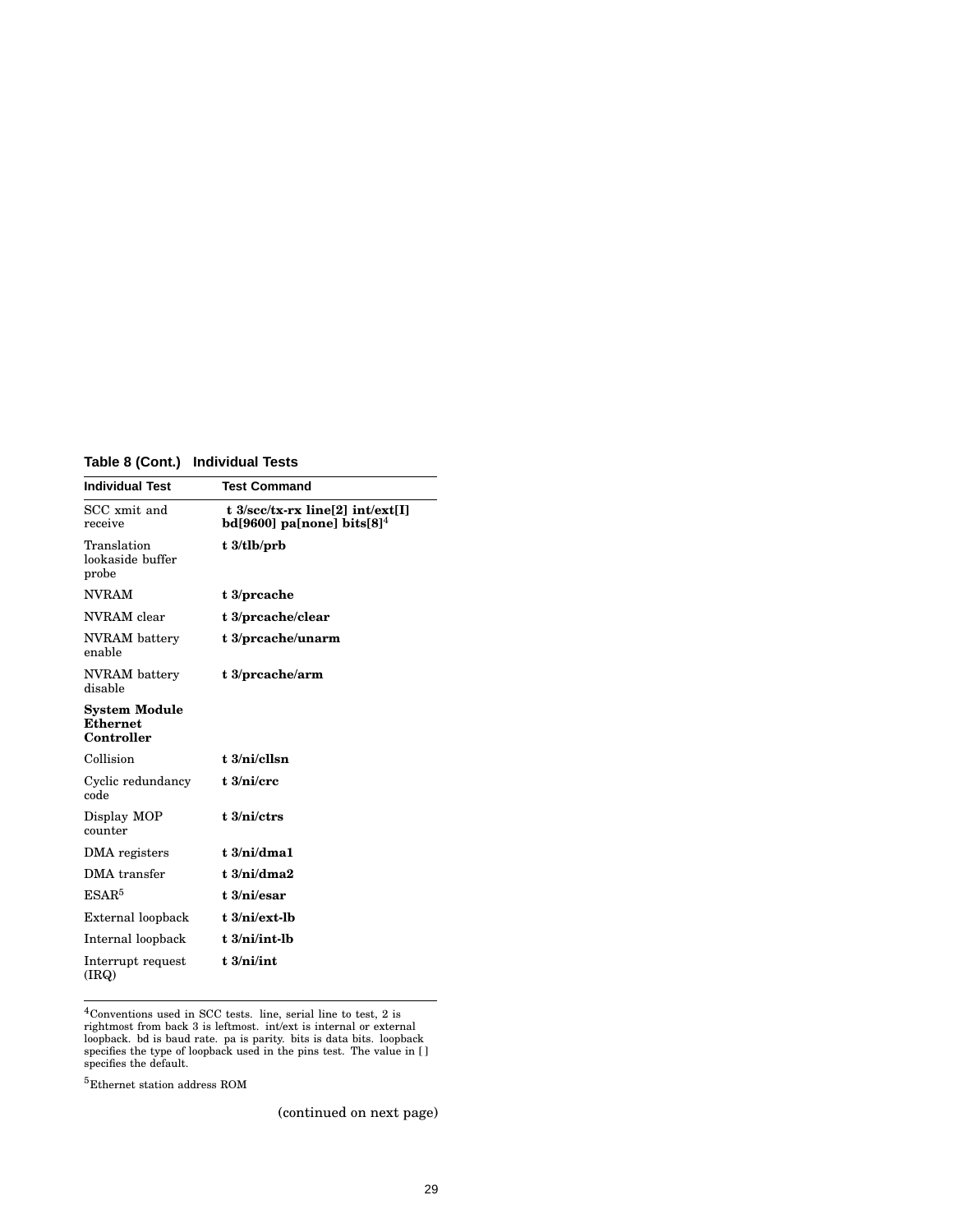# **Table 8 (Cont.) Individual Tests**

| <b>Individual Test</b>        | <b>Test Command</b>                                 |
|-------------------------------|-----------------------------------------------------|
| Multicast                     | t 3/ni/m-cst                                        |
| Promiscuous mode              | $t \frac{3}{ni}$ promisc                            |
| Registers                     | $t \frac{3}{n}$                                     |
| SCSI Controller<br>and Drives |                                                     |
| SCSI controller               | t 3/sesi/entl                                       |
| SCSI send<br>diagnostic       | t 3/scsi/sdiag [scsi_id] [d] [u] [s] <sup>6</sup>   |
| SCSI target                   | t $3$ /scsi/target [scsi_id] [w] [l #] <sup>6</sup> |
| <b>CPU Card</b>               |                                                     |
| Cache data test               | t 3/cache/data [cache] [address] <sup>7</sup>       |
| Cache fill                    | t $3$ /cache/fill [cache] [offset] <sup>7</sup>     |
| Cache isolate                 | t 3/cache/isol [cache] $^7$                         |
| Cache reload                  | t 3/cache/reload [cache] [offset] <sup>7</sup>      |
| Cache segment                 | t 3/cache/seg [cache] [address] <sup>7</sup>        |

 ${}^{6}$ Replace scsi\_id with device id # that you want to test. 0 is the default. [d] and [u] are device-specific parameters. Reference the device manuals for more details. Leave to default if unsure. [s] suppresses error messages (not normally set). [w] if specified will perform a write test to the device called out in SCSI target test. **Caution**: This can cause data loss. Run this command only on hard disks that have no data, or on tapes with scratch media installed.

 ${\rm ^7}$ Replace [cache] with I (instruction) or D (data) to specify which cache to test. Data cache is default. Default [offset] is 80500000. You can replace with the address you wish the test to start at. [address] is not normally entered.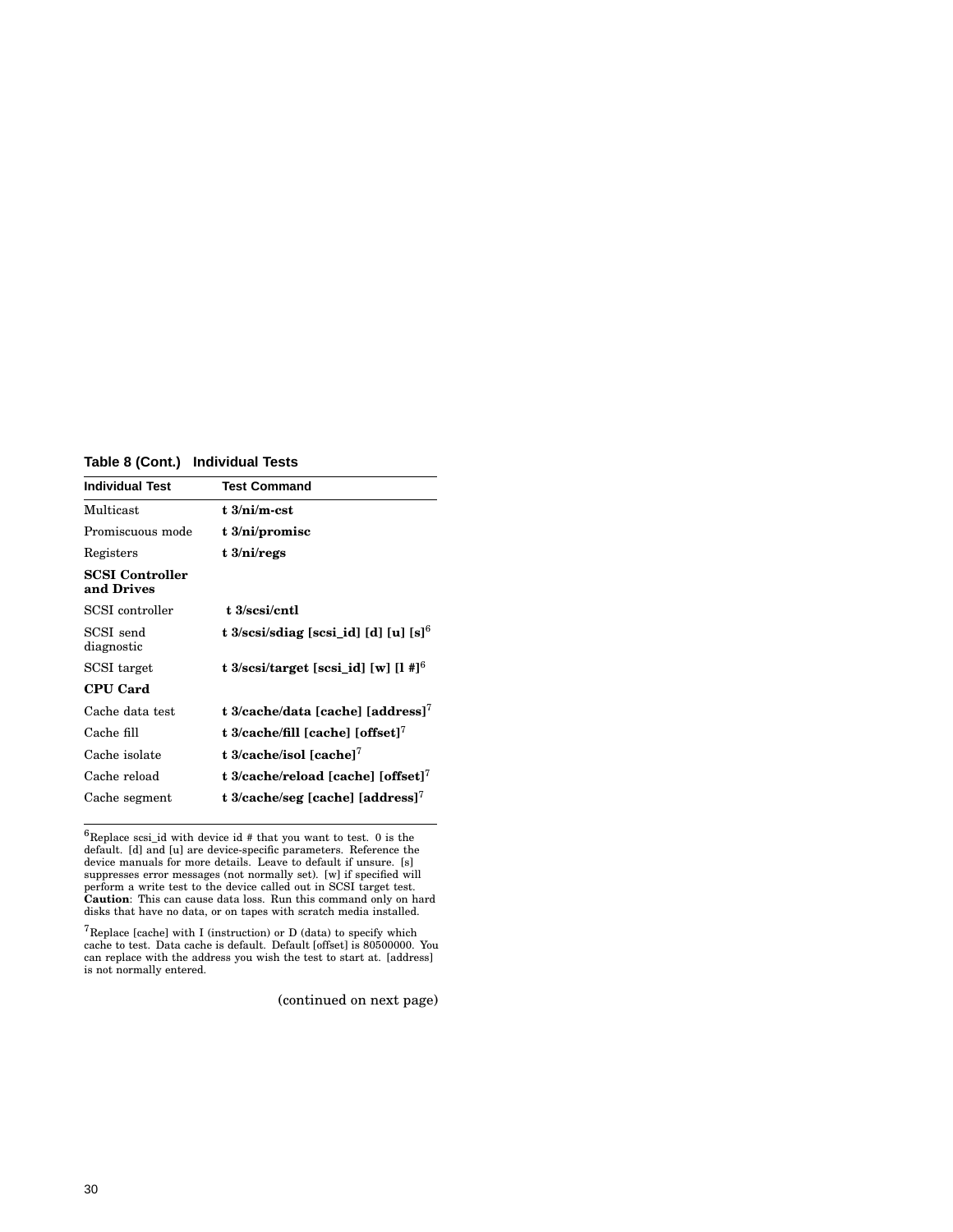# **Table 8 (Cont.) Individual Tests**

| <b>Individual Test</b>                    | <b>Test Command</b>                               |
|-------------------------------------------|---------------------------------------------------|
| Secondary cache<br>$(R4400 \text{ only})$ | t 3/scache/data $8$                               |
| CPU-type                                  | t 3/misc/cpu-type                                 |
| Floating-point unit                       | $t \frac{3}{fpu}$                                 |
| Translation<br>lookaside buffer<br>probe  | $t \frac{3}{t}$ lb/prb                            |
| TLB reg                                   | t 3/tlb/reg [pattern] [pattern] <sup>9</sup>      |
| <b>Memory Modules</b>                     |                                                   |
| Floating I/O                              | t 3/mem/float10 [address] $10$                    |
| Memory module                             | t 3/mem [module] [threshold]<br>[pattern] $^{10}$ |
| RAM board                                 | t 3/mem [board] [threshold]<br>[pattern]          |
| RAM address select<br>lines               | t 3/mem/select                                    |
| Partial write                             | t 3/misc/wbpart                                   |
| Initialize memory                         | $t \frac{3}{\text{mem}}$                          |

<sup>8</sup>The scache command has the following parameters (and defaults):<br>[pattern] (80500000), [pattern\_increment] (08104225), [address] (80500000), [length] (00100000), [f | r] (flush or replace), and [c | u] (run cached or un

 $^{9}$ [pattern] default is 55555555. Pattern can be entered if needed.

 $^{10}\rm{You}$  can enter starting [address]. A0100000 is default. Module # default is 0. You can specify module [module]. A data pattern can be specified [pattern].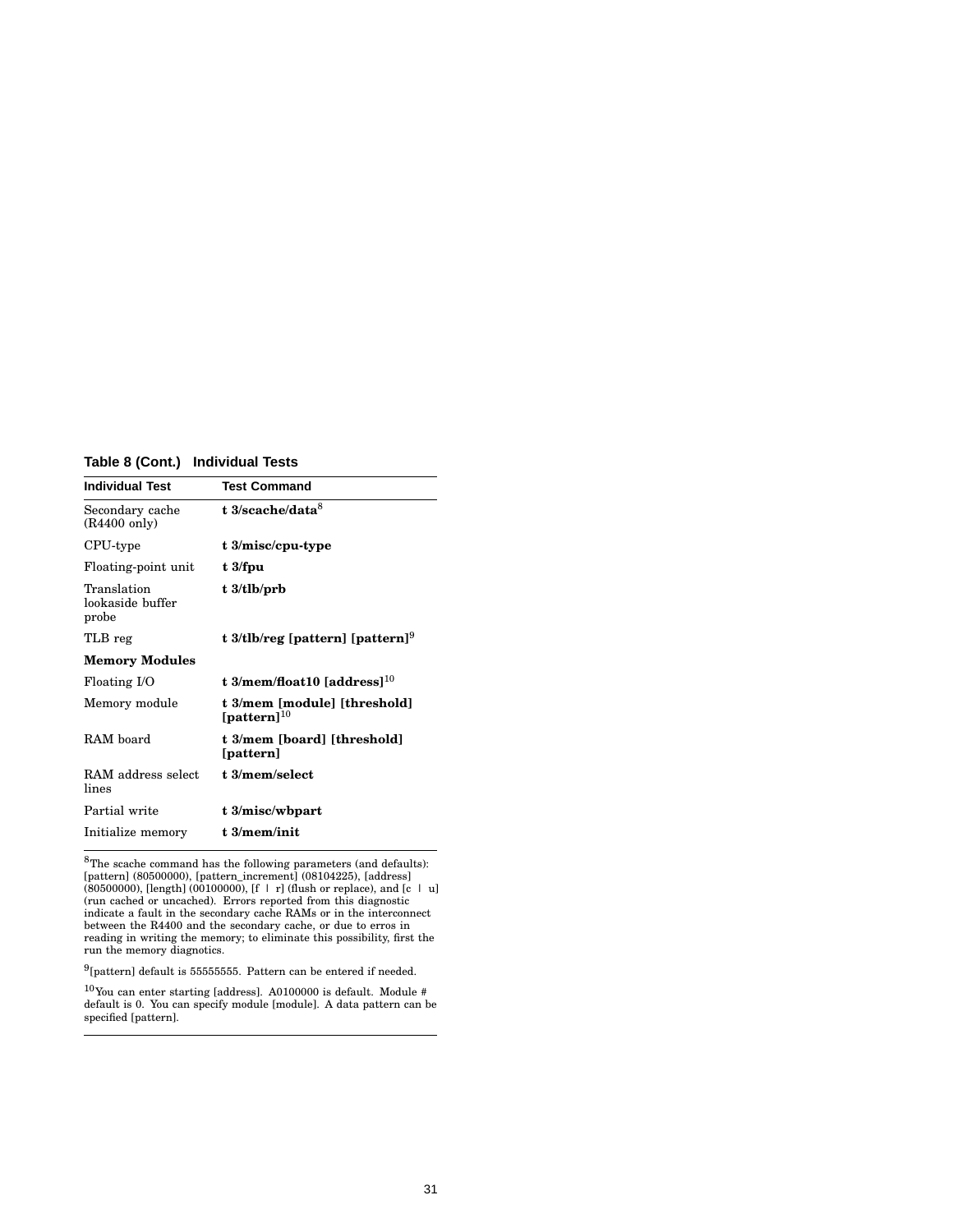#### **11.2 Diagnosing the NVRAM**

The >>**t 3/prcache** command is used to test the Prestoserve NVRAM module.

If the NVRAM cache is clean, you are testing the entire data area; if dirty (meaning it contains data) you are testing the scratch area. Using the cnfg command when NVRAM is installed, you will see the capacity and the term "prcache".

The two LEDs at the top of the NVRAM module indicate the condition and the status of the battery. Looking from the front of the drawer, the LED on the left of the module shows the operating condition of the battery. When this LED is lit, the battery is fine.

The LED on the right (viewing from the front of the drawer) indicates the status of the battery enable/disable circuit. When the right LED is lit, the battery is enabled.

#### **11.3 Arming and Disarming the Battery**

The battery can be disabled (that is, the disable circuit is *armed*) with the following command:

>>**t 3/prcache/arm**

The battery can be enabled (that is, the disable circuit is *unarmed*) with the following command:

>>**t 3/prcache/unarm**

#### **11.4 Clearing the NVRAM**

To clear the NVRAM, enter the following command:

>>**t 3/prcache -c**

**Caution**

If the system was not brought down using the shutdown command, NVRAM may still contain data. Do not use the -c command until this data is flushed by means of the boot and shutdown commands.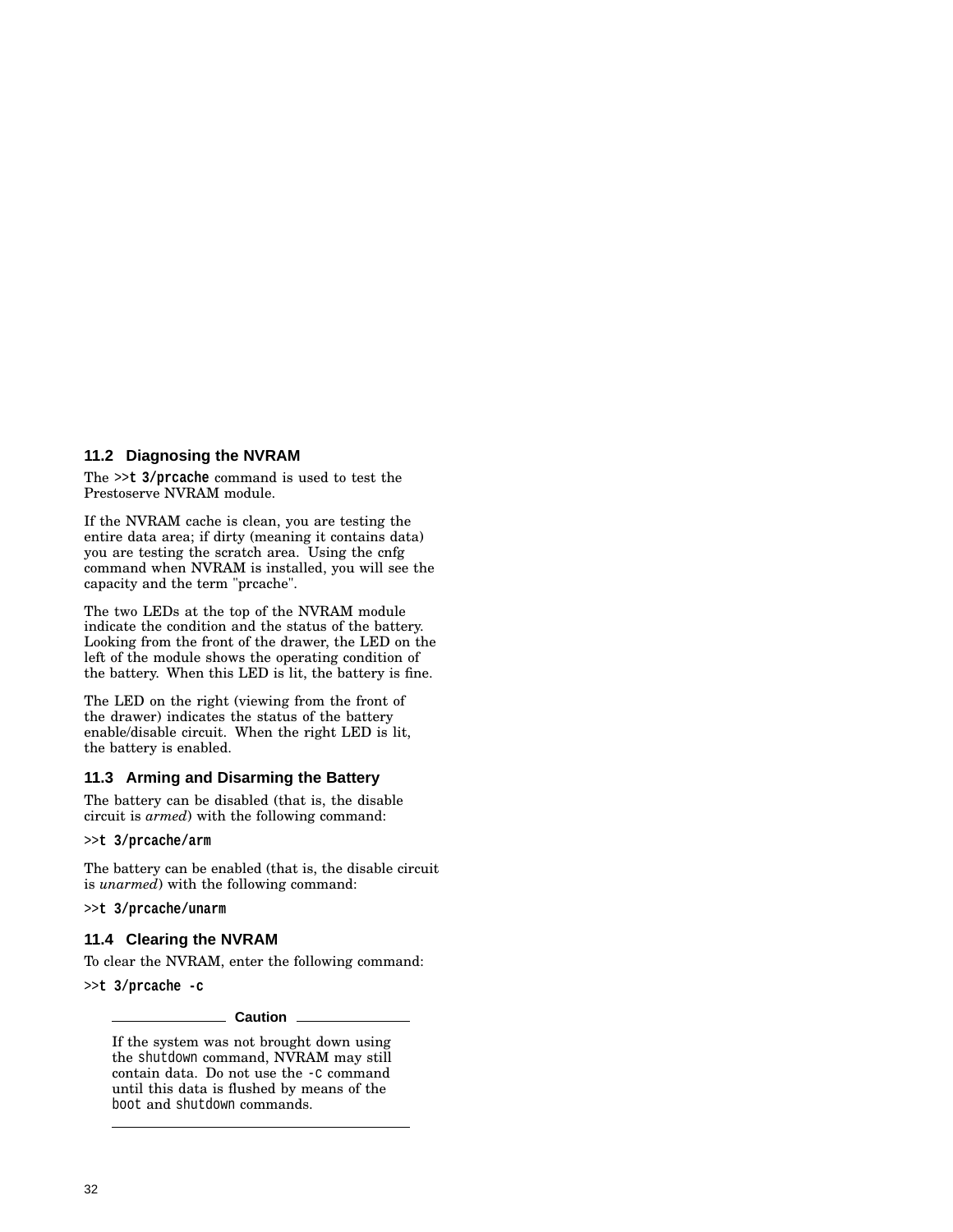#### **11.5 System Module ROM Diagnostics**

The diagnostics of the KN03–AA or the KN05 reside in the base system module.

The test commands are invoked by name and not by number. A list of tests may be obtained by entering **t n/?**, where **n** is the number of the module.

The syntax for running a ROM diagnostic test is as follows;

#### **t #/test-name**

where: **#** is the slot number and **test-name** is the full name of the test. TURBOchannel slots are 0, 1, and 2. The CPU/system module is slot 3.

The diagnostic tests can be run one at a time, or run serially by using the SCRPT command to generate a script.

#### **11.6 ULTRIX System Exercisers**

The ULTRIX operating system contains a set of commands called exercisers. The exercisers reside in the **/usr/field** directory and allow you to test all or part of your system by exercising specified parts. See the *DECsystem 5900 CPU System Technical Manual* and the *ULTRIX Pocket Service Guide* for details on the ULTRIX system exercisers.

**Note**

The ULTRIX exercisers are not a mandatory subset and may not be installed on your system. Subset UDTEXER must be installed for the exercisers to be present.

The following ULTRIX-based exercisers are currently available and can be used to exercise and test the DECsystem 5900:

- $fsx = file system exerciser$
- memx = memory exerciser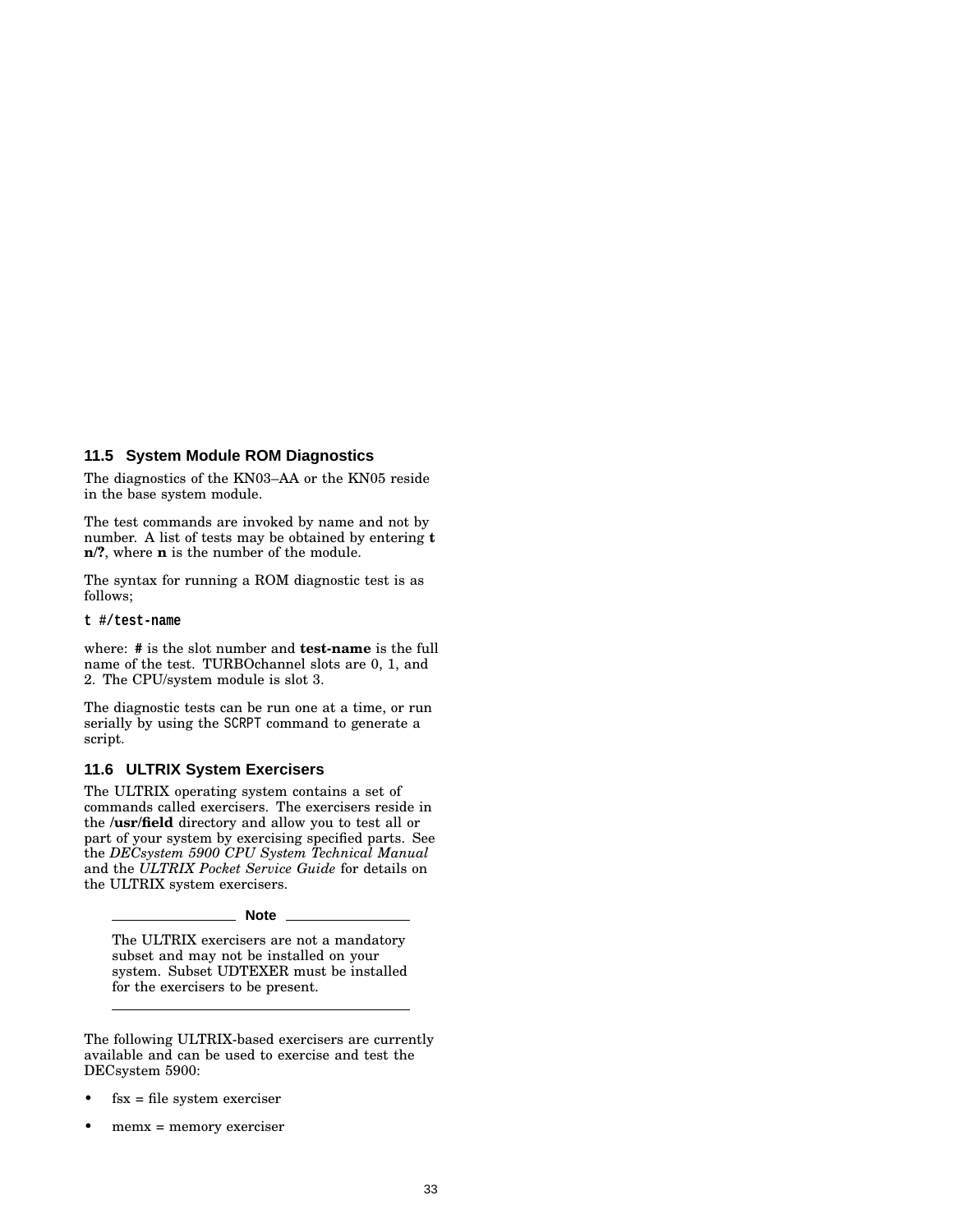- shmx = shared memory exerciser
- dskx = disk exerciser
- $mtx = magnetic tape exerciser$
- tapex = tape exerciser program
- $netx = tcp/ip$  network exerciser
- cmx = communications exerciser
- $\bullet$  lpx = line printer exerciser

To run these exercisers, the operator must log in as superuser (root) and then change directory to /usr/field.

All of the exercisers can be run in either the foreground or the background and can be canceled at any time by pressing Ctrl/C in the foreground. More than one exerciser can be run at the same time.

To run more than one exerciser simultaneously, a shell script called syscript is used. The syscript command asks which exercisers are to be run, how long the exercisers will be run, and how many exercisers are to be run at one time. The syscript command can be used to exercise a device, a subsystem, or the entire system.

Each time an exerciser is invoked, a new logfile is generated in the /usr/field directory. The logfile is a record of the exerciser's results and consists of the starting and stopping times, and of error and statistical information.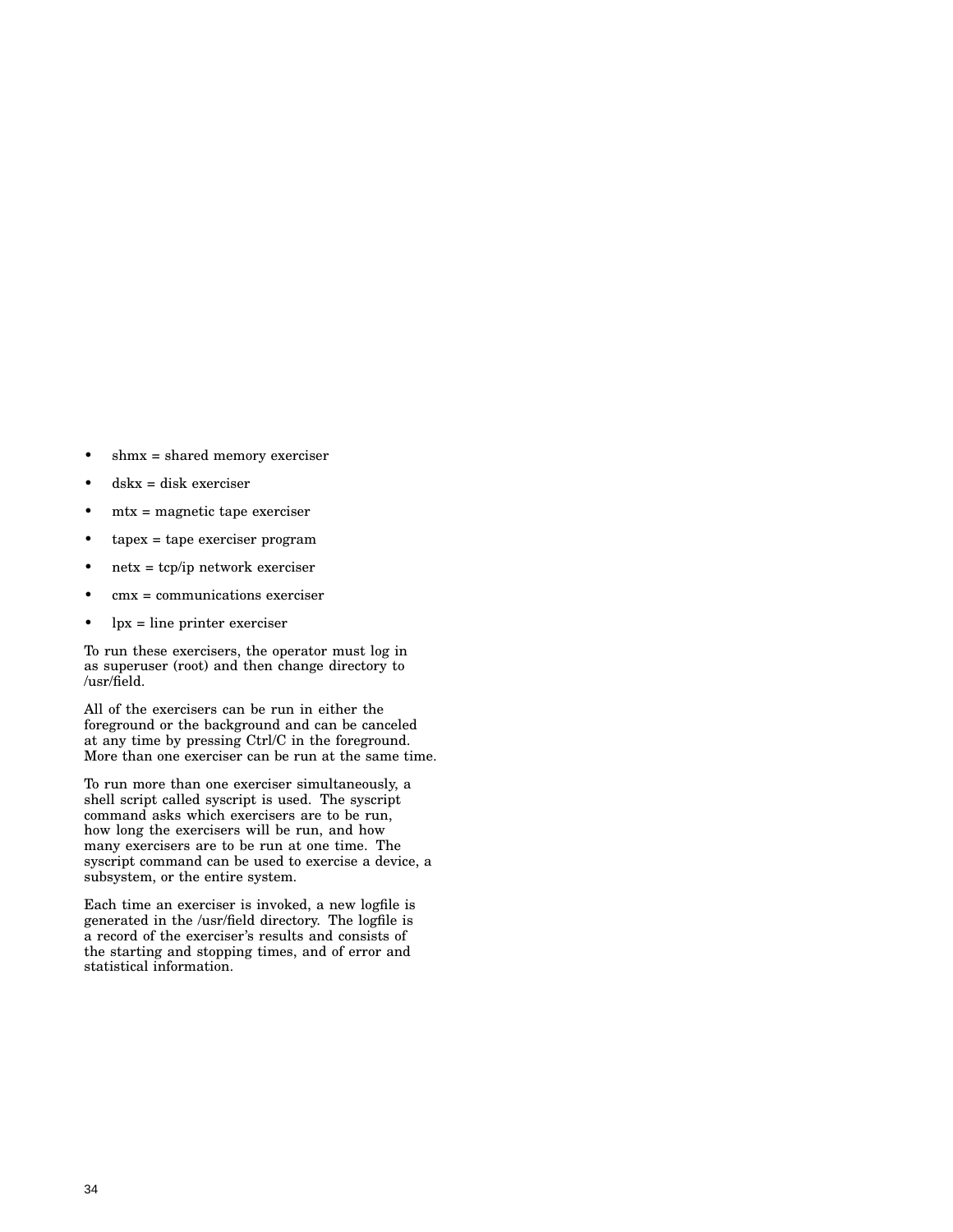# **12 System Software Management**

The following system software (ULTRIX) operations are significant to the hardware maintenance process:

- Starting up (booting) system software
- Shutting down system software
- Accessing ULTRIX error logs

#### **12.1 Booting System Software**

There are two ways to boot system software: from disk or tape, or over the network. Each method is detailed in the following procedures.

#### **12.1.1 Booting from Disk or Tape**

The syntax for this command is:

```
>>boot #/rz-tz scsi_id/file_name [-a]
```
**#** is the slot number of the device. **rz-tz scsi\_id** is the type and SCSI address of the boot device. **file\_name** is the actual image you are booting, usually vmunix. **[-a]** is optional, specifying a multiuser boot.

## **12.1.2 Booting Over the Network**

The syntax for this command is:

>>**boot #/protocol[/file] [-a]**

**#** is the slot number of the NI over which you are booting.

**protocol** is the network protocol, either mop or tftp.

**[/file]** is optional, and represents a specific file used to boot.

**[-a]** is optional, specifying a multiuser boot.

Examples of boot commands are:

```
>>boot 3/rz0/vmunix -a
>>boot 3/tz5
>>boot 3/mop -a
```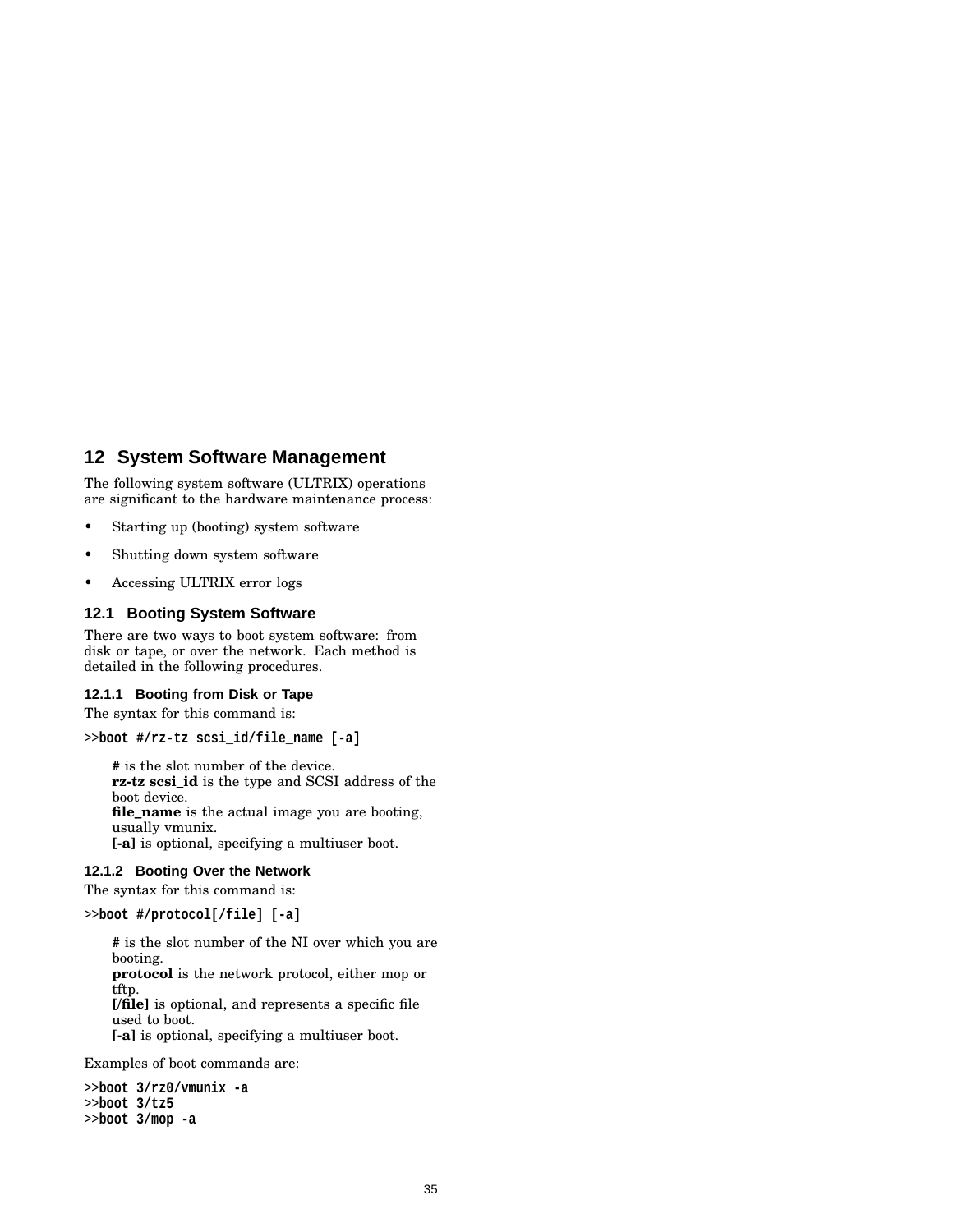If autoboot is not selected, and if the ROM diagnostics pass, enter the console mode by turning on the system, or after using the shutdown command to stop running ULTRIX.

Select Autoboot by entering the following console command:

>>**setenv haltaction -b**

If the system displays the ULTRIX prompt # before the login: prompt appears, the system has stopped at single-user mode instead of multiuser mode.

To move to multiuser mode, press Ctrl/D to continue the boot operation. When the system displays the login: prompt, the system software has started successfully. The system probably stopped at singleuser mode because the bootpath is set for single-user mode or because of disk corruption. If the problem persists, the disks should be cleaned using the fsck function.

If the system displays a console prompt  $(>$  or R $>$ ), the bootup failed. Proceed as follows:

- 1. If the restricted prompt R> is displayed, refer to Section 8.1, on entering a password. **passwd** and press Return.
- 2. At the pwd: prompt, enter the password and press Return. The system displays the console prompt >>.
- 3. At the console prompt, enter **printenv** and press Return to display the environment variables table.
- 4. If the bootpath is set incorrectly, use the **setenv** command to set the boot environment variable to a device or to the network that contains the system software that you want to boot.
- 5. Reenter the boot command to boot the system.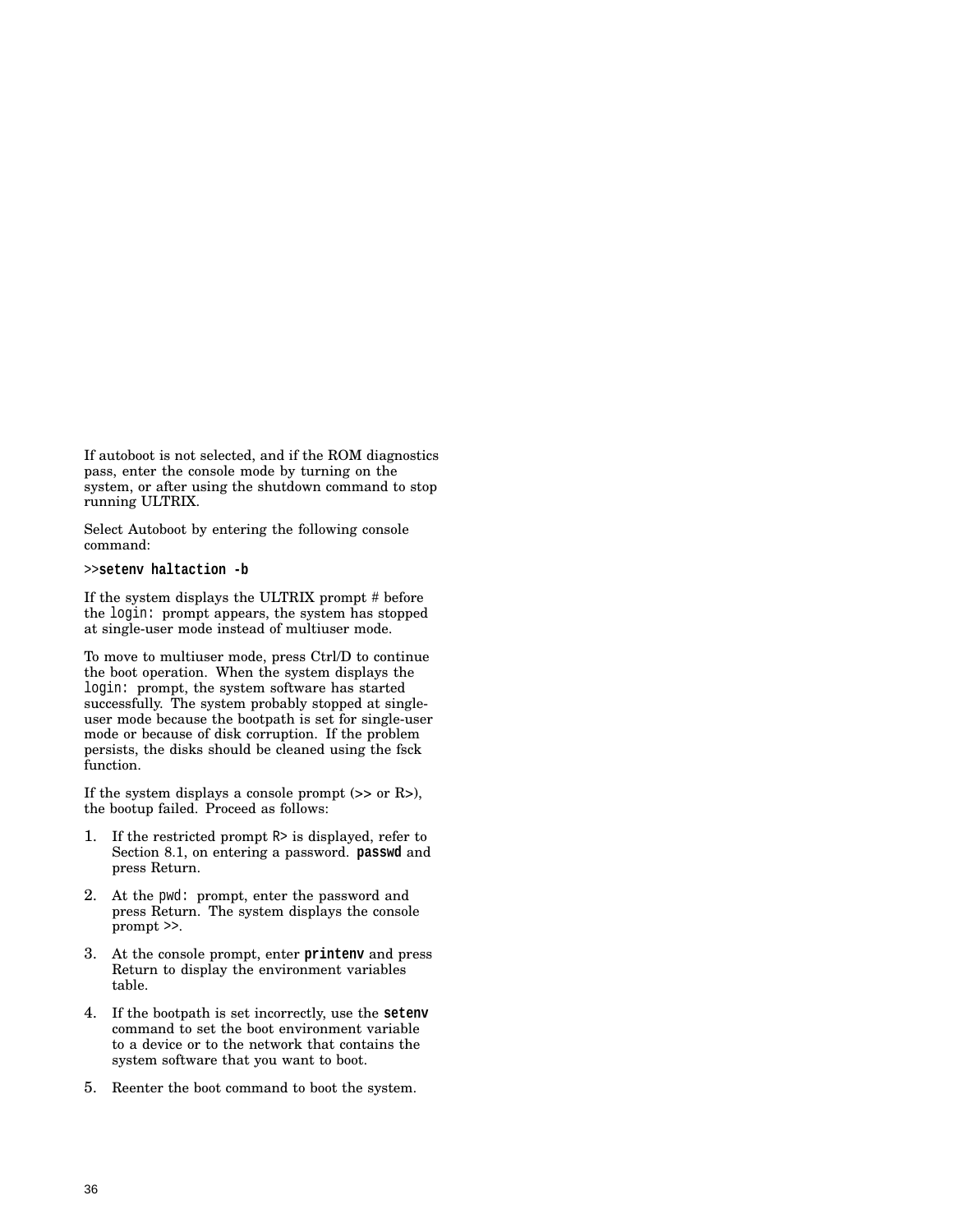#### **12.2 Shutting Down System Software**

If the system is running ULTRIX software, shut down the software before you perform hardware maintenance.

At the ULTRIX prompt #, enter:

**/etc/shutdown -h [now / hhmm / +n]**

In this case the values in brackets are not optional. A time to shut down must be entered. If not, the system will answer, "I don't know when that is, can't you wait until tomorrow".

- now shuts down the software immediately.
- hhmm shuts down the software at a specific hour and minute.
	- 1. Replace hh with the hour to begin the shutdown.
	- 2. Replace mm with the minute to begin the shutdown.
- +n shuts down the software in a specified number of minutes.

The system displays a console prompt >> or R> when shutdown is complete.

# **13 Using Error Logs**

The system records events and errors in the ULTRIX error logs. Use the memory error, error and status register, and system overheat error logs to troubleshoot intermittent problems.

#### **Note**

The ULTRIX error logs are not the same as the test error logs that appear when you use the erl console command. The console error log is a record of errors reported by tests run in console mode.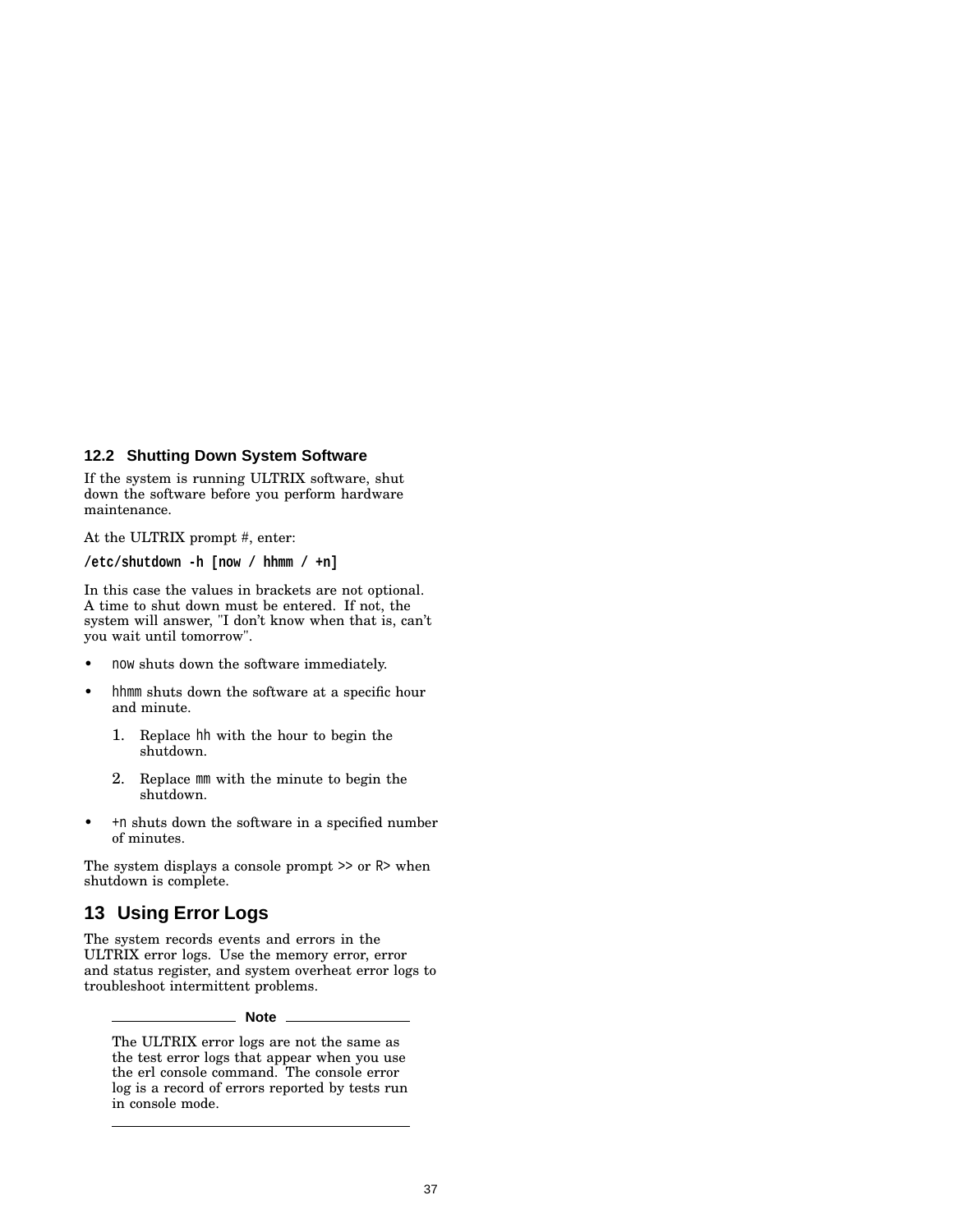#### **13.1 erl**

>>**erl** [**-c**]

The system records console error messages in a special error log buffer, and the erl command displays the contents of this buffer. If you specify -c, the buffer is cleared. The system stops recording error messages when the buffer is full and resumes when the buffer is cleared.

The following paragraphs describe ULTRIX error log formats and error log parts useful in troubleshooting.

#### **13.2 Examining Error Logs**

You must be logged in to ULTRIX to examine ULTRIX error logs. At the ULTRIX prompt, enter **/etc/uerf** and press Return. A full display of error log entries appears on the console. There are many ways to examine the error log. See the *ULTRIX Pocket Service Guide*.

The first part of each error log describes the type of error and system conditions in effect when the error occurred. The last part of each log provides specific information about the error and its location.

In the error log displays:

- EVENT CLASS lists the error log's general category. Possible EVENT CLASS categories are:
	- Operational events, which are changes in system operation that are not errors.
	- Error events, which are actual errors in system operation.
- OS EVENT TYPE describes the type of error or event recorded in the log. For information about memory, error and status register, and overheat error logs, refer to the following section "Distinguishing Event Types" and to the discussion of the particular log in which you are interested.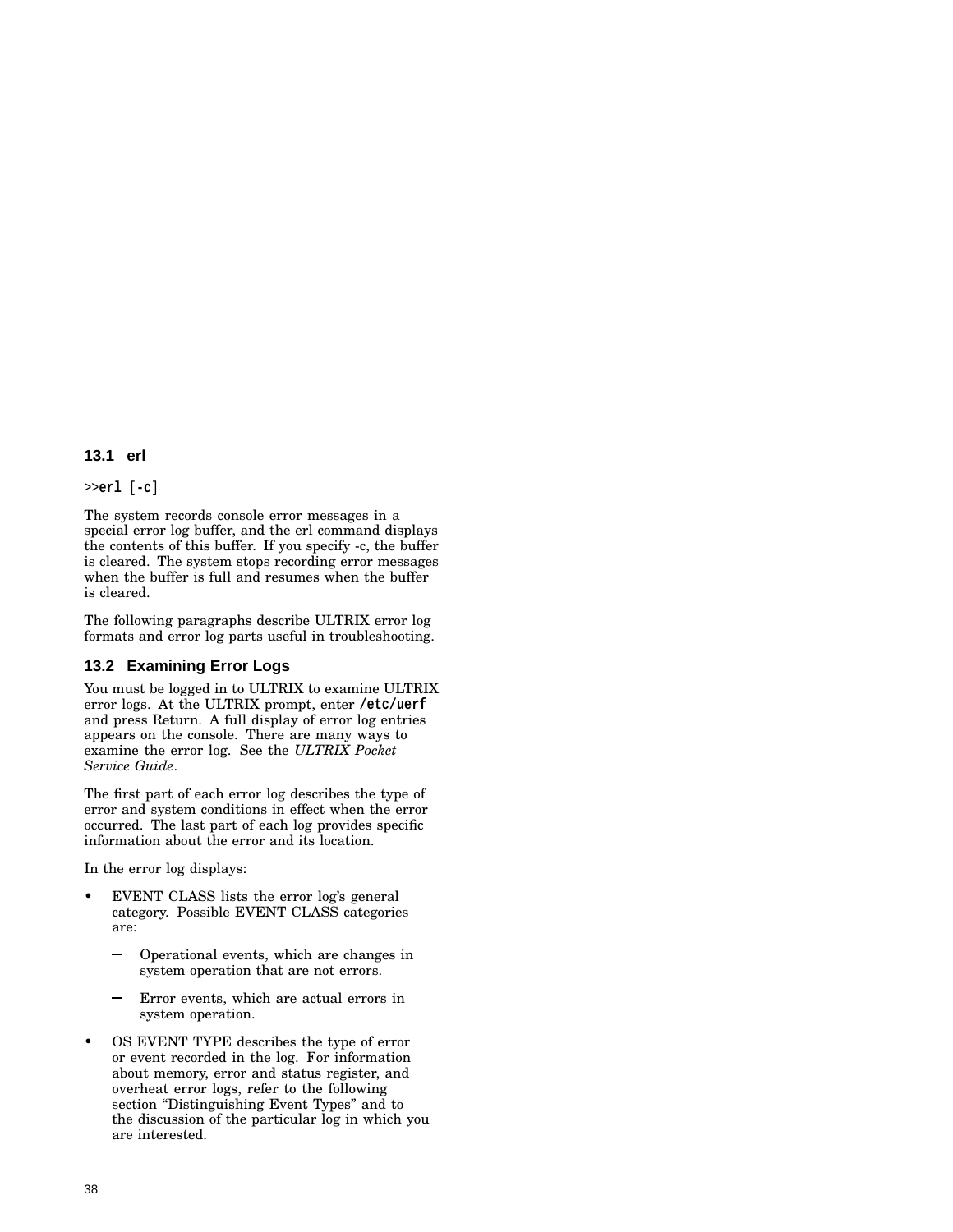- SEQUENCE NUMBER lists the order in which the system logged the event.
- OPERATING SYSTEM lists the system's version of ULTRIX.
- OCCURRED/LOGGED ON shows the time the error occurred.
- OCCURRED ON SYSTEM lists the individual system that reported the error.
- SYSTEM ID includes several listings:
	- $\overline{\phantom{0}}$ The first number to the right of SYSTEM ID is the system ID.
	- HW REV lists the system hardware revision number.
	- FW REV lists the system firmware revision number.
	- CPU TYPE shows the type of CPU used in the system.
- PROCESSOR TYPE lists the type of processor chip used in the system.

The remaining error log entry is different for each error log event type. For an explanation of entries contained in memory, error and status register, and overheat error logs, refer to the next section.

#### **13.3 Distinguishing Event Types**

The second line of each error log lists the code number and name of the error log event type.

The following sections describe memory, error and status, and system overheat error logs. For a detailed explanation of other error logs that involve the system unit, refer to the ULTRIX documentation.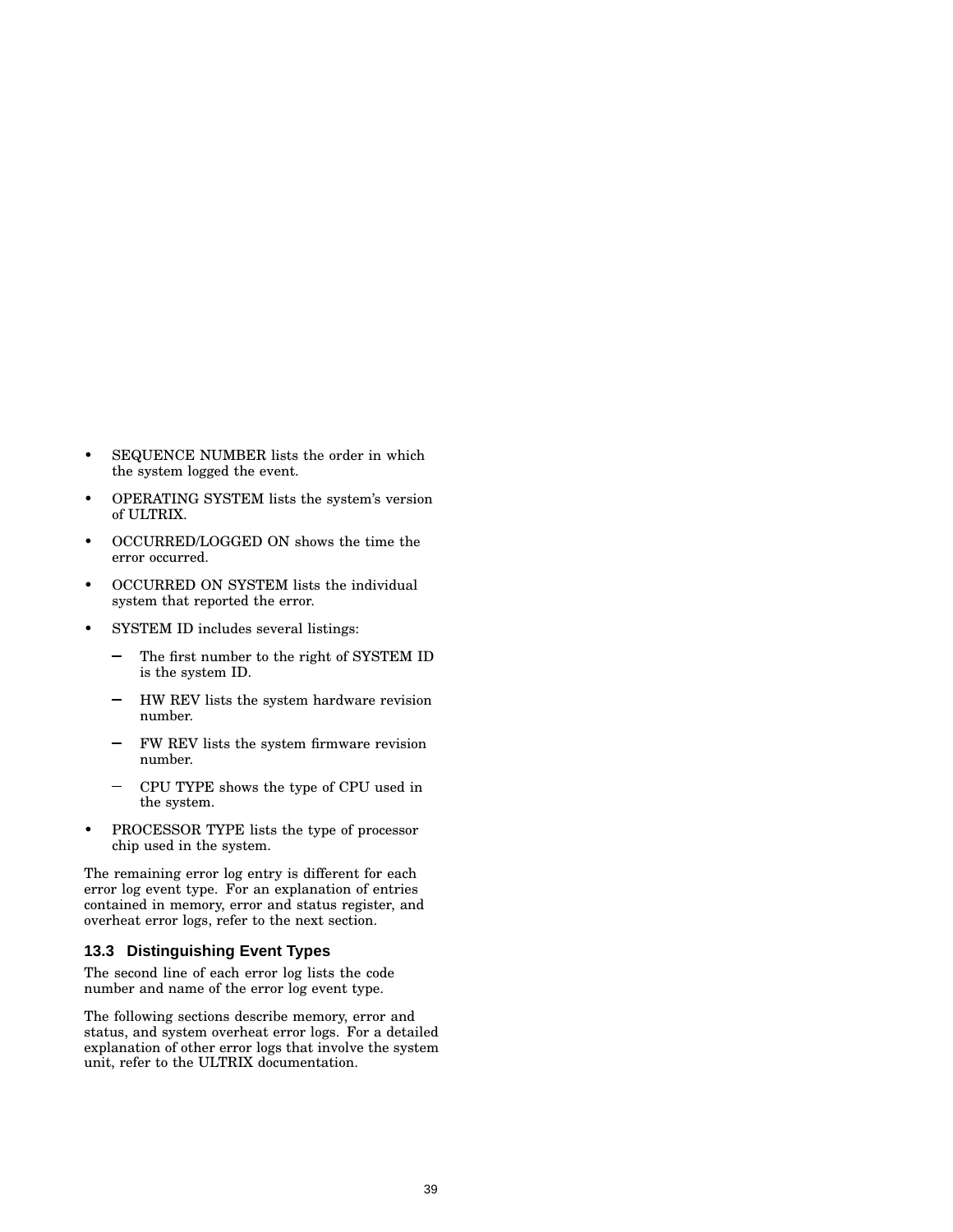#### **13.4 Troubleshooting Mass Storage Devices Using uerf Error Logs**

You need three pieces of information from the error log to locate a physical device: CONTROLLER NO., UNIT NO., and SCSI ID. These pieces of information are shown in the uerf error log. Note that the ULTRIX operating system calls out the system TURBOchannel controllers and devices differently than the system firmware does. ULTRIX sees the system module as Controller 0 and then numbers the TURBOchannel slots up from there. Therefore some conversion is necessary when determining which physical device the error log is calling out.

Using Table 9, determine which TURBOchannel controller slot and unit number is being called out, and then locate the failing drive. If you are unfamiliar with the system mass storage configuration, either follow the cable or use tests and the config utility to locate the drives connected to the controller that is being called out. It will be very helpful to mark the SCSI ID numbers on the drives and know which drives are connected to which SCSI controller(s).

As you are facing the rear of the system, the TURBOchannel slots are numbered 0, 1, 2 from left to right.

In the following error log example, drive 1, which is connected to the PMAZ SCSI controller on TURBOchannel slot 2, is showing errors. Use the drive conversion chart (Table 9) to calculate the physical drive from the UERF error log shown in the following error log example: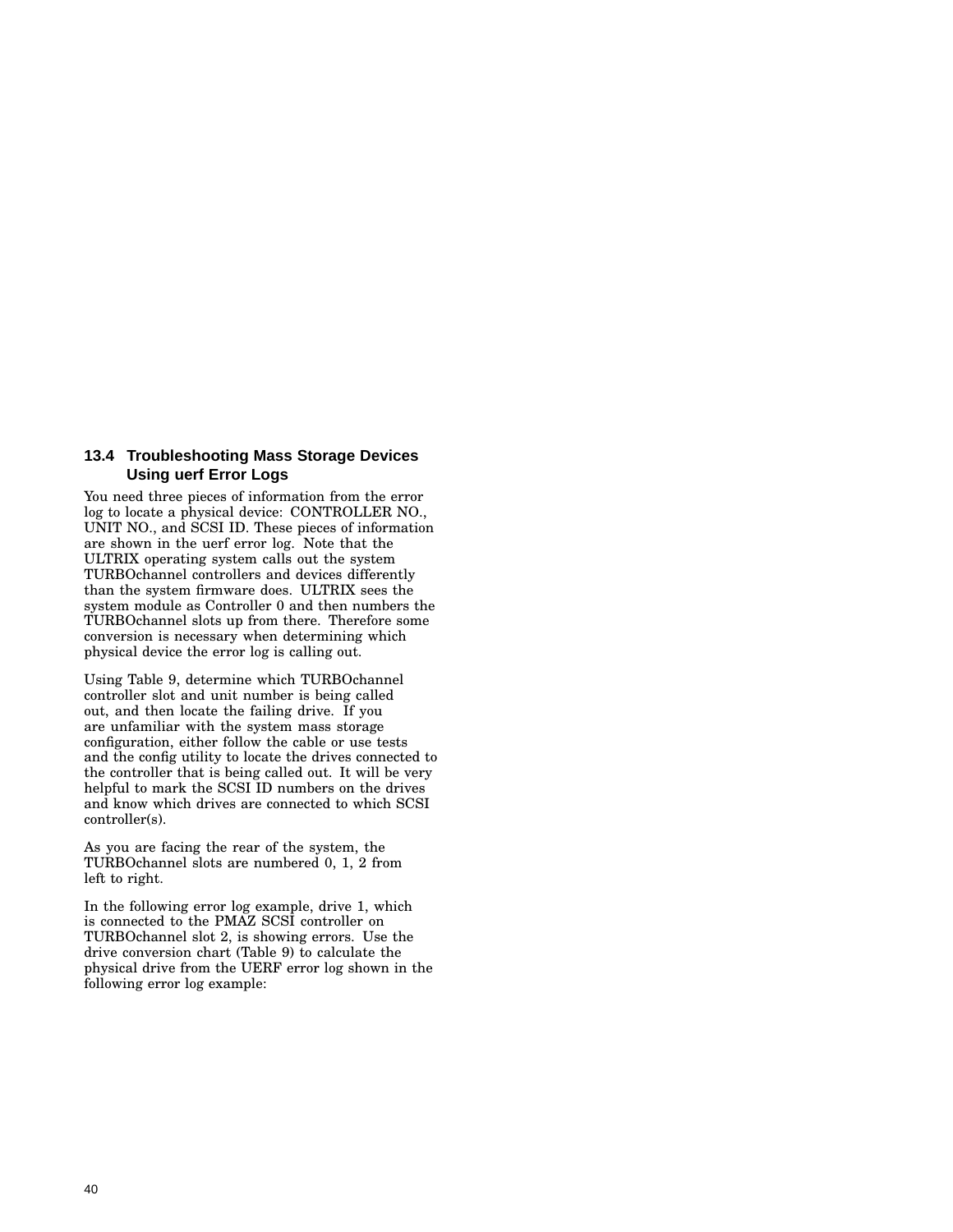```
----- EVENT INFORMATION -----
EVENT CLASS ERROR EVENT
OS EVENT TYPE
   102. DISK ERROR
SEQUENCE NUMBER
   16.
OPERATING SYSTEM
   ULTRIX 32
OCCURRED/LOGGED ON
   Tue Dec 10 03:23:55 1991 MET
OCCURRED ON SYSTEM
SYSTEM ID
   x82040230 HW REV: x30
   FW REV: x2
   CPU TYPE: R2000A/R3000
PROCESSOR TYPE
   KN05
----- UNIT INFORMATION -----
UNIT CLASS
   SCSI DISK
UNIT TYPE
   RZ57
CONTROLLER NO.
   3.
UNIT NO.
   25.
----- SCSI INFORMATION -----
REVISION
   2.
ERROR TYPE
   x0000 DEVICE ERROR
SUB-ERROR TYPE
   0.
SCSI ID
    1.
```
In Table 9, the subheadings in the table show the CONTROLLER NO. as listed in the error log and its related TURBOchannel slot. Within the subheadings, the UNIT NO. from the error log is listed with its corresponding SCSI ID on that module.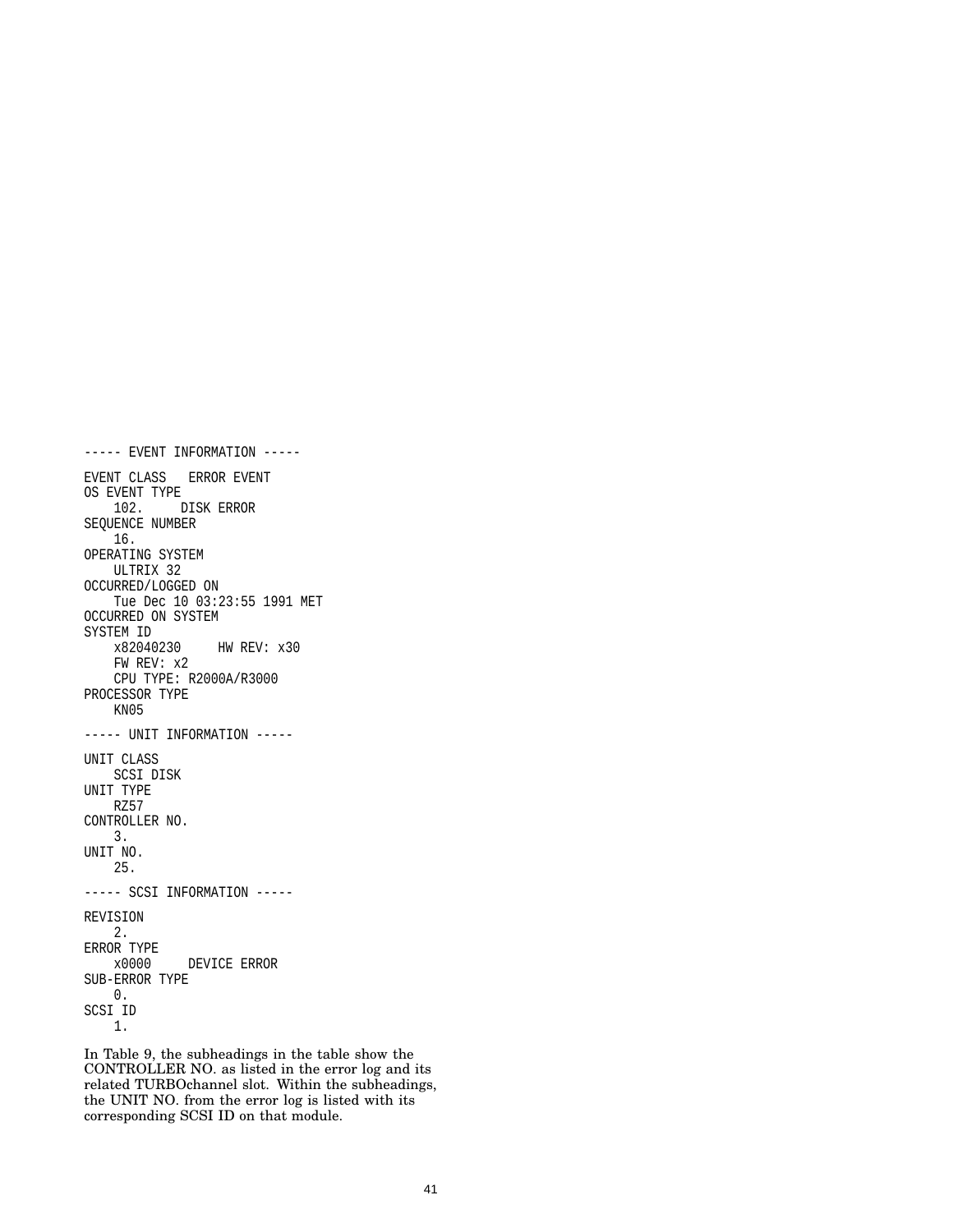**Table 9 Error Log to Physical Drive Conversion**

| UNIT NO. (from error log)                                                         | <b>SCSI ID</b> |  |
|-----------------------------------------------------------------------------------|----------------|--|
| CONTROLLER NO. 0 (from error log) =<br><b>TURBOchannel slot 3 (System module)</b> |                |  |
| $\Omega$                                                                          | 0              |  |
| 1                                                                                 | 1              |  |
| 2                                                                                 | 2              |  |
| 3                                                                                 | 3              |  |
| 4                                                                                 | 4              |  |
| 5                                                                                 | 5              |  |
| 6                                                                                 | 6              |  |
| 71                                                                                | Controller     |  |

| CONTROLLER NO. 1 (from error log) =<br><b>TURBOchannel slot 0 (PMAZ)</b> |            |
|--------------------------------------------------------------------------|------------|
| 8                                                                        | 0          |
| 9                                                                        | 1          |
| 10                                                                       | 2          |
| 11                                                                       | 3          |
| 12                                                                       | 4          |
| 13                                                                       | 5          |
| 14                                                                       | 6          |
| $15^{1}$                                                                 | Controller |

<sup>1</sup>The highest UNIT NO. on each SCSI controller (7, 15, 23, 31) is the controller for the respective SCSI bus. As an example, SCSI ID 3 on TURBOchannel slot 0 would appear in the error log as UNIT NO. 11 on CONTROLLER NO.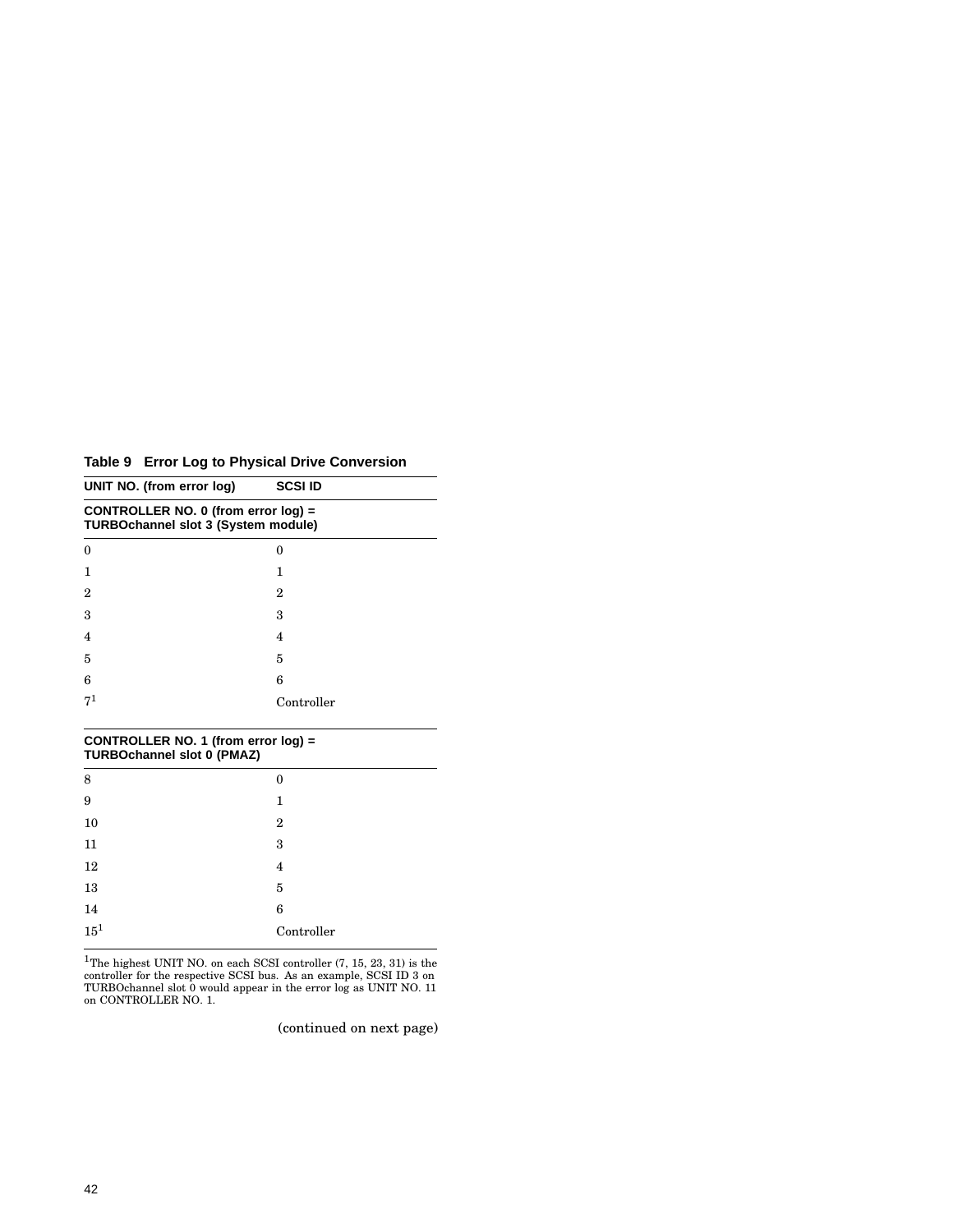| Table 9 (Cont.) Error Log to Physical Drive<br>Conversion<br>CONTROLLER NO. 2 (from error log) =<br><b>TURBOchannel slot 1 (PMAZ)</b> |  |
|---------------------------------------------------------------------------------------------------------------------------------------|--|
| 1C                                                                                                                                    |  |

| 16                | $\bf{0}$       |
|-------------------|----------------|
| 17                | 1              |
| 18                | $\overline{2}$ |
| 19                | 3              |
| $20\,$            | 4              |
| $21\,$            | $\overline{5}$ |
| $\frac{22}{23^1}$ | 6              |
|                   | Controller     |
|                   |                |

| CONTROLLER NO. 3 (from error log) =<br><b>TURBOchannel slot 2 (PMAZ)</b> |                |  |
|--------------------------------------------------------------------------|----------------|--|
| 24                                                                       | 0              |  |
| 25                                                                       | 1              |  |
| 26                                                                       | $\overline{2}$ |  |
| 27                                                                       | 3              |  |
| 28                                                                       | 4              |  |
| 29                                                                       | 5              |  |
| 30                                                                       | 6              |  |
| $31^{1}$                                                                 | Controller     |  |

 $^1\!{\rm The}$  highest UNIT NO. on each SCSI controller (7, 15, 23, 31) is the controller for the respective SCSI bus. As an example, SCSI ID 3 on TURBOchannel slot 0 would appear in the error log as UNIT NO. 11 on CONTROLLER NO. 1.

The UNIT INFORMATION section describes the type of module that reported the error.

- UNIT CLASS shows that the error occurred in a memory module.
- UNIT TYPE lists the particular type of memory module in which the error occurred.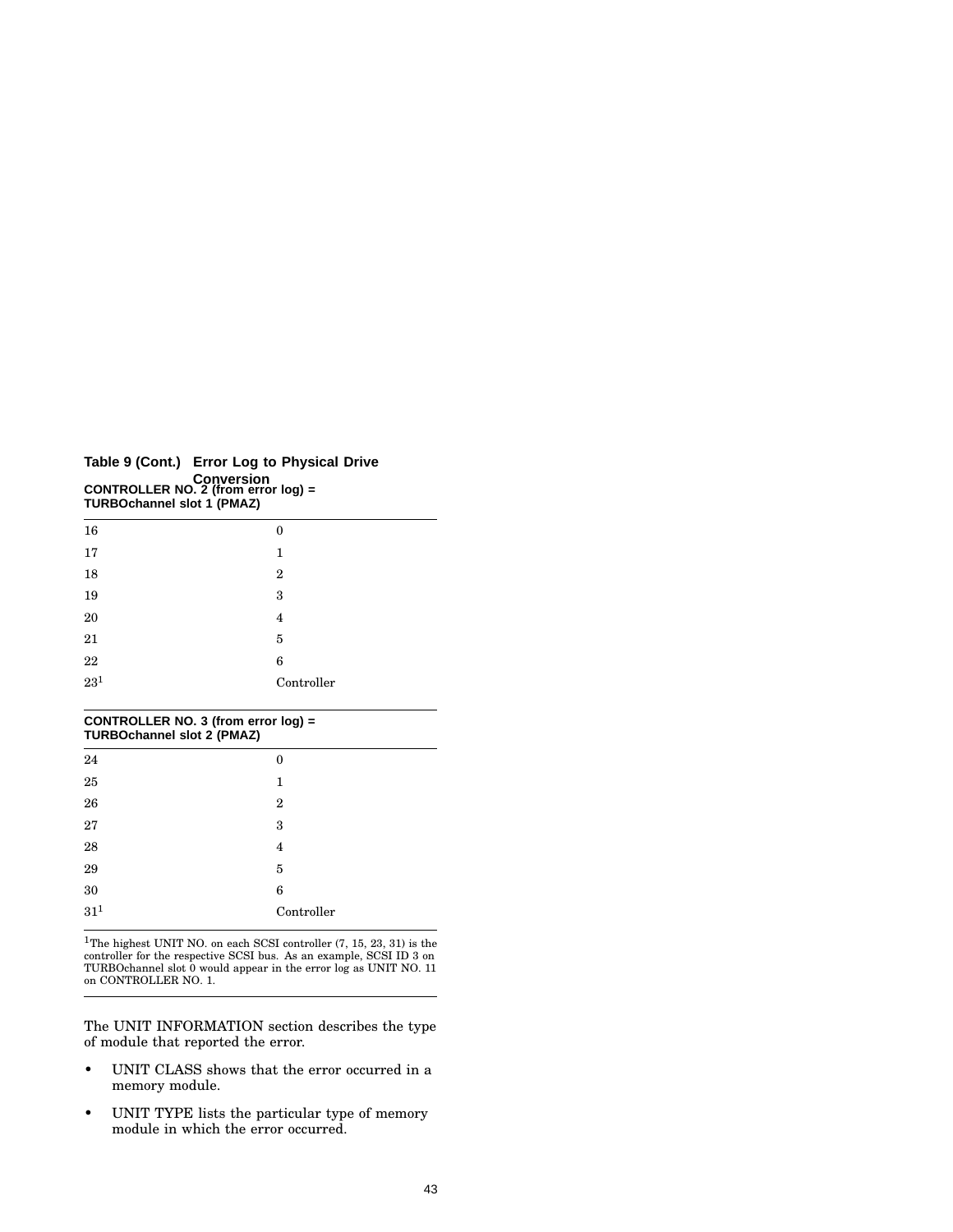• ERROR SYNDROME describes the nature of the error.

The ERROR & STATUS REGS section lists the error and status register contents followed by phrases that describe the register contents.

- EPC indicates that this is an exception program counter.
- KN03 or KN05 STAT REG lists the contents of the CPU status register (CSR).
- ERROR ADDR REG describes the specific error type.
- PHYSICAL ERROR ADDR is the address in the hardware where the error occurred.
- CHECK SYNDROME entries describe the actual error and the module where it occurred.
	- SYND BITS lists the bits in the check syndrome register.
	- The second line states whether this is a single bit or a mulitbit error.
	- The third line shows the check bits.
	- MODULE NUM shows the slot number of  $\overline{\phantom{0}}$ the module that reported the error.
	- ERROR COUNT shows the total number of errors that have occurred in this module since the last time the software was booted.
	- The last line shows whether this is a bus error or memory interrupt error.
- The ADDITIONAL INFO section lists the controller number and total number of errors that have occurred at this address.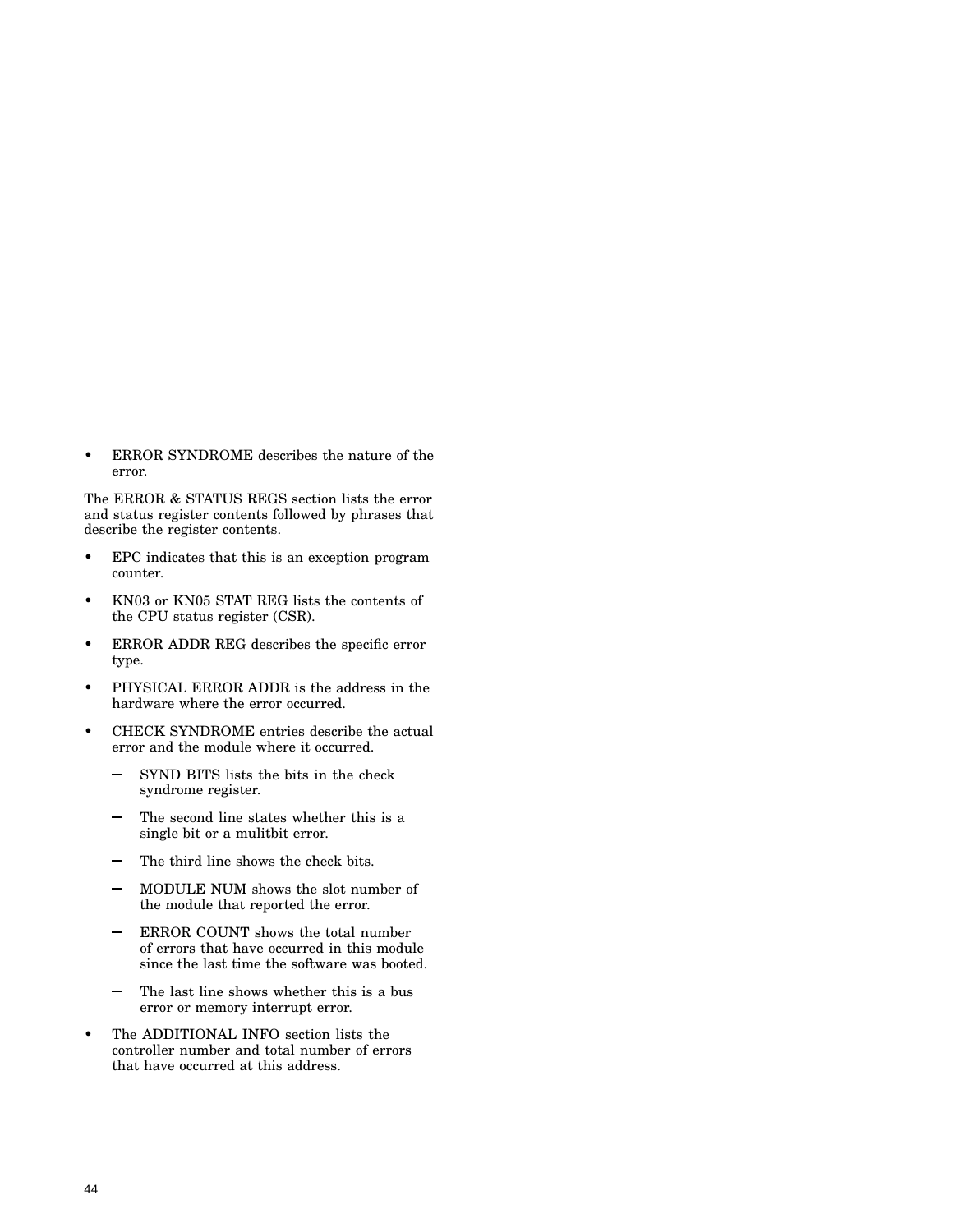#### **13.5 Error and Status Register Error Logs**

Error and status register error logs record nonmemory errors. This is a sample of the error log sections that are unique to error and status register error logs.

----- ERROR & STATUS REGS ----- CAUSE x80002000 EXCEPTION CODE EXTERNAL INTERRUPT HW INTERRUPT 3 PENDING BRANCH DELAY SET STATUS x0000FE04 CURRENT INTERRUPT STATE DISABLED CURRENT MODE KERNEL PREVIOUS INTERRUPT STATE ENABLED PREVIOUS MODE KERNEL OLD INTERRUPT STATE DISABLED OLD MODE KERNEL SW INTERRUPT 1 ENABLED HW INTERRUPT 0 ENABLED HW INTERRUPT 1 ENABLED HW INTERRUPT 2 ENABLED HW INTERRUPT 3 ENABLED HW INTERRUPT 4 ENABLED HW INTERRUPT 5 ENABLED CACHE STATE NORMAL SP xFFFFDC58 KN05 STAT REG x05C20001 IO INT 0 PENDING 19,200 BAUD 8 MB MEM MODULE ECC CMD x0 IO INT 1 ENABLED IO INT 6 ENABLED IO INT 7 ENABLED NORMAL MODE REFRESH ODD MEM MODULES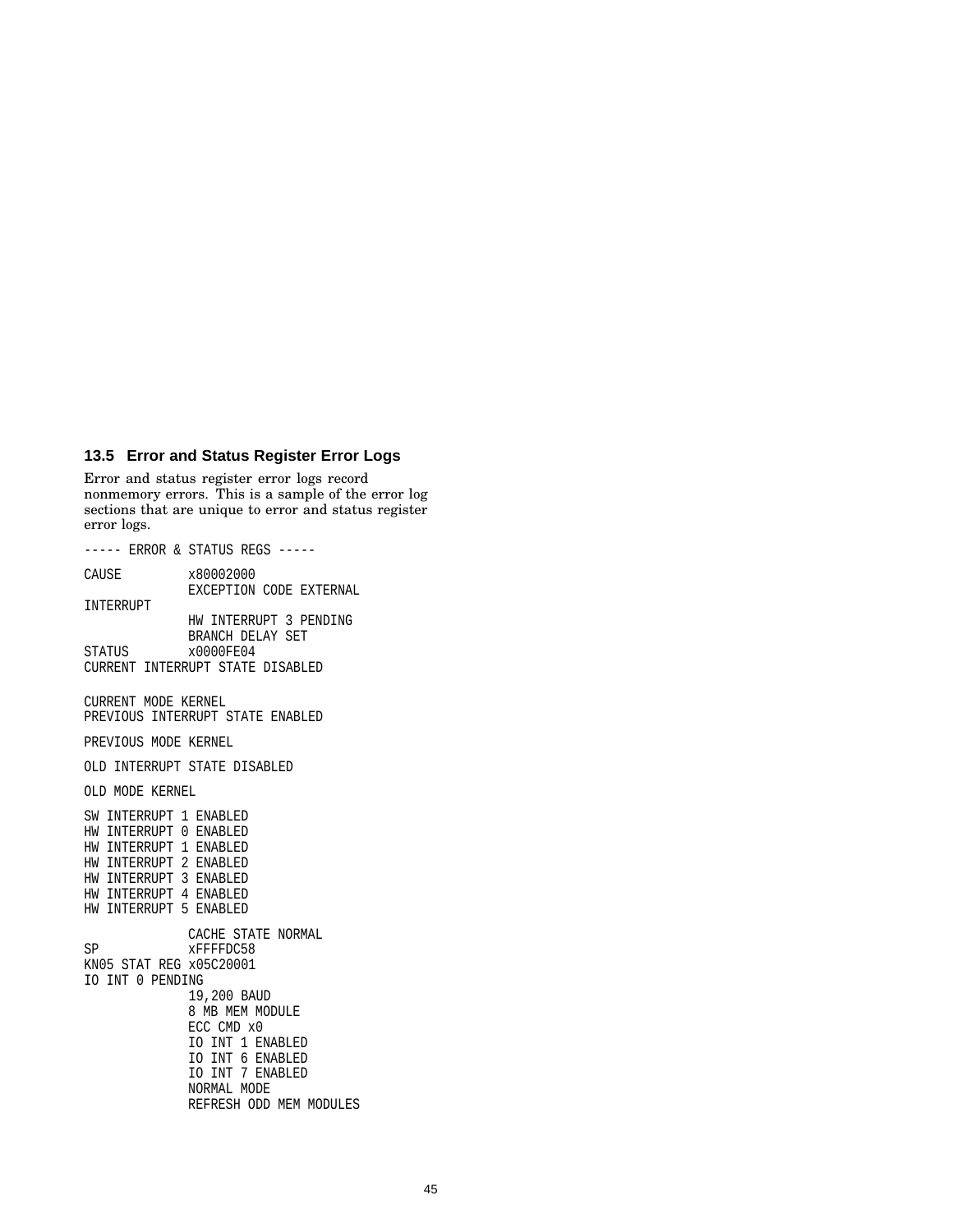UNSECURE ERROR ADDR REG xE7B00000 CPU I/O WRITE TIMEOUT

#### PHYSICAL ERROR ADDR x1EC00000

The ERROR & STATUS REGS section lists the error and status register contents followed by phrases explaining these values.

- CAUSE lists the event that caused the error.
- STATUS lists various system settings in effect when the error occurred.
- SP is a stack pointer that identifies where the CPU contents were sent when the error occurred.
- KN03 or KN05 STAT REG lists the contents of the CPU status register.
- ERROR ADDR REG describes the specific error.
- PHYSICAL ERROR ADDR indicates where in the hardware the error occurred.

#### **13.6 System Overheat Error Messages**

If the system overheats, ULTRIX records the error and displays the following message on the console:

```
"System overheating
- suggest shutdown and power-off"
```
# **14 Major FRU Replacement**

DECsystem 5900 field-replaceable units (FRUs) are:

- Power supplies
- Mass storage devices and cabling
- CPU drawer modules and cabling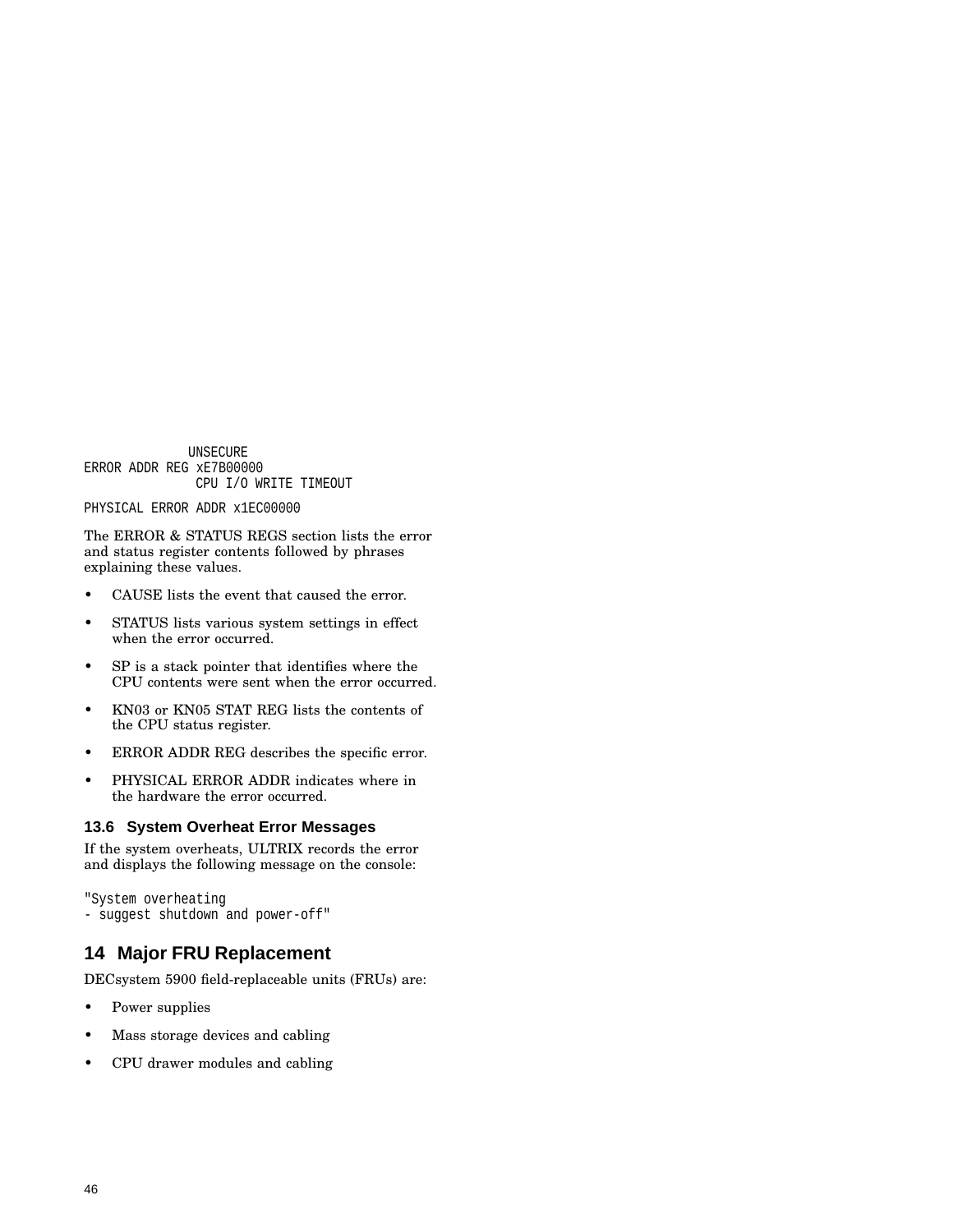• Power controller

The following sections cover the major FRUs, and explain how to access and remove the various FRUs.

**Caution**

The DECsystem 5900 hardware includes electrostatic-sensitive components. Before touching any internal components, take precautions to protect against electrostatic discharge.

#### **14.1 Pulling Out a Drawer**

#### **Warning**

A fully-populated mass storage drawer weighs 110 lbs; a CPU drawer weighs 65 lbs. Because of the weight of these drawers, pull out the stabilizer bar between the front two feet of the system before pulling out a drawer. In addition, OSHA rules state that one person may lift only 35 lbs.

Drawers are secured to the cabinet frame with screws in the front and in the rear. To free a drawer to be pulled out, proceed as follows:

- 1. Pull out the stabilizer bar between the two front feet of the system. Check that the stabilizer bar is touching the floor.
- 2. To pull out a mass storage drawer, remove the retainer brackets in the rear (if still in place).
	- a. Loosen the eight slotted captive screws  $\bullet$ holding the lower rear plate of the drawer, and remove the plate.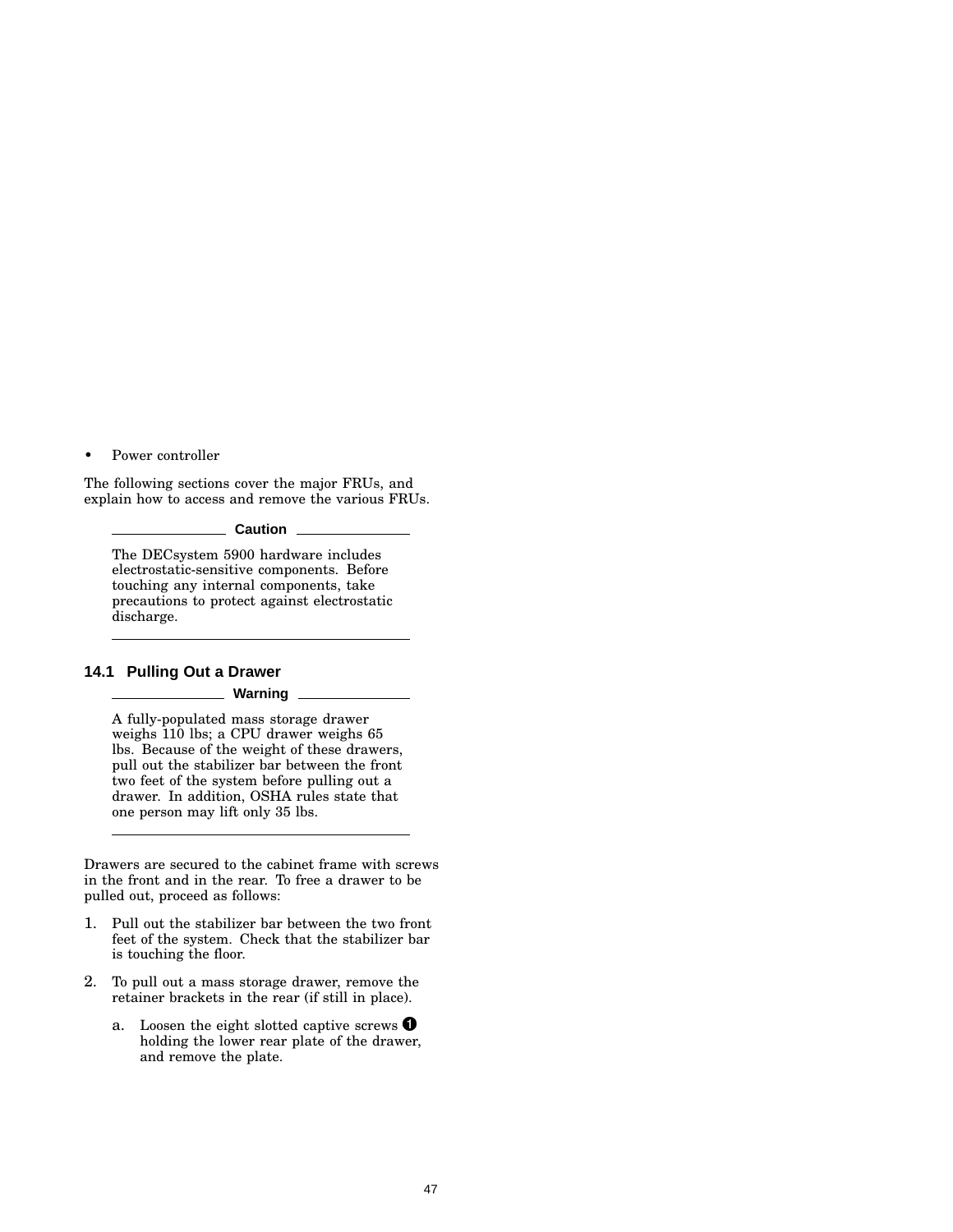b. Loosen and remove the two hex slotted screws  $\bullet$  on each inside wall as shown in Figure 5. Leave the brackets in place on the drawer slides. Bracket screws do not have to be replaced.

## **Figure 5 Rear Bracket Screws**



- 3. Remove the six hex nuts (5/16-inch) on the front of the drawer. See Figure 6,  $\bullet$ . These hex nuts do not have to be replaced.
- 4. Pull the drawer out until the locking tabs secure the drawer.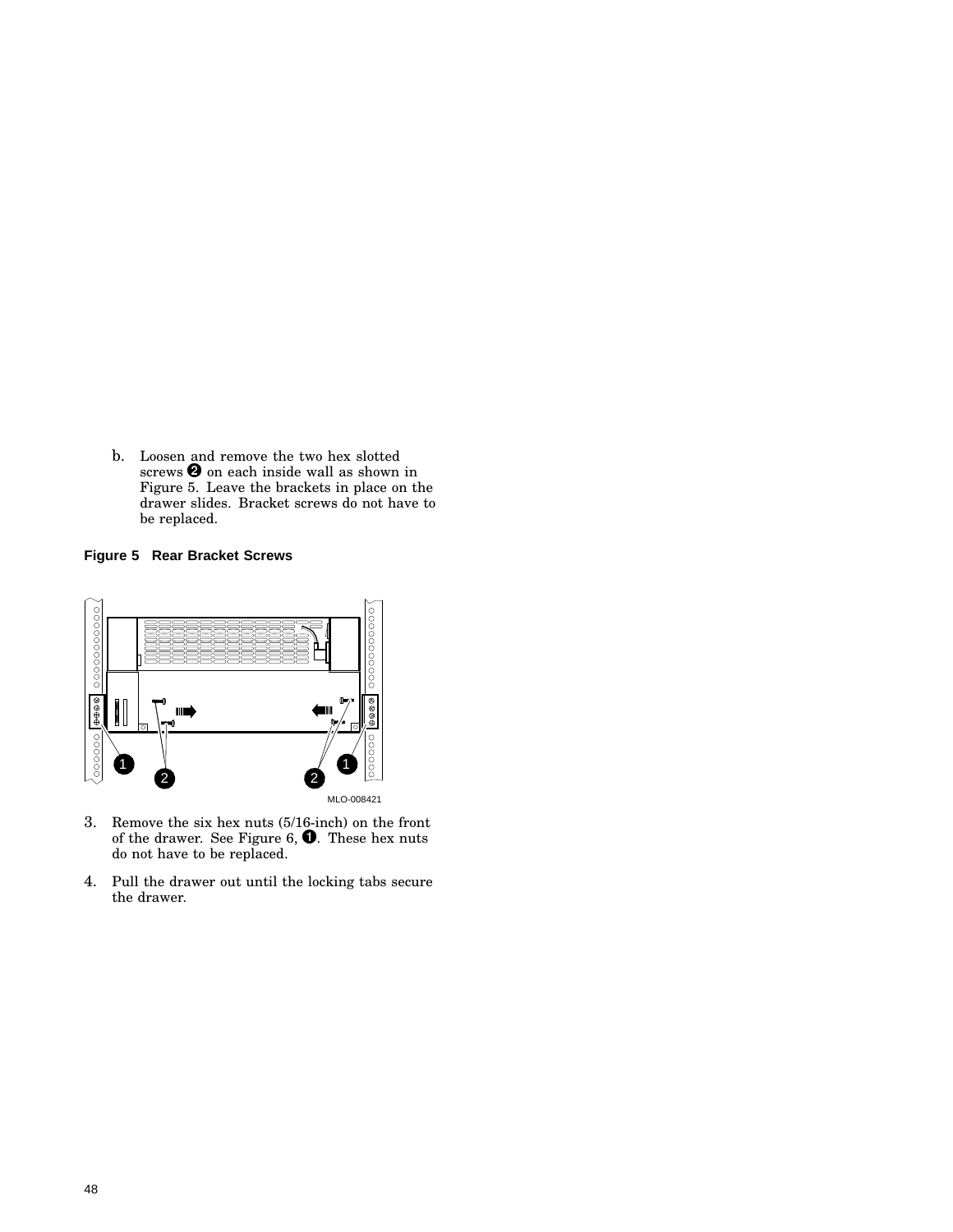



#### **14.2 Mass Storage Drawer Power Supply**

The mass storage power supply is in the rear of the drawer. Remove a mass storage drawer power supply using the following procedure:

- 1. Turn off the rear or front power switch to the mass storage drawer, and pull out the power cord from the power supply.
- 2. Follow the procedure in Section 14.1 and pull the drawer out from the front.
- 3. Open the drawer lid and unplug the SCSI bus power cable and the switch cable at the rear of the drawer.
- 4. Push the drawer in and move to the rear of the system.
- 5. At the rear of the drawer, unlatch the rear panel and remove the two top screws holding the power supply assembly.
- 6. Lift the power supply assembly up and out.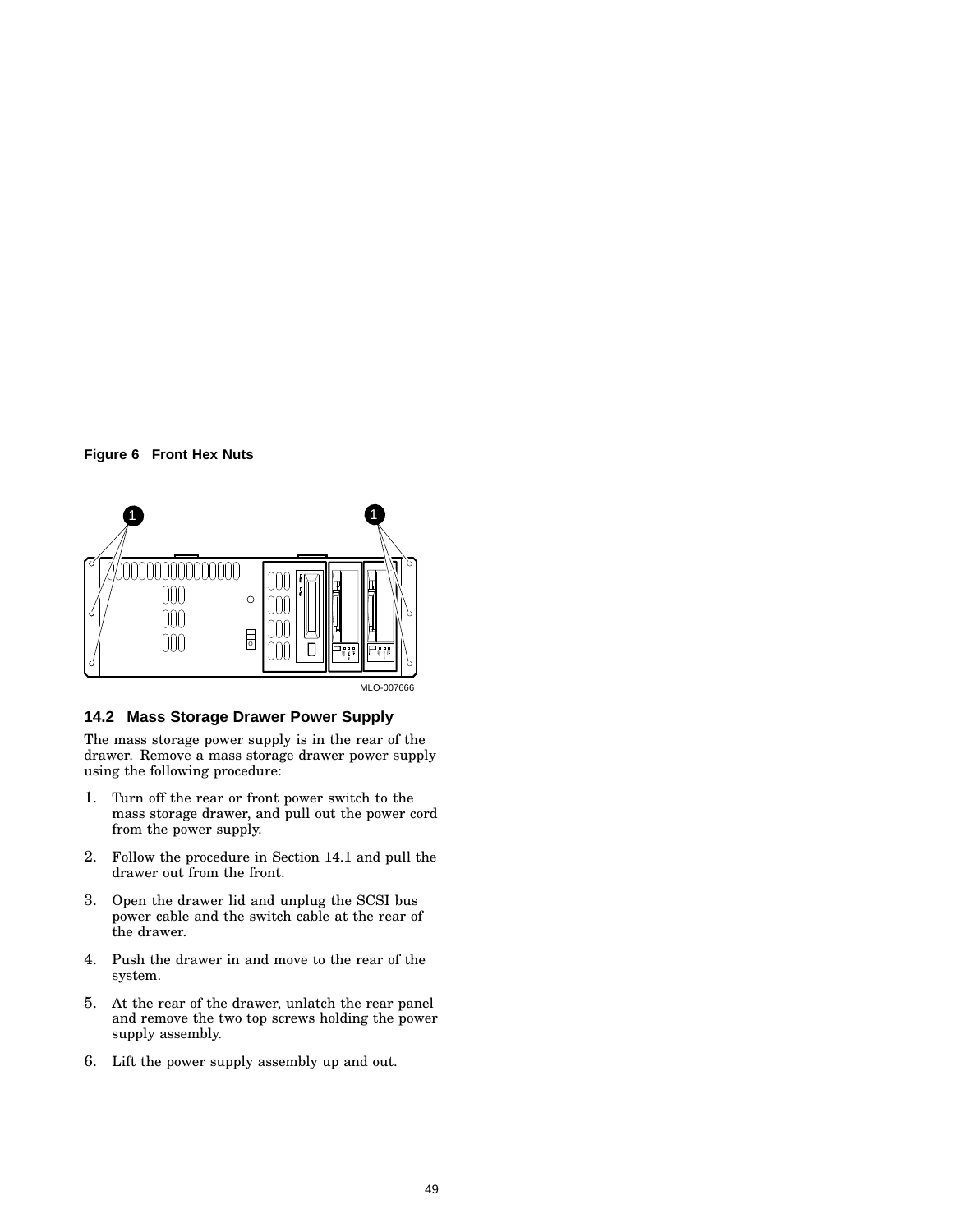#### **14.3 Removing the CPU Power Supply**

The CPU power supply is in the front of the drawer. Remove the power supply as follows:

- 1. Power off the system by turning either the upper (system) CPU switch or the lower (CPU drawer) switch off.
- 2. Remove the six hex nuts that hold the drawer to the cabinet frame and pull out the CPU drawer.
- 3. Remove the four Phillips screws holding the front plate of the drawer.
- 4. Release the Phillips captive screws on the front lid, and unplug the blower from the power supply.
- 5. Remove the lid/blower.
- 6. Disconnect the three cables from the power supply to the power distribution module mounted to the inside wall of the front section of the drawer. (Remember that the red cable is plugged into the top socket in the power distribution module.)
- 7. Disconnect the ac power cable from the power supply.
- 8. Loosen and disconnect the screws holding the plenum over the power supply and remove the plenum.
- 9. Remove the power supply assembly.
- 10. Reverse the previous steps to replace the power supply.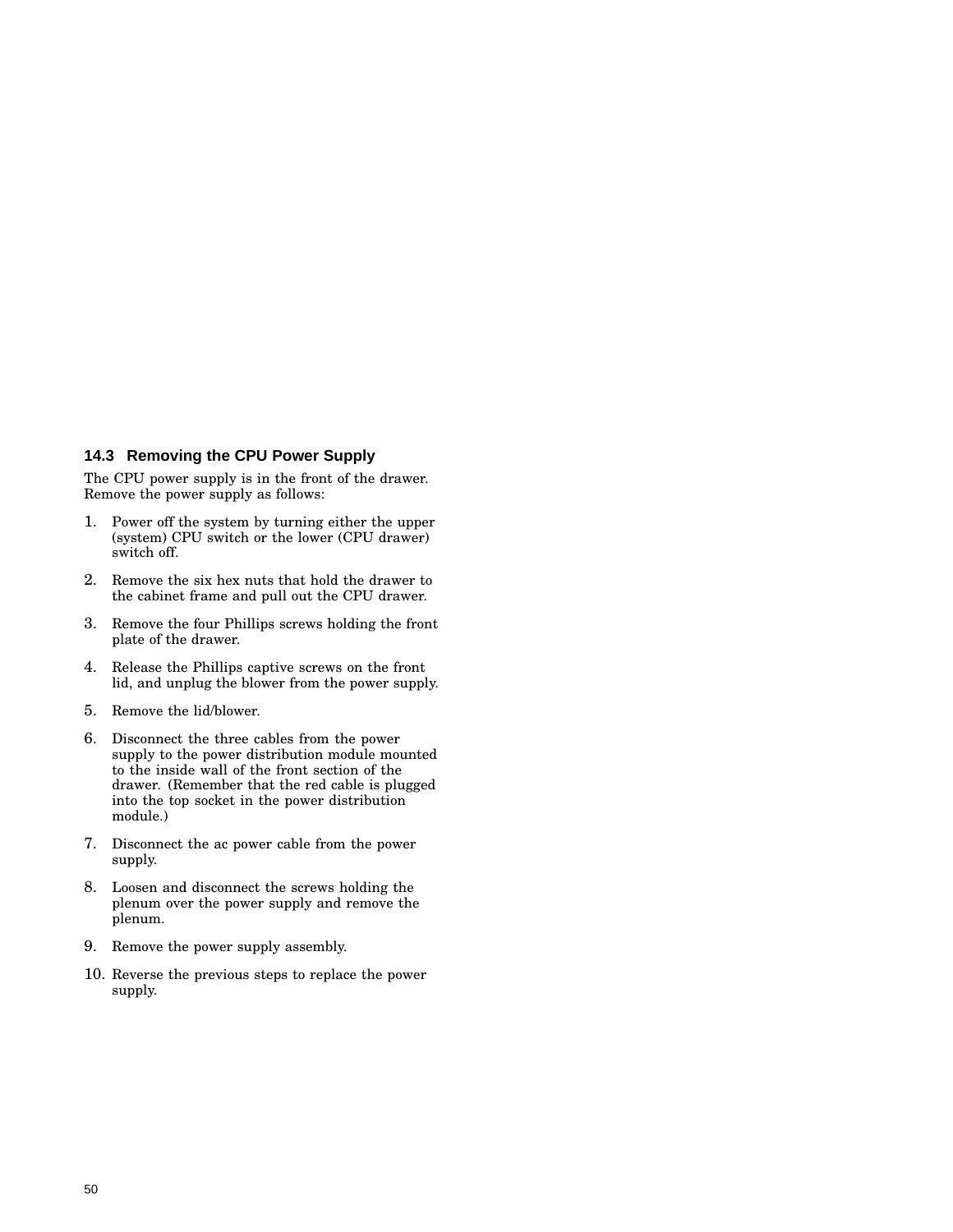#### **14.4 Removing the System Skirts**

Skirts have to be removed if you want to move the cabinet on its wheels. On each side of the system, a skirt assembly is held to the frame by means of two quarter-turn Phillips captive screws.

The side skirts must be removed to reach and loosen the lock nuts holding the feet in place. Move the feet up above the wheels.

If the system is to be rolled up or down a ramp, the front and rear skirts must be removed also.

### **14.5 Mass Storage Drawer SCSI Cables**

Signals are distributed to the mass storage devices by means of an internal SCSI cable that connects these signals to the two SCSI bus ports at the rear of each mass storage drawer.

The two SCSI buses can be connected or used as separate buses. Each bus cable has five 50-pin keyed connectors. If not connected, each harness must be terminated at any point in the harness. These separate, or split-SCSI buses, allow more throughput.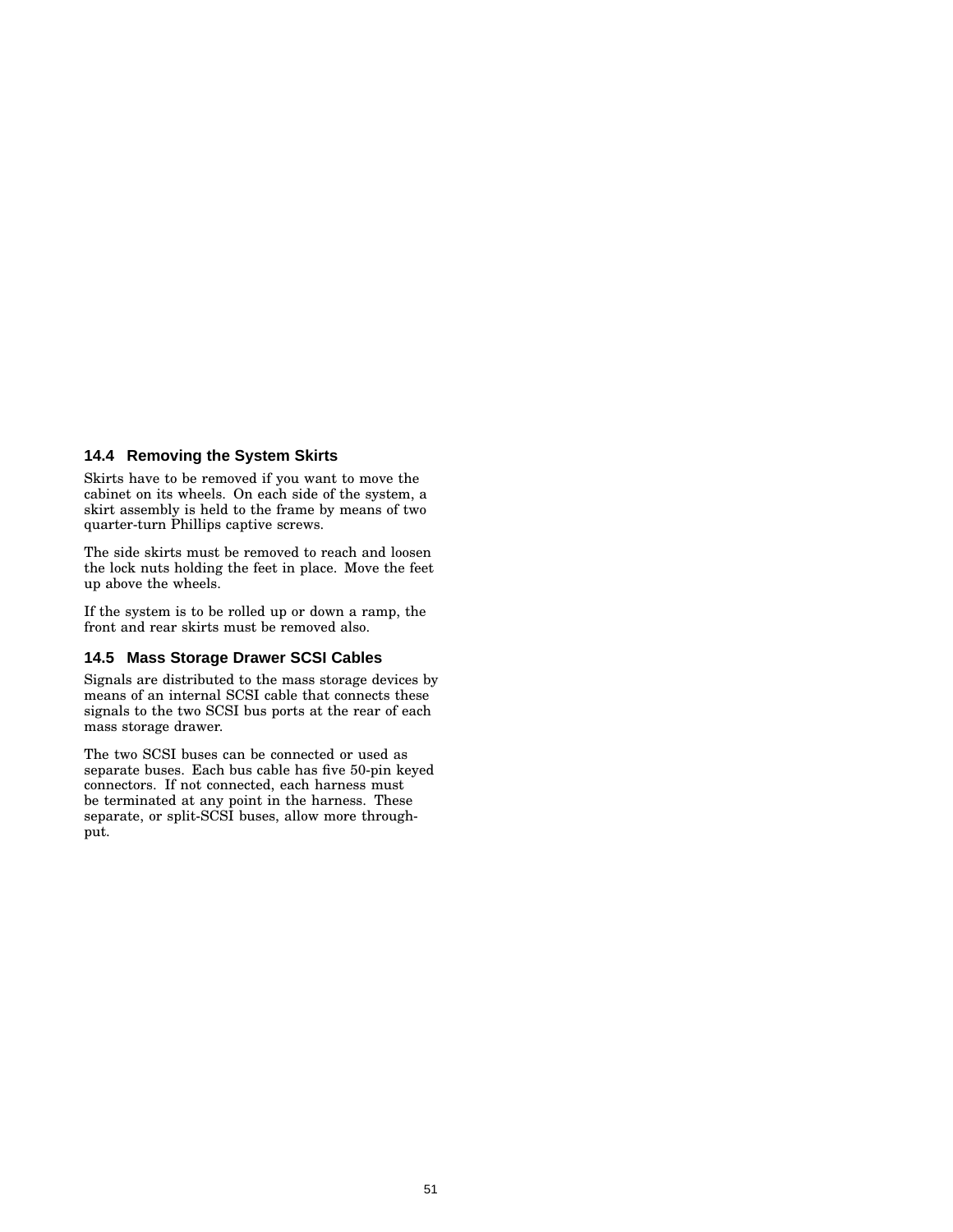In Figure 7 the disks and the power supply for the mass storage drawer are shown.



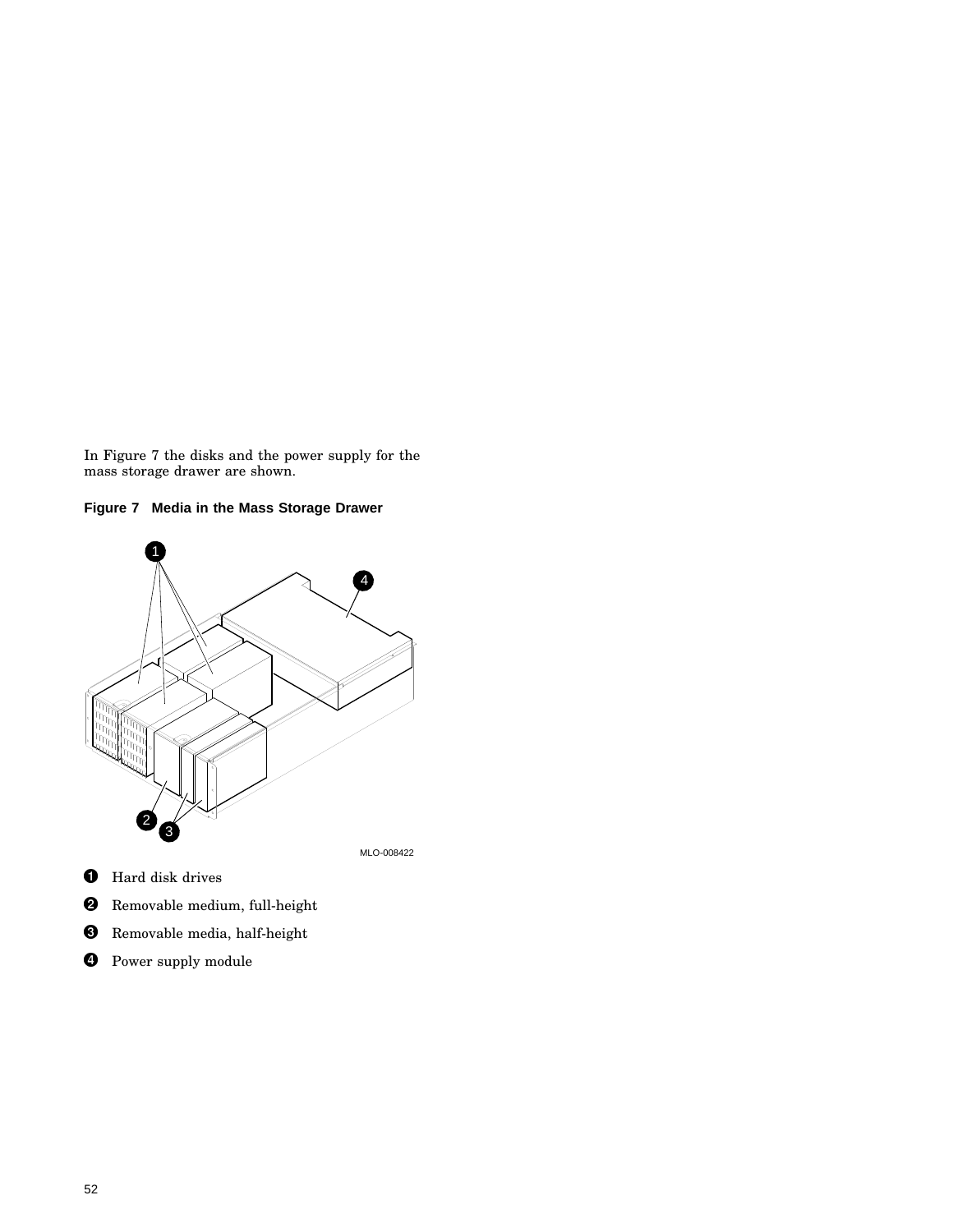### **14.6 CPU Drawer**

The DECsystem 5900 CPU is in an 8.75-inch CPU drawer, which is the third drawer in the cabinet. (Drawer 2 is reserved for the second CPU drawer in a dual DECsystem 5900 configuration.) The CPU drawer contains the following components, as shown in the side view of Figure 8:

**Figure 8 CPU Drawer Subsystems, Side View**



- **O** Power supply module fan
- **2** 1-MB NVRAM (SIMM in slot 14 of memory array)
- **6** CPU drawer cover
- $\bullet$  MS02–CA 32-MB memories (two shown)
- **O** TURBOchannel extender module
- $\bullet$  244 W power supply
- **O** Power cable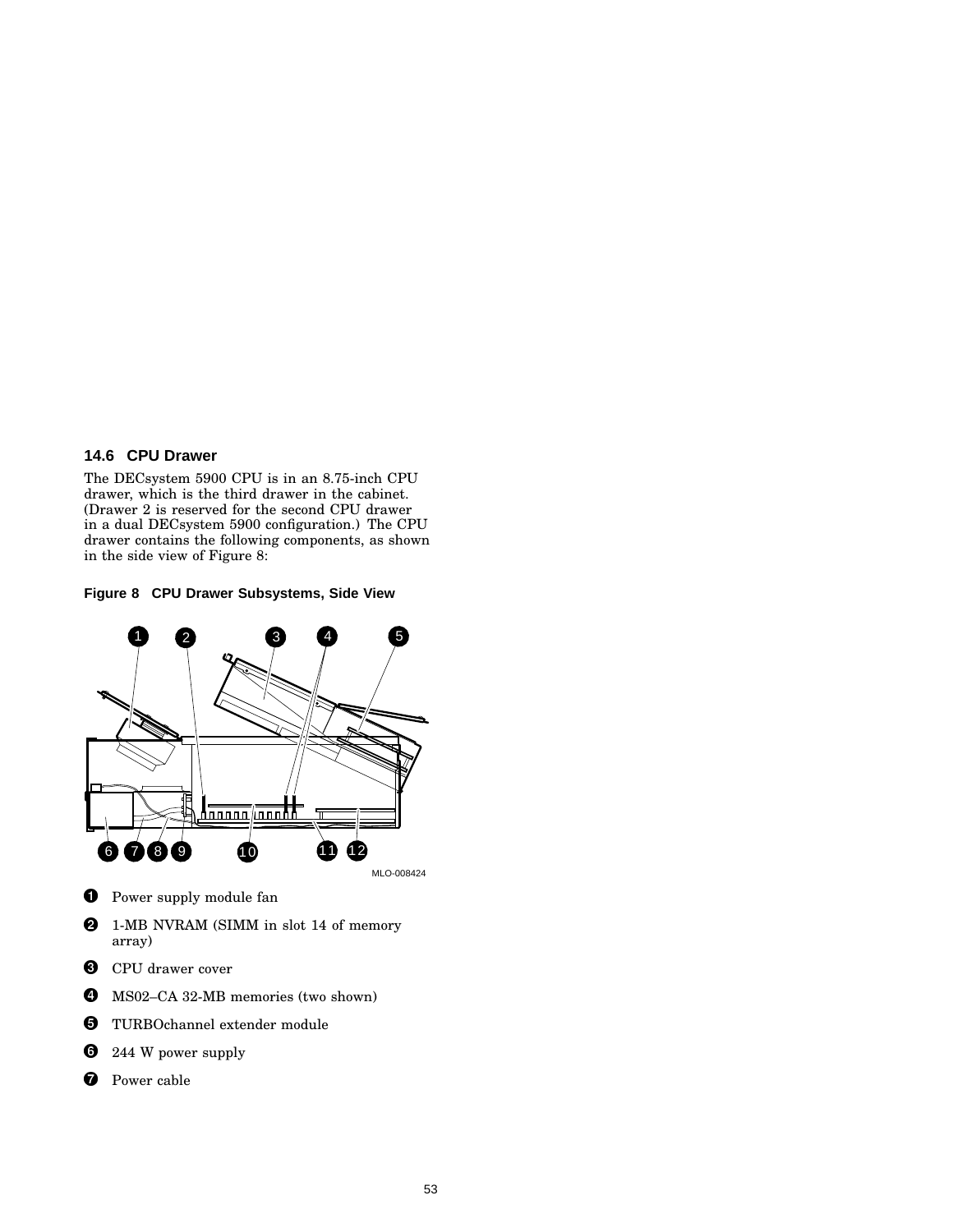- **O** Cable to front panel LED
- **9** Power distribution module
- **<sup>1</sup>** CPU daughter card
- $\bf \Phi$ System module (base printed-circuit board)
- <sup>0</sup> TURBOchannel option module

### **14.7 Replacing the System Module**

The system module is the main printed circuit board on the floor of the CPU drawer. It is held in place by fifteen 10/32-inch screws and six 3/16-inch metal standoffs. To access and remove the system module, use the following procedure:

- 1. Shut down the ULTRIX operating system.
- 2. Power off the system and/or the CPU drawer.
- 3. Label and disconnect the cables at the rear of the CPU drawer.
- 4. Pull out the CPU drawer.
- 5. Open the middle compartment lid and hold it in place with the latch.
- 6. Remove the CPU daughter card, the memory and NVRAM SIMM modules, TURBOchannel options, and the power cables.
- 7. Remove the fifteen 10/32-inch screws and six 3/16-inch standoffs.
- 8. Gently pull the system module up and out of the CPU drawer. Please do not bend the metal gasket at the rear of the system module.
- 9. Remove the new module from the stiffener before installing it in the drawer. Also remove the system jumper, located in TURBOchannel option slot 0 area (see Figure 3). Install the replaced module, with all the hardware, in the stiffener before returning it. This stiffener must be used in order to receive credit for the returned system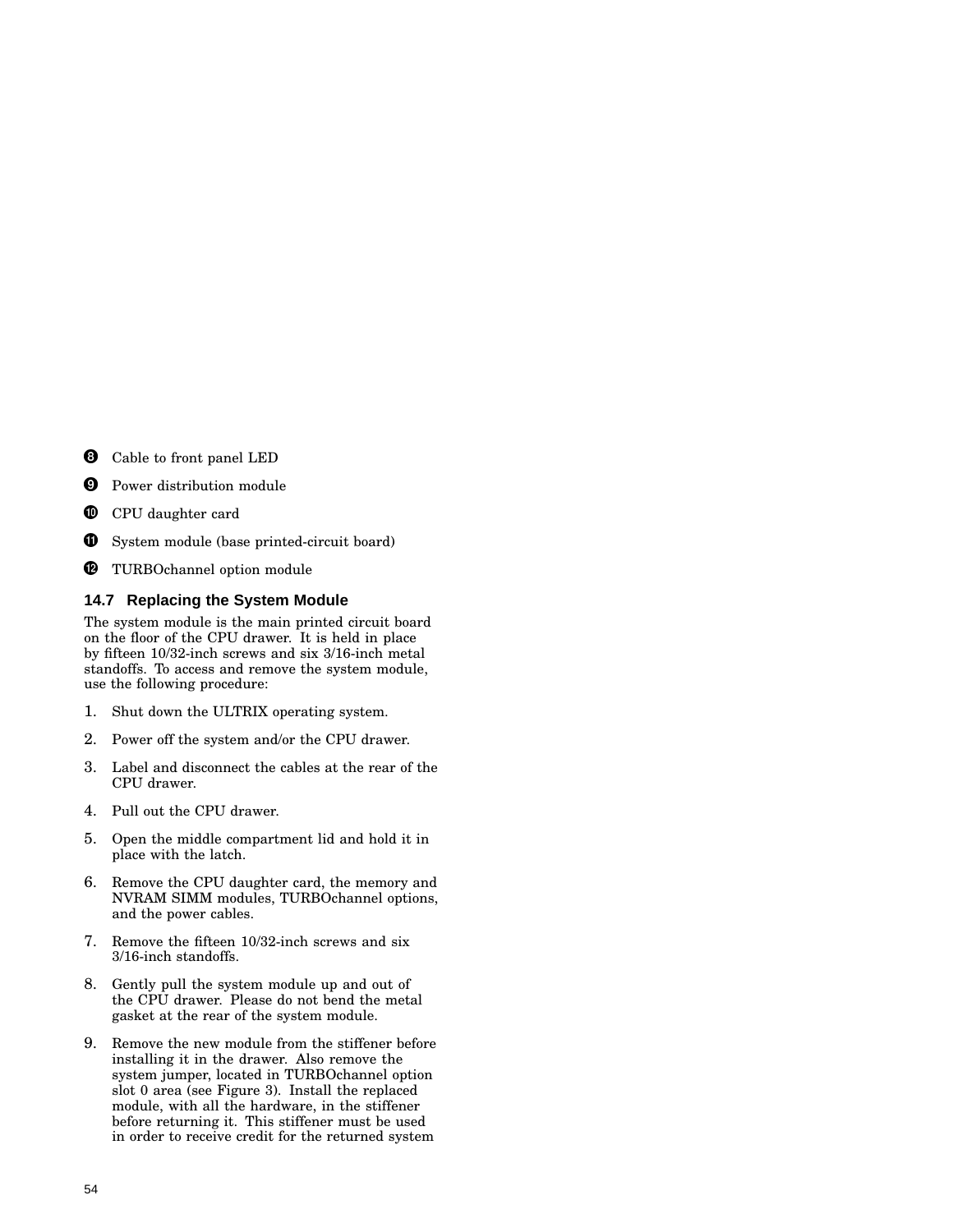module. Please do not bend the metal gasket at the rear of the system module.

10. Transfer the ESAR chip to the new system module.

When you replace the system module, the ESAR chip from the replaced system module must be transferred to the new system module to maintain the Ethernet address. The ESAR chip is the socketed DIP chip on the system module beneath the option board in option slot 1 (the middle option slot).

#### **14.8 Replacing the CPU Daughter Card**

The CPU daughter card is held in place by four standoffs and two card-edge connectors.

To access and remove the CPU daughter card, follow this procedure:

- 1. Shut down the ULTRIX operating system.
- 2. Power off the system and/or the CPU drawer.
- 3. Pull out the CPU drawer.
- 4. Open the middle compartment lid and hold it in place with the latch.
- 5. Using small pliers, release the CPU daughter card from its standoff locks.
- 6. Gently pull the CPU daughter card up from the system module card-edge connectors.
- 7. Carefully align the new card with the four standoffs. Push the module down, seating it in the connector and locking the module onto the standoffs.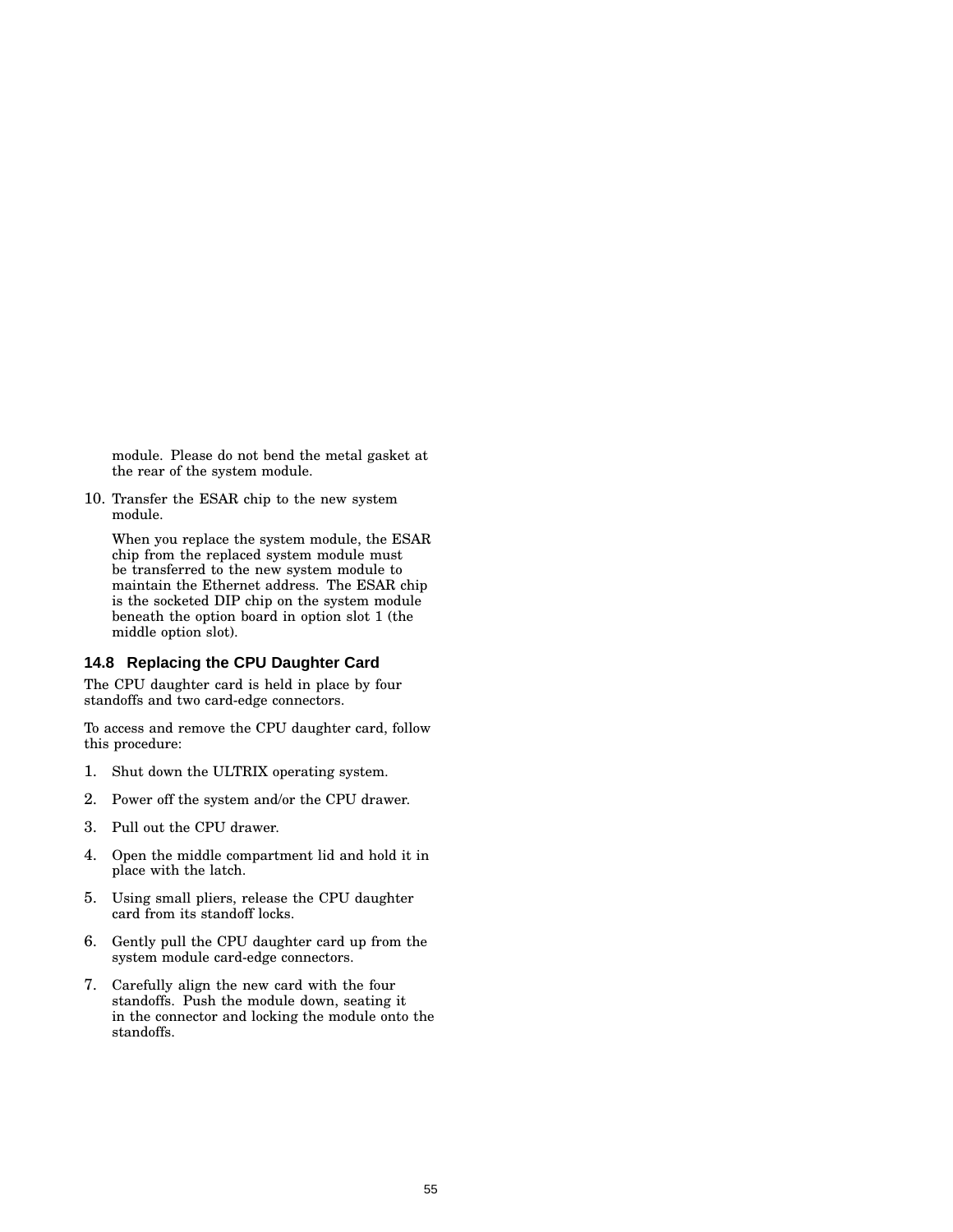# **15 Adding or Replacing Mass Storage Devices**

Use the following procedures to install, configure, or replace a mass storage device.

#### **15.1 Installing a Drive**

Use the following procedure to install a disk drive at the customer site:

- 1. Shut down the ULTRIX operating system.
- 2. Get the current system and drive configuration. At the console prompt enter the cnfg command.
	- a. Enter a cnfg x of the system module (3) and each PMAZ  $(x =$  the slot number 0–3).
	- b. Write down the drive numbers on each PMAZ. Remember that you can have a maximum of 7 SCSI devices on each SCSI bus (up to 4 SCSI buses).
	- c. Decide which SCSI bus(es) you will add the device(s) to and what addresses they will be.

**Note**

On any one SCSI bus you cannot have duplicate addresses.

- 3. Power down the system and/or the mass storage drawer(s). To power down one mass storage drawer, turn off either the rear or the front power switch of the mass storage drawer.
- 4. Set the address of device(s) 0–6 without duplicating other addresses on the SCSI bus. Do not conflict with other addresses on the SCSI bus(es). Put the appropriate address label on the drive bracket.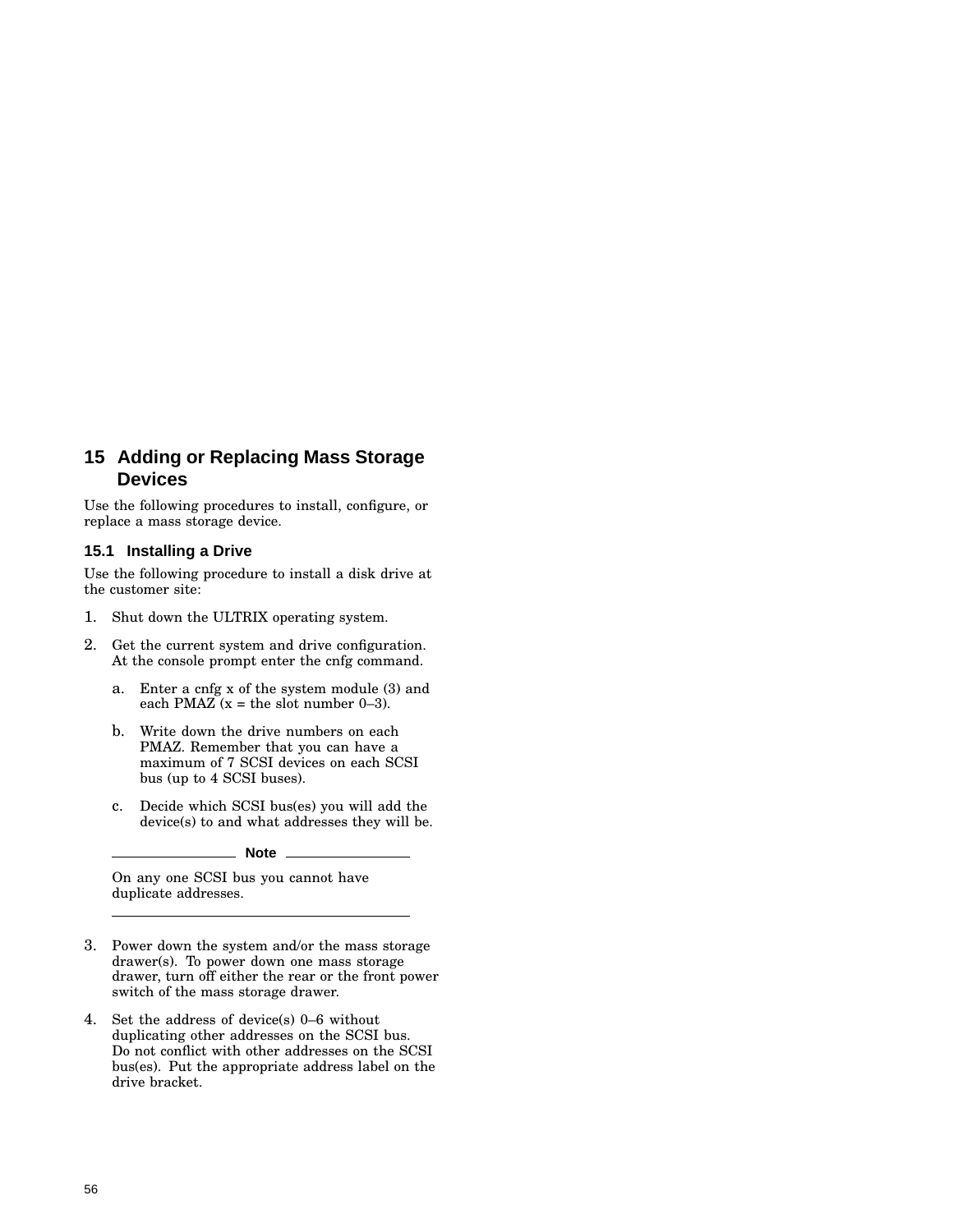- 5. Remove the empty bracket(s) in the location that you will install the device(s) and install the device(s) with the screws supplied in the accessories kit.
- 6. Power up the system/mass storage drawers and make sure (>>cnfg x) shows the drive(s) you installed as well as the other drives.
- 7. Run the SCSI send diagnostics and target tests on the newly installed device(s) to verify that they work.

#### **Caution**

Be careful not to write on other drives if you use the w option with the target test. Do not use the [w] option on any device that has data on it unless that data is backed up. To be safe, use scratch media.

- 8. Boot the system and allow the system manager to set up the system to recognize the device and edit the configuration file and doconfig.
- 9. Report your time via the procedure in the Field Test Support Plan.

#### **15.2 Configuring Disks in the Mass Storage Drawer**

An ID/address label should be placed on the top surface of each device.

Refer to the inside cover of the storage trays for illustrations of the jumper configurations of various SCSI devices.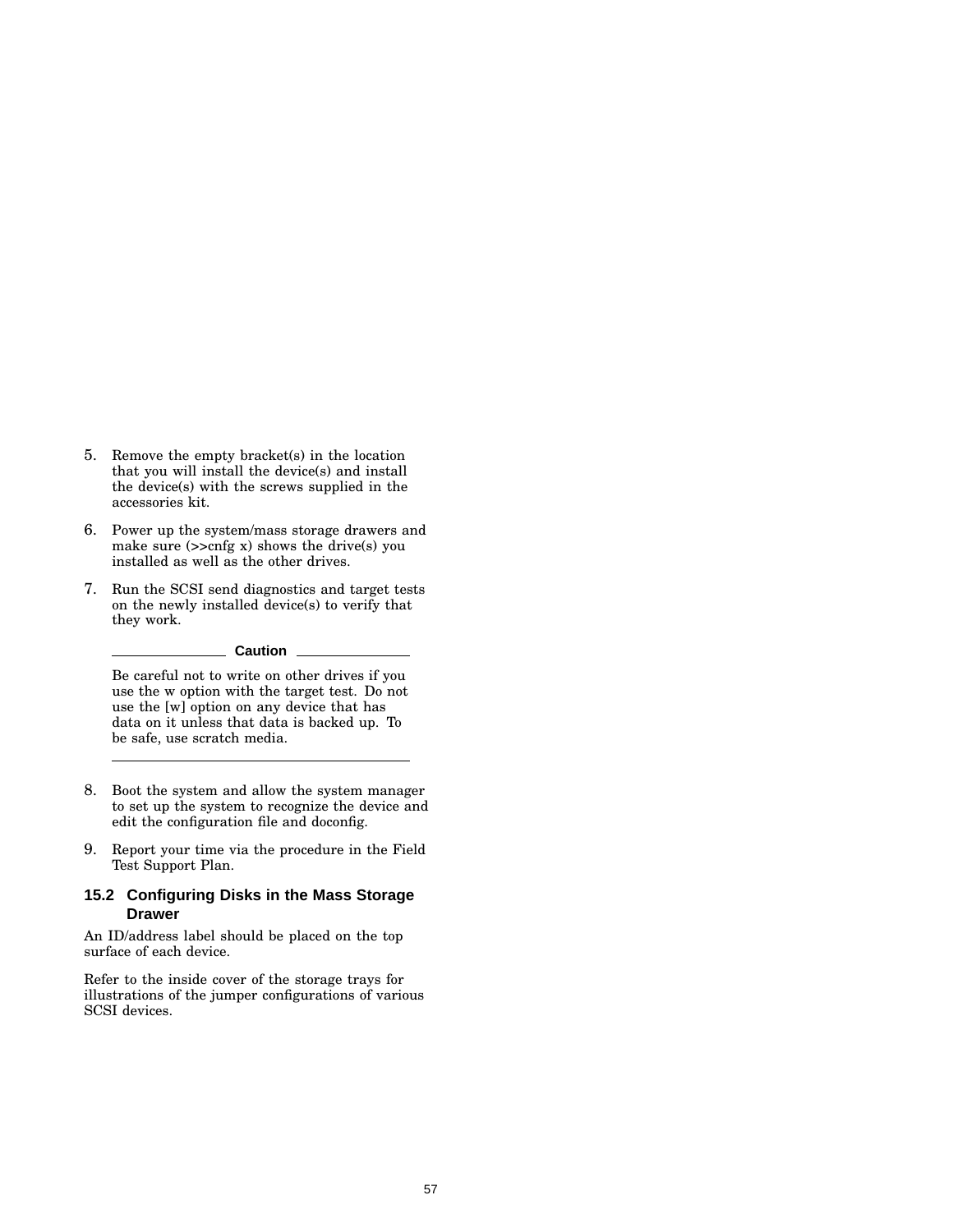#### **15.3 Removing the Faulty Device**

Once you locate the faulty device, use the following procedure to remove the device:

- 1. Have the ground strap in place.
- 2. Open the drawer and locate the device.
- 3. Loosen the captive screw to that device.
- 4. Disconect the power cable to that device.
- 5. Pull the device out.
- 6. Disconnect the SCSI cable and remove the device.
- 7. Replace the device or subassembly as required.
- 8. Run SCSI tests to verify operation of the replacement.

# **16 Field-Replaceable Units**

Table 10 shows the DECsystem 5900 field-replaceable parts. .

### **Table 10 Field-Replaceable Units**

| Part No.       | <b>Description</b>         |  |
|----------------|----------------------------|--|
| <b>Modules</b> |                            |  |
| 70-28348-01    | System module w/ stiffener |  |
| 54-20627-01    | R3000A CPU daughter card   |  |
| 54-21872-02    | R4400 CPU daughter card    |  |
| 54-20623-01    | TCE option module          |  |
| 54-20625-01    | TCE interface              |  |
| 54-21333-01    | Power distribution module  |  |
|                | (continued on next page)   |  |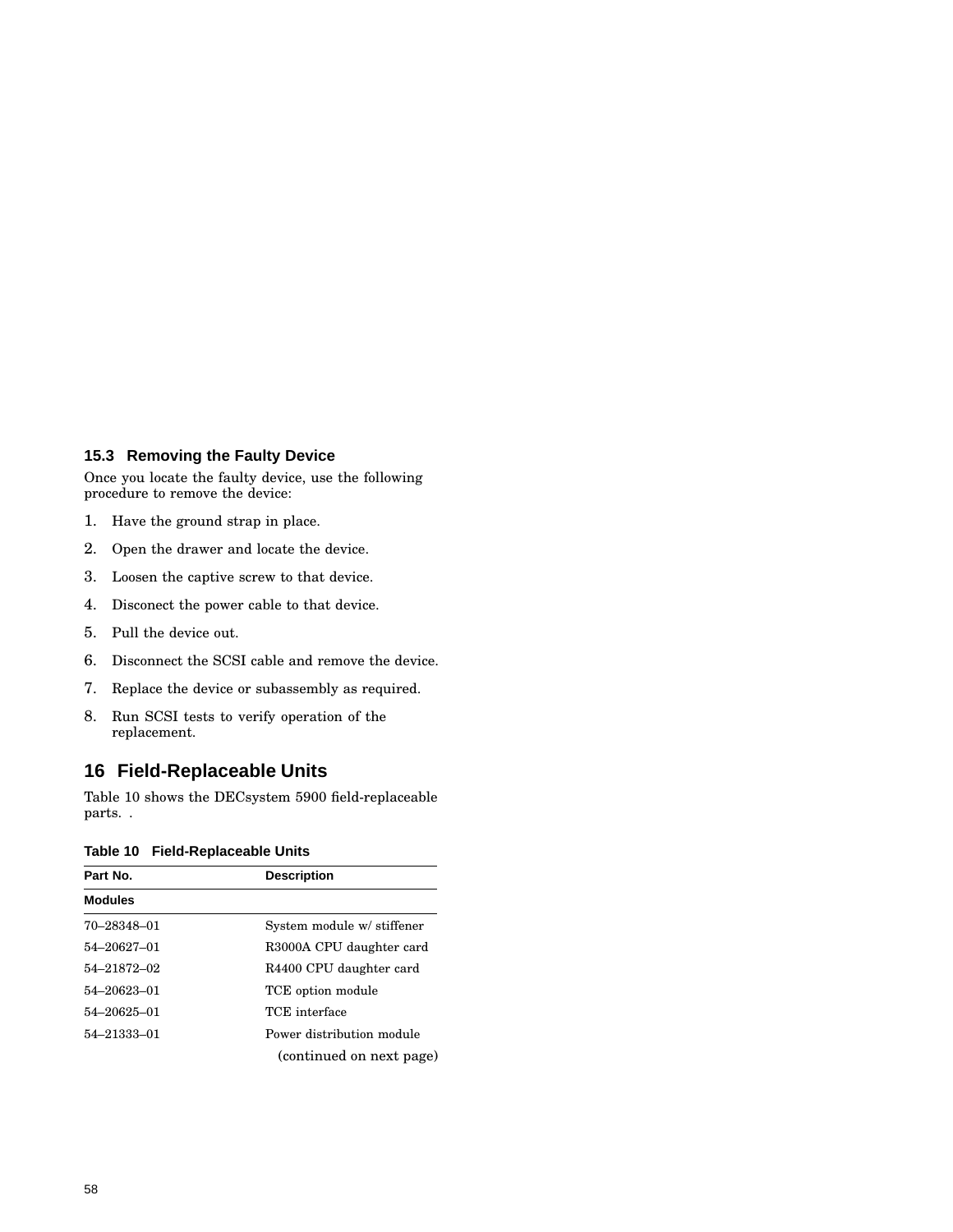|  | Table 10 (Cont.) Field-Replaceable Units |  |
|--|------------------------------------------|--|
|--|------------------------------------------|--|

| Part No.                           | <b>Description</b>                        |
|------------------------------------|-------------------------------------------|
| <b>Modules</b>                     |                                           |
| $MSO2-CA$                          | 32-MB memory module                       |
| 54-20948-01                        | NVRAM module                              |
| $SZ29xC, -xD$                      | Mass storage drawer                       |
| Cables, CPU                        |                                           |
| 17–03363–01                        | Power supply logic                        |
| 17-03364-01                        | +5 V CPU power harness                    |
| 17-03335-02                        | TURBOchannel Extender<br>interconnect     |
| 17–03365–01                        | TURBOchannel Extender<br>power harness    |
| 17-03362-01                        | AC input harness                          |
| 17-03379-01                        | Remote switch cable                       |
| 17-00931-05                        | Remote sense cable to power<br>controller |
|                                    |                                           |
| <b>Cables, Mass Storage Drawer</b> |                                           |
| 17-03529-01                        | Disk power harness                        |
| 17-03528-01                        | Internal SCSI cables                      |
| 17-03360-01                        | Power switch cable                        |

# **Cables, Miscellaneous**

| 17-03361-01 | SCSI cable, dwr-to-dwr   |
|-------------|--------------------------|
| 17-00442-19 | Drawer power cord        |
| 17–02641–02 | PMAZ SCSI cable          |
|             | (continued on next page) |

17–03380–01 SCSI jumper cable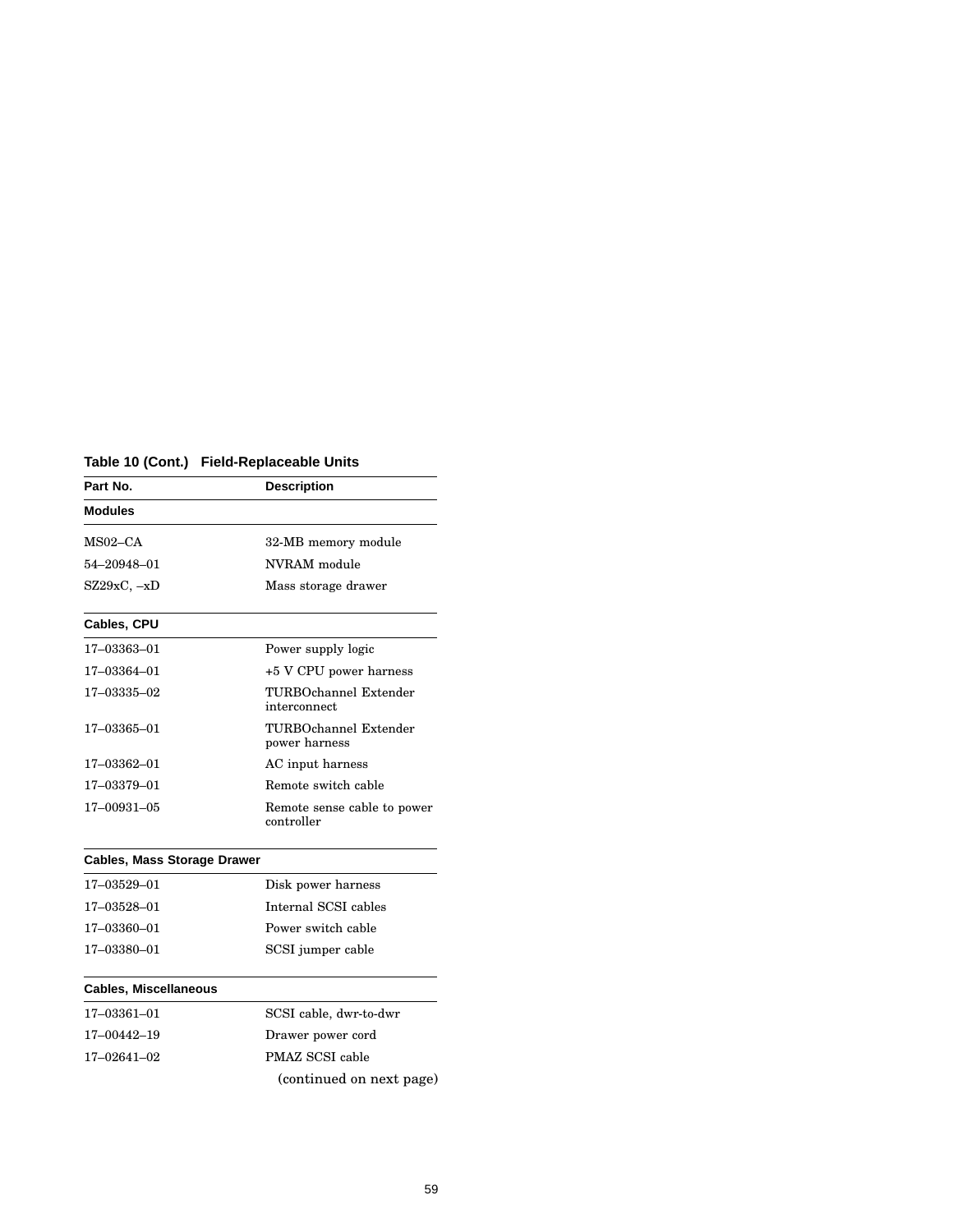# **Table 10 (Cont.) Field-Replaceable Units**

| Part No.                     | <b>Description</b>                        |  |
|------------------------------|-------------------------------------------|--|
| <b>Cables, Miscellaneous</b> |                                           |  |
| 12-37004-01                  | SCSI terminator, single-end<br>external   |  |
| 12-37004-02                  | SCSI terminator, differential<br>external |  |
| 12-36929-01                  | SCSI terminator, single-end<br>internal   |  |
| 12-33929-02                  | SCSI terminator, differential<br>internal |  |

# **Power Supplies**

| $30 - 32506 - 03$ | CPU drawer              |
|-------------------|-------------------------|
| H7886–AA          | Mass storage drawer     |
| $30 - 35415 - 01$ | Power controller, 120 V |
| $30 - 35415 - 02$ | Power controller, 240 V |

## **Mass Storage Devices**

| 29-28158-01     | RZ57 1.0-GB (HDA)        |
|-----------------|--------------------------|
| 29-28159-01     | RZ57 1.0-GB (module)     |
| $RZ58-F$        | RZ58 1.3-GB              |
| $RX26-LF$       | <b>RX26</b>              |
| RRD42-AA        | RRD42 600-MB CD-ROM      |
| TLZ04-AA        | TLZ04 1.2 GB (embedded)  |
| TLZ06-AA        | TLZ06 4.0 GB (embedded)  |
| <b>TZ30-AX</b>  | TZ30 95-Mbyte tape       |
| <b>TZK10-AA</b> | TZK10 QIC tape           |
|                 | (continued on next page) |
|                 |                          |